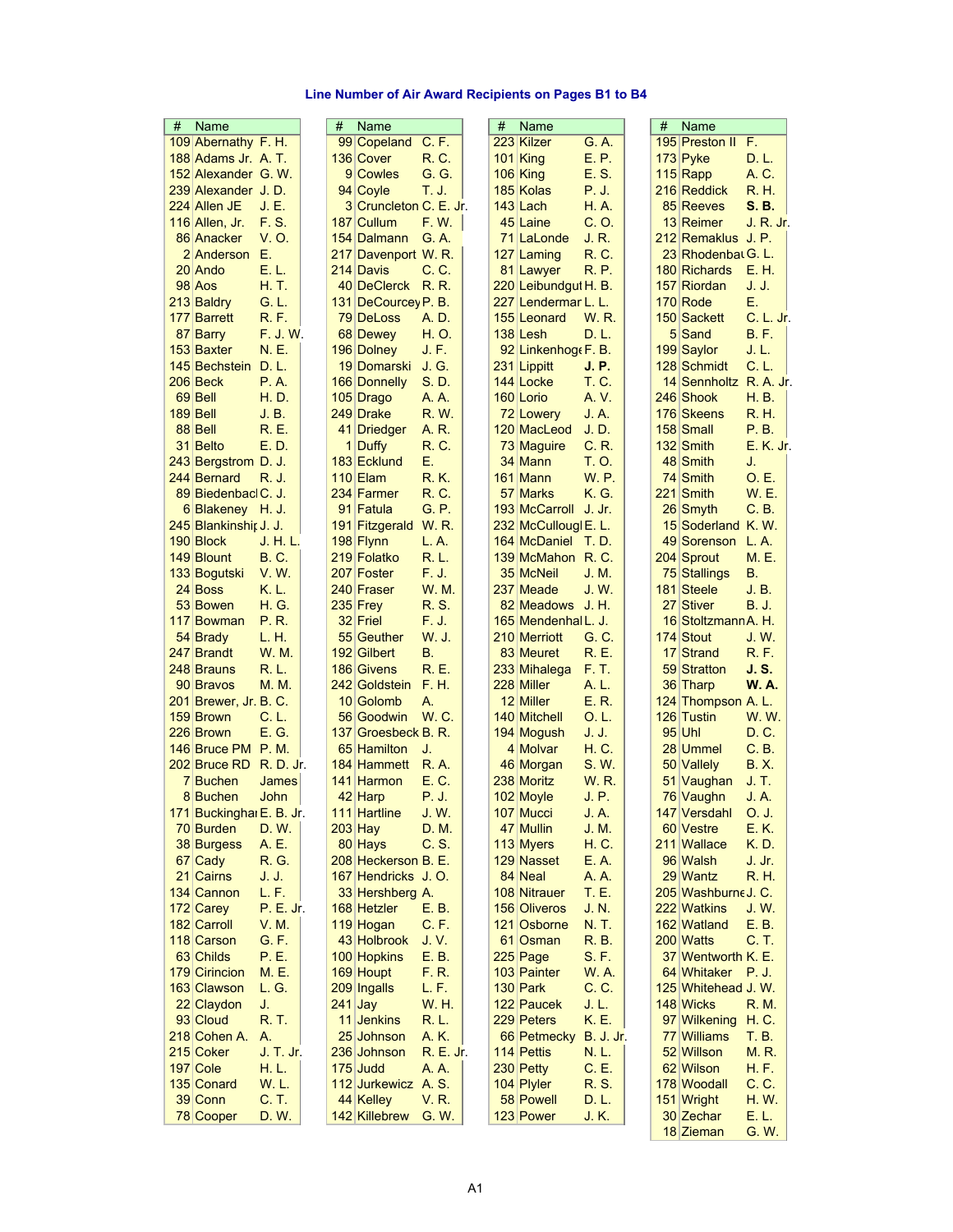# **13th TCS Air Crew Members Awarded the Air Medal**

(A = Absent, had left the squadron)

|                 |                  | Name                      |                                        | 13th TCS       |                  |              |        |        | <b>Air Medal</b> |               |                |
|-----------------|------------------|---------------------------|----------------------------------------|----------------|------------------|--------------|--------|--------|------------------|---------------|----------------|
| #               | <b>Rank Last</b> |                           | First                                  | From           | To               | Role         | Fr     | To     | Ref              | <b>Ord Dt</b> |                |
| $\mathbf{1}$    | Major Duffy      |                           | Robert C.                              | 9/42           | $1/45$           | go           | 10/42  | 6/43   | U182             | 7/16/43       |                |
| $\overline{2}$  | 1st Lt           | Anderson                  | Elwood (Bill)                          | 2/45           | 9/45             | p            |        |        | n/a              |               |                |
| 3               | $1st$ Lt         | <b>Cruncleton</b>         | Charles Earl Jr.                       | $7/42$         | 5/43             | p            | 10/42  | 6/43   | U182             | 7/16/43       | A              |
| 4               | 1st Lt           | <b>Molvar</b>             | Harry C.                               | 8/44           | 10/45            | p            |        |        | F676             | 5/3/45        |                |
| 5               | 1st Lt           | Sand                      | <b>Bernard F.</b>                      | 12/44          | 9/45             | p            |        |        | n/a              |               |                |
| $6\phantom{1}6$ |                  | 2nd Lt Blakeney           | <b>Herschel Jack</b>                   | 12/44          | 9/45             | $\mathsf{n}$ |        |        | F583             | 4/19/45       |                |
| $\overline{7}$  |                  | 2nd Lt Buchen             | James                                  | 7/44           | 9/45             | p            |        |        | F583             | 4/19/45       |                |
| 8               |                  | 2nd Lt Buchen             | John                                   | 7/44           | 7/45             | p            |        |        | F583             | 4/19/45       |                |
| 9               |                  | 2nd Lt Cowles             | Gene G.                                | 12/44          | 9/45             | p            | 12/44  | 6/45   | <b>P62</b>       | 3/26/46       | A              |
| 10              |                  | 2nd Lt Golomb             | <b>Arthur</b>                          |                | 8/44 10/45       | p            | 8/44   |        | 8/45 F2101       | 10/11/45      |                |
| 11              |                  | 2nd Lt Jenkins            | Richard L.                             | 8/44           | 10/45            | p            | 9/44   | 4/45   | n/a              |               |                |
| 12              | 2nd Lt Miller    |                           | <b>Edward Roy</b>                      | 8/44           | 7/45             | p            |        |        | F676             | 5/3/45        |                |
| 13              |                  | 2nd Lt Reimer             | John R. Jr.                            | 8/44           | 3/45             | $\mathsf{n}$ | 9/44   |        | 12/44 F121       | 1/19/45       |                |
| 14              |                  | 2nd Lt Sennholtz          | Robert August 12/44                    |                | 9/45             | $\mathsf{n}$ |        |        | n/a              |               |                |
| 15              |                  | 2nd Lt Soderland          | Kenneth W.                             | 2/45           | 9/45             | p            |        |        | n/a              |               |                |
| 16              |                  | 2nd Lt Stoltzmann         | Allen H. (Harvey                       | 8/44           | 10/45            | p            |        |        | n/a              |               |                |
| 17              |                  | 2nd Lt Strand             | <b>Richard (Dick) F</b>                | 8/44           | 9/45             | p            |        |        | F676             | 5/3/45        |                |
| 18              |                  | 2nd Lt Zieman             | Gilbert W.                             | $7/42$         | 4/43             | p            | 10/42  | 6/43   | U183             | 7/17/43       | A              |
| 19              | F/O              | <b>Domarski</b>           | John George (h 12/44                   |                | 9/45             | p            | 12/44  | 6/45   | P62              | 3/26/46       | A              |
| 20              | M/Sgt Ando       |                           | Ernest L.                              | 8/43           | 9/45             | m            | 8/43   | 11/43  | 251              | 12/17/44      |                |
| 21              |                  | M/Sgt   Cairns            | <b>John James</b>                      | 12/40          | 12/43            | m            |        |        | n/a              |               |                |
| 22              |                  | M/Sgt   Claydon           | James (no midd                         | 3/42           | 7/43             | m            | 10/42  | 6/43   | U183             | 7/17/43       | A              |
| 23              |                  |                           | M/Sgt Rhodenbaugh George Leonard 12/40 |                | 8/43             | m            | 10/42  | 6/43   | U182             | 7/16/43       |                |
| 24              | T/Sgt            | <b>Boss</b>               | <b>Keith Leroy</b>                     | 12/43          | 9/45             | m            |        |        | n/a              |               |                |
| 25              | T/Sgt            | Johnson                   | Arnold K.                              | 4/41           | 2/44             | m            | 10/42  | 6/43   | U183             | 7/17/43       |                |
| 26              | T/Sgt            | Smyth                     | Coral B.                               | 6/41           | $7/43$           | m            | 10/42  | 6/43   | U182             | 7/16/43       | $\overline{A}$ |
| 27              | T/Sgt            | <b>Stiver</b>             | Bernard J.                             | 12/40          | 8/43             | m            | 10/42  | 6/43   | U182             | 7/16/43       |                |
| 28              | T/Sgt            | <b>Ummel</b>              | Clark B.                               | 4/41           | 2/45             | ro           | 10/42  | 6/43   | U182             | 7/16/43       |                |
| 29              | T/Sgt            | Wantz                     | Russell H.                             | 12/40          | 12/43            | m            |        |        | n/a              |               |                |
| 30              | T/Sgt            | Zechar                    | Edward L.                              | 12/40          | 8/43             | m            | 10/42  | 6/43   | U182             | 7/16/43       |                |
| 31              | S/Sgt            | <b>Belto</b>              | <b>Earnest David (I)</b>               | 9/42           | 9/45             | m            | 11/43  |        | 4/45 F2101       | 10/11/45 A    |                |
| 32              | S/Sgt            | Friel                     | Francis J.                             | 12/43          | $7/45$           | ro           | 12/43  | 4/44   | 251              | 12/17/44      |                |
| 33              | S/Sgt            | <b>Hershberg</b>          | Alex                                   | 12/43          | 8/45             | ro           | 12/43  | 6/44   | 113              | 2/5/45        |                |
| 34              | S/Sgt            | <b>Mann</b>               | Thomas Otto Jr.                        | 4/41           | 4/44             | m            | 10/42  | 6/43   | U183             | 7/17/43       |                |
| 35              | S/Sgt            | <b>McNeil</b>             | James M.                               | 6/41           | 12/43            | m            | 10/42  | 6/43   | U182             | 7/16/43       |                |
| 36              | S/Sgt            | Tharp                     | William A.                             | 11/43          | $7/45$           | ro           | 12/43  | $5/44$ | 253              | 12/18/44      |                |
| 37              | S/Sgt            | Wentworth                 | Kenneth E.                             | 11/43          | 6/45             | m            | 12/43  | $5/44$ | 253              | 12/18/44      |                |
| 38              | Sgt              | <b>Burgess</b>            | Alfred Ernest ("I                      | 7/42           | 7/45             | m            | 10/42  | 6/43   | U183             | 7/17/43       |                |
| 39              | Sgt              | Conn                      | Charles T. (Tun 12/43                  |                | 7/44             | ro           | 2/44   | 5/44   | 251              | 12/17/44 A    |                |
| 40              | Sgt              | <b>DeClerck</b>           | Remi R.                                | 2/44           | 9/45             | ro           | 2/44   | 1/45   | n/a              |               |                |
| 41              | Sgt              | <b>Driedger</b>           | Arthur R.                              | 8/44           | 10/45            | ro           |        |        | n/a              |               |                |
| 42              | Sgt              | Harp                      | Paul J. (Honeyb                        | 6/41           | 6/45             | m            |        |        | n/a              |               |                |
| 43              | Sgt              | <b>Holbrook</b>           | J Van (Hartwell'                       | 8/41           | 7/45             | m            |        |        | F676             | 5/3/45        |                |
| 44              | Sgt              | <b>Kelley</b>             | Vincent R.                             | 2/42           | 4/44             | m            | 10/42  | 6/43   | U183             | 7/17/43       |                |
| 45              | Sgt              | Laine                     | <b>Charles Orville</b>                 | 2/42           | 8/44             | m            | 10/43  | 3/44   | 252              | 12/18/44 A    |                |
| 46              | Sgt              | Morgan                    | Scage Whitset .                        | 6/42           | 8/45             | m            | 2/43   | 10/43  | 113              | 2/5/45        |                |
| 47              | Sgt              | <b>Mullin</b>             | <b>James Michael</b>                   | 2/42           | 9/44             | m            | 10/42  | 6/43   | U183             | 7/17/43       |                |
| 48              | Sgt              | Smith                     | John (no middle                        | $7/42$         | 8/45             | m            | 11/42  | 9/43   | 253              | 12/18/44      |                |
| 49              | Sgt              | Sorenson                  | Leonard A.                             |                | 2/42 11/43       | m            |        |        | n/a              |               |                |
| 50              | Sgt              | <b>Vallely</b>            | Bernard X.                             | 6/42           | 9/45             | m            | 10/42  | 6/43   | U182             | 7/16/43       |                |
| 51              | Sgt              | Vaughan                   | John Thomas (c)                        | 6/42           | 3/45             | m            | 10/42  | 6/44   | 113              | 2/5/45        |                |
| 52              | Sgt              | <b>Willson</b>            | <b>Malcolm Russel</b>                  |                | 1/44 12/44       | m            | 1/44   | $5/44$ | 253              | 12/18/44 A    |                |
| 53              | Cpl              | <b>Bowen</b>              | <b>Homer Grady</b>                     | $5/42$         | 9/45             | m            |        |        | n/a              |               |                |
| 54              | Cpl              | <b>Brady</b>              | Luther Harvey (                        | 9/44           | 10/45            | ro           |        |        | F583             | 4/19/45       |                |
| 55              | Cpl              | <b>Geuther</b>            | Walter J.                              | 8/42           | 9/45             | m            | 12/42  | 4/44   | 252              | 12/18/44      |                |
| 56              | Cpl              | Goodwin                   | <b>Wm. Curtis</b>                      | $7/42$         | 8/45             | m            | $7/42$ | 8/45   | n/a              |               |                |
| 57              | Cpl              | <b>Marks</b>              | <b>Kenneth Galen</b>                   | 6/42           | 9/45             | m            | 5/43   | 2/44   | 113              | 2/5/45        |                |
| 58              | Cpl              | <b>Powell</b>             | <b>Douglas Lionel</b>                  | $5/42$<br>2/42 | $1/44$<br>$1/43$ | ro           | 12/42  | 6/43   | U183             | 7/17/43       |                |
| 59<br>60        | Cpl<br>Cpl       | <b>Stratton</b><br>Vestre | James S. ("Star<br>Ernest K.           |                | 6/42 11/43       | ro<br>m      |        |        | n/a<br>n/a       |               |                |
| 61              | Pfc              |                           | <b>Robert Bassil</b>                   | 2/44           |                  |              |        |        |                  | 5/3/45        |                |
|                 |                  | Osman                     |                                        |                | $9/45$ ro        |              |        |        | F676             |               |                |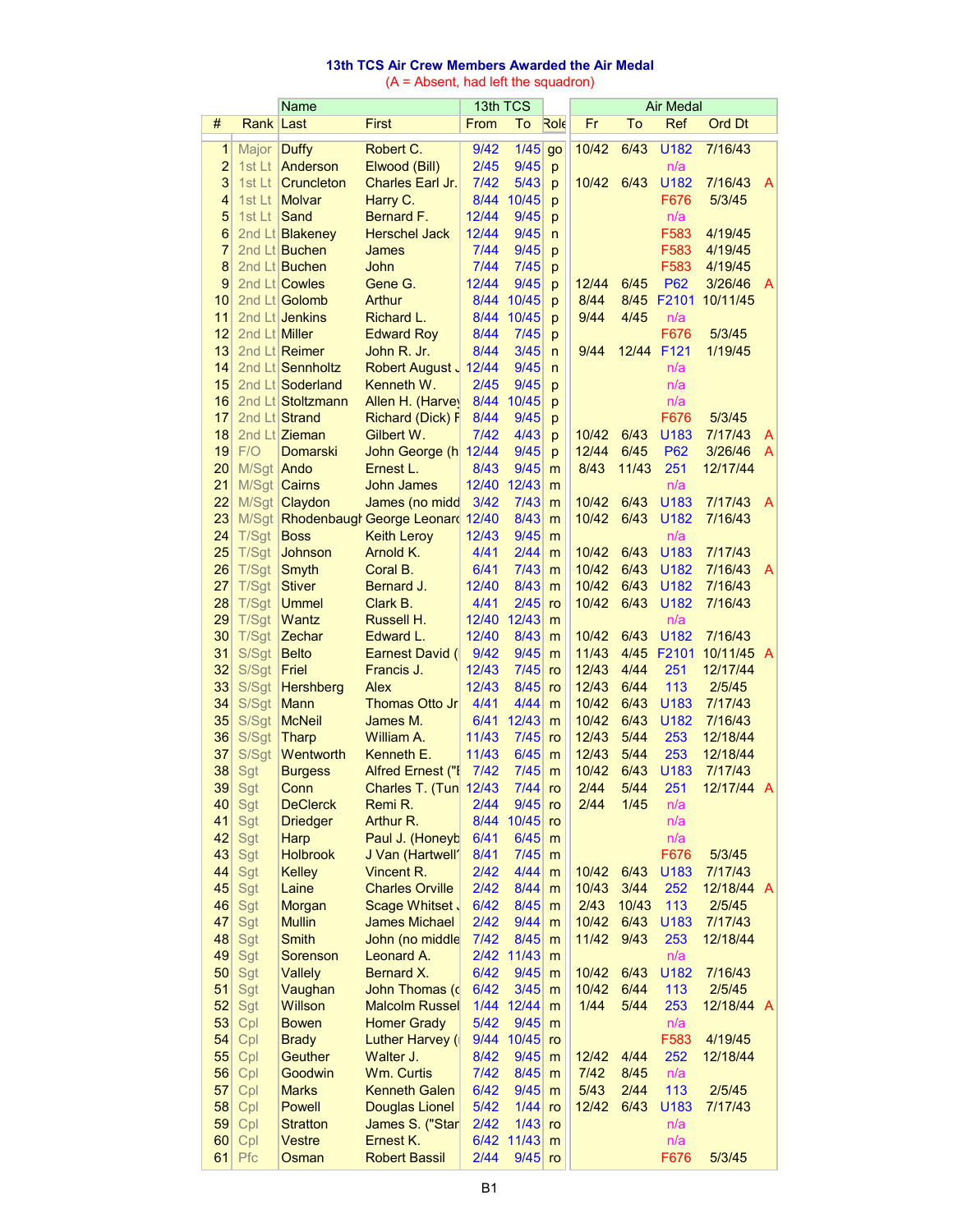### **13th TCS Air Crew Members Awarded the Air Medal and Oak Leaf Clusters**

|                 |                  | Name                            | 13th TCS       |                           |              |                  |                 | Air Medal        |                                                                                                                                                 |   |                      |              | 1st OLC to AM           |                              |              |                              | 2nd OLC to AM    |                           |                |
|-----------------|------------------|---------------------------------|----------------|---------------------------|--------------|------------------|-----------------|------------------|-------------------------------------------------------------------------------------------------------------------------------------------------|---|----------------------|--------------|-------------------------|------------------------------|--------------|------------------------------|------------------|---------------------------|----------------|
| #               | Rank Last        |                                 | From           | To                        | Role         | Fr               | To              | Ref              | Ord Dt                                                                                                                                          |   | Fr                   | To           | Ref                     | Ord Dt                       |              | Fr<br>To                     | Ref              | Ord Dt                    |                |
| 62              | Major            | <b>Wilson HF</b>                | 11/43          | 9/44                      | p            |                  |                 | U507             | 12/18/43                                                                                                                                        |   | 8/43                 | 1/44         | U554                    | 4/17/44                      |              |                              |                  |                           |                |
| 63              | Capt             | Childs                          |                | 8/44 12/44                | $\mathsf{n}$ |                  | 8/44 11/44 F121 |                  | 1/19/45 A                                                                                                                                       |   | 11/44                | 1/45         | F329                    | 3/5/45                       | $\mathsf{A}$ |                              |                  |                           |                |
| 64              | Capt             | <b>Whitaker</b>                 |                | 6/43 10/45 go             |              |                  |                 | n/a              |                                                                                                                                                 |   | 9/43                 | 1/44         | U614                    | 4/25/44                      |              |                              |                  |                           |                |
| 65              | 1st Lt           | Hamilton                        | 1/44           | 8/44                      | p            | 11/43 1/44       |                 | U75              | 1/13/44                                                                                                                                         |   | 1/44                 | $5/44$       | 254                     | 12/18/44 A                   |              |                              |                  |                           |                |
| 66              | 1st Lt           | $P$ etmecky                     |                | 2/44 10/44                | p            | 2/44             | 4/44            | 253              | 12/18/44 A                                                                                                                                      |   | 4/44                 | 6/44         | 128                     | 2/8/45                       | A            |                              |                  |                           |                |
| 67              | 2nd Lt Cady      |                                 | 11/43          | 7/44                      | $\mathsf{n}$ | 11/43 2/44       |                 | 251              | 12/17/44 A                                                                                                                                      |   | 2/44                 | 4/44         | 117                     | 2/6/45                       | A            |                              |                  |                           |                |
| 68              |                  | 2nd Lt Dewey HO                 | 11/43          | 2/44                      | $\mathsf{n}$ |                  |                 | n/a              |                                                                                                                                                 |   |                      |              | n/a                     |                              |              |                              |                  |                           |                |
| 69<br>70        |                  | T/Sgt Bell HD<br>T/Sgt   Burden | 6/43           | 9/45<br>12/40 12/43       | m<br>m       | 10/42 6/43       | 6/43 11/43      | 251<br>U183      | 12/17/44<br>7/17/43                                                                                                                             |   |                      |              | n/a<br>n/a              |                              |              |                              |                  |                           |                |
| 71              | T/Sgt            | LaLonde                         | 6/43           | 9/45                      | m            | 7/43             | 10/43 252       |                  | 12/18/44                                                                                                                                        |   | 10/43                | 1/44         | 261                     | 12/20/44                     |              |                              |                  |                           |                |
| 72              |                  | T/Sgt Lowery                    |                | 12/40 11/44               | m            | 10/42 6/43 U183  |                 |                  | 7/17/43                                                                                                                                         |   | 6/43                 | 6/44         | 138                     | 2/10/45                      | - A          |                              |                  |                           |                |
| 73              |                  | T/Sgt   Maguire                 | 6/43           | 9/45                      | m            | 7/43             | 12/43           | 113              | 2/5/45                                                                                                                                          |   | 12/43                | 5/44         | 113                     | 2/5/45                       |              |                              |                  |                           |                |
| 74              | T/Sgt            | <b>Smith OE</b>                 | 8/41           | 8/45                      | m            | 1/43             | 4/44            | 253              | 12/18/44                                                                                                                                        |   |                      |              | n/a                     |                              |              |                              |                  |                           |                |
| 75              |                  | T/Sgt Stallings                 | 12/43          | 9/45                      | m            | 1/44             | $5/44$          | 253              | 12/18/44                                                                                                                                        |   |                      |              | n/a                     |                              |              |                              |                  |                           |                |
| 76              |                  | T/Sgt Vaughn                    | 12/40 12/43    |                           | m            | 10/42            | 6/43            |                  | U182 7/16/43                                                                                                                                    |   |                      |              | n/a                     |                              |              |                              |                  |                           |                |
| 77<br>78        | T/Sgt            | Williams<br>S/Sgt   Cooper      | 8/43           | 12/40 12/43<br>5/45       | m<br>ro      | 8/43             | 5/44            | n/a<br>251       | 12/17/44                                                                                                                                        |   | 5/44                 | 1/45         | n/a<br>F <sub>235</sub> | 2/9/45                       |              |                              |                  |                           |                |
| 79              |                  | S/Sgt DeLoss                    | 2/43           | 8/45                      | m            | 2/43             | 6/43            | U <sub>183</sub> | 7/17/43                                                                                                                                         |   |                      |              | n/a                     |                              |              |                              |                  |                           |                |
| 80              | S/Sgt            | Hays                            | 8/42           | 9/44                      | ro           | 1/43             | 3/44            | 252              | 12/18/44 A                                                                                                                                      |   | 3/44                 | 4/44         | 254                     | 12/18/44 A                   |              |                              |                  |                           |                |
| 81              |                  | S/Sgt Lawyer                    | 2/42           | 2/45                      | m            | 10/42            | 6/43            | U183             | 7/17/43                                                                                                                                         |   | $7/43$               | 4/44         | 261                     | 12/20/44                     |              |                              |                  |                           |                |
| 82              | S/Sgt            | Meadows                         | 2/42           | 2/45                      | m            | 10/42            | 6/43            | U183             | 7/17/43                                                                                                                                         |   | 6/43                 | 3/44         | 261                     | 12/20/44                     |              |                              |                  |                           |                |
| 83              | S/Sgt            | Meuret                          |                | 2/42 11/43                | m            | 10/42            | 6/43            | U183             | 7/17/43                                                                                                                                         |   | eef landing          |              | U186                    | 7/21/43                      |              |                              |                  |                           |                |
| 84              | S/Sgt            | <b>Neal</b>                     | 11/43          | 7/45                      | ro           | 12/43            | 3/44            | 113              | 2/5/45                                                                                                                                          |   |                      |              | n/a                     |                              |              |                              |                  |                           |                |
| 85              | S/Sgt            | <b>Reeves</b>                   |                | 7/42 11/44                | m            | 11/42            | 9/43            | 254              | 12/18/44 A                                                                                                                                      |   | 11/43 5/44           |              | 255                     | 12/19/44 A                   |              |                              |                  |                           |                |
| 86<br>87        | Sgt<br>Sgt       | Anacker<br><b>Barry</b>         | $5/42$<br>5/42 | 3/45<br>4/45              | m<br>m       | 10/42<br>11/42   | 6/43<br>9/43    | U183<br>U613     | 7/17/43<br>4/25/44                                                                                                                              |   | 6/43                 | 3/44         | 257<br>n/a              | 12/19/44                     |              |                              |                  |                           |                |
| 88              | Sgt              | <b>Bell RE</b>                  | $5/42$         | $5/45$                    | m            | 12/42            | 8/43            | 251              | 12/17/44                                                                                                                                        |   |                      |              | n/a                     |                              |              |                              |                  |                           |                |
| 89              | Sgt              | <b>Biedenbach</b>               | 5/42           | 7/45                      | m            | 1/43             | 12/43           | 251              | 12/17/44                                                                                                                                        |   |                      |              | F676                    | 5/3/45                       |              |                              |                  |                           |                |
| 90 <sub>1</sub> | Sgt              | <b>Bravos</b>                   | 2/44           | 9/45                      | ro           | 2/44             | 1/45            | F <sub>235</sub> | 2/9/45                                                                                                                                          |   |                      |              |                         | 2/45 8/45 F2101 10/11/45 A   |              |                              |                  |                           |                |
| 91              | Sgt              | Fatula                          |                | 3/44 10/45                | ro           | 9/44             | 3/45            | n/a              | <dates 2<="" 5="" from="" newspaper="" th=""><th></th><th></th><th></th><th></th><th></th><th></th><th></th><th></th><th></th><th></th></dates> |   |                      |              |                         |                              |              |                              |                  |                           |                |
| 92              | Sgt              | Linkenhoger                     | 6/42           | 5/45                      | m            | 10/42            | 6/43            | U183             | 7/17/43                                                                                                                                         |   | 7/43                 | 3/44         | 261                     | 12/20/44                     |              |                              |                  |                           |                |
| 93              | Pfc              | Cloud                           | 11/43          | 3/44                      | m            |                  |                 | U998             | $6/24/44$ A                                                                                                                                     |   | 12/43 6/44           |              | F36                     | 1/5/45                       | - A          |                              |                  |                           |                |
| 94              | Pvt<br>Pfc       | Coyle                           | 1/44           | 3/44                      | ro           | 2/44             | 4/44            | 251              | 12/17/44 A                                                                                                                                      |   |                      |              | n/a                     |                              |              |                              |                  |                           |                |
| 95<br>96        | Capt             | Uhl<br>Walsh                    | 12/43          | 6/42 11/43<br>6/45        | m<br>p       | 7/43<br>12/43    | 10/43<br>2/44   |                  | n/a →d 5/29/44 in Missouri, per Ne<br>U613 4/25/44                                                                                              |   | 2/44                 | 4/44         | 263                     | 12/20/44                     |              | 4/44<br>6/44                 | 132              | 2/9/45                    |                |
| 97              | Capt             | Wilkening                       | 12/43          | 9/45                      | p            | 12/43            |                 |                  | 2/44 U627 4/27/44                                                                                                                               |   | 2/44                 | 3/44         | 263                     | 12/20/44                     |              | 3/44<br>1/45                 | F235             | 2/9/45                    |                |
| 98              | 1st Lt           | Aos                             | 12/43 11/44    |                           | p            |                  |                 | n/a              |                                                                                                                                                 |   | 12/43                | 3/44         | 254                     | 12/18/44 A                   |              | 3/44<br>5/44                 | 256              | 12/19/44 A                |                |
| 99              | 1st Lt           | <b>Cannon</b>                   | 11/43          | 7/44                      | p            | 11/43 1/44       |                 | 257              | 12/19/44 A                                                                                                                                      |   | 1/44                 | 4/44         | 234                     | $3/30/45$ A                  |              | 4/44<br>6/44                 | 438              | $3/24/45$ A               |                |
| 100             |                  | 1st Lt   Copeland               | 11/43          | 5/44                      | $\mathsf{n}$ | 11/43 12/43 U623 |                 |                  | 4/26/44                                                                                                                                         |   | 12/43                | 2/44         | U625                    | 4/26/44                      |              | 2/44<br>4/44                 | 141              | 2/10/45 A                 |                |
| 101             |                  | 1st Lt <b>Hopkins</b>           | 2/44           | 6/45                      | p            | 2/44             | 4/44            | 252              | 12/18/44                                                                                                                                        |   | 4/44                 | 6/44         | 122                     | 2/7/45                       |              |                              | n/a              |                           |                |
| 102             | 103 1st Lt Moyle | 1st Lt   King EP                | 11/43 11/44    |                           | p            |                  |                 | U573<br>n/a      | 4/19/44                                                                                                                                         |   | 2/44                 | 4/44<br>3/44 | 141                     | $2/10/45$ A                  |              | 4/44<br>6/44<br>3/44<br>6/44 | 141              | $2/10/45$ A               |                |
|                 |                  | 104 1st Lt Painter              |                | 12/43 11/44<br>8/43 10/44 | p<br>n       | 8/43             |                 |                  | 1/44 U522 4/12/44                                                                                                                               |   | 12/43<br>9/43        | 1/44         | 255<br>256              | $12/19/44$ A<br>$12/19/44$ A |              | 1/44<br>6/44                 | 256<br>139       | 12/19/44 A<br>$2/10/45$ A |                |
| 105             | 1st Lt           | Plyler                          |                | 12/43 12/44               | p            | 12/43            | 1/44            | <b>U522</b>      | 4/12/44                                                                                                                                         |   | 1/44                 | 3/44         | 125                     | 2/8/45                       | A            | 3/44<br>$5/44$               | 125              | 2/8/45                    | - A            |
| 106             | 2nd Lt Drago     |                                 |                | 2/44 10/45                | p            | 2/44             | 4/44            | 251              | 12/17/44                                                                                                                                        |   | 4/44                 | 5/44         | 120                     | 2/7/45                       |              |                              | n/a              |                           |                |
| 107             |                  | 2nd Lt King ES                  | 2/44           | 6/45                      | $\mathsf{n}$ | 2/44             | 3/44            | 260              | 12/19/44                                                                                                                                        |   | 4/44                 | 9/44         | F <sub>56</sub>         | 1/9/45                       |              | 12/44<br>9/44                | F <sub>121</sub> | 1/19/45                   |                |
| 108             | 2nd Lt Mucci     |                                 | 12/43          | $5/45$                    | p            | 1/44             | 2/44            | U623             | 4/26/44                                                                                                                                         |   | 2/44                 | 4/44         | 262                     | 12/20/44                     |              |                              | n/a              |                           |                |
| 109             |                  | 2nd Lt Nitrauer                 | 2/44           | 10/45                     | p            | 2/44             | 4/44            | 252              | 12/18/44                                                                                                                                        |   | 4/44                 | 6/44         | 126                     | 2/8/45                       |              |                              | n/a              |                           |                |
| 110             | F/O              | Abernathy                       | 2/43<br>9/42   | 2/44<br>6/45              | p            | 2/43<br>1/43     | 6/43<br>5/44    | U183<br>251      | 7/17/43<br>12/17/44                                                                                                                             |   |                      | 3/44         | n/a<br>120              | 2/7/45                       |              | 2/44<br>5/44                 | n/a<br>120       | 2/7/45                    |                |
| 111<br>112      | T/Sgt<br>T/Sgt   | Elam<br><b>Hartline</b>         | 2/43           | $7/45$                    | m<br>m       | 2/43             | 8/43            | 252              | 12/18/44                                                                                                                                        |   | 10/43<br>9/43        | 2/44         | 260                     | 12/19/44                     |              | 6/44<br>2/44                 | 122              | 2/7/45                    |                |
| 113             | T/Sgt            | <b>Jurkewicz</b>                | 12/40          | 2/44                      | m            | 10/42            | 6/43            | U183             | 7/17/43                                                                                                                                         |   | 6/43                 | 9/43         | U524                    | $4/12/44$ A                  |              |                              | n/a              |                           |                |
| 114             | T/Sgt            | <b>Myers HC</b>                 | 8/41           | 2/45                      | ro           |                  |                 | n/a              |                                                                                                                                                 |   | 2/44                 | 3/44         | 262                     | 12/20/44                     |              |                              | <b>U817</b>      | 5/22/44                   |                |
| 115             | T/Sgt            | $Pe$ ttis                       | 8/43           | 9/45                      | m            | 8/43             | 2/44            | 113              | 2/5/45                                                                                                                                          |   | 2/44                 | 6/44         | <b>F56</b>              | 1/9/45                       |              | nend 113                     | 135              | 2/9/45                    |                |
| 116             | T/Sgt            | Rapp                            | $3/42$         | 3/45                      | m            | 10/42            | 6/43            | U183             | 7/17/43                                                                                                                                         |   | 6/43                 | 11/43        | 262                     | 12/20/44                     |              | 11/43 5/44                   | 257              | 12/19/44                  |                |
| 117             | S/Sgt            | Allen F, Jr.                    | $5/42$         | 4/45                      | m            | 10/42            | 6/43            | U <sub>183</sub> | 7/17/43                                                                                                                                         |   | 6/43                 | 9/43         | 257                     | 12/19/44                     |              | 9/43<br>3/44                 | 258              | 12/19/44                  |                |
| 118             | S/Sgt            | Bowman                          | 11/43          | 5/45                      | ro           | 11/43            | 2/44            | 251              | 12/17/44                                                                                                                                        |   | 3/44                 | 6/44         | 117                     | 2/6/45                       |              |                              | n/a              |                           |                |
| 119<br>120      | S/Sgt<br>S/Sgt   | <b>Carson</b><br>Hogan          | 11/43<br>8/43  | 6/45<br>4/45              | ro<br>ro     | 12/43<br>9/43    | 2/44<br>11/43   | 251<br>252       | 12/17/44<br>12/18/44                                                                                                                            |   | 3/44<br>11/43        | 5/44<br>5/44 | 258<br>260              | 12/19/44<br>12/19/44         |              | $5/44$<br>12/44              | n/a<br>F301      | 3/2/45                    |                |
| 121             | S/Sgt            | MacLeod                         | 2/42           | 1/45                      | ro           | 6/43             | 8/43            | 113              | 2/5/45                                                                                                                                          | A | 11/43                | 4/44         | 124                     | 2/9/45                       | A            | 4/44<br>6/44                 | 124              | 2/9/45                    | A              |
| 122             | S/Sgt            | Osborne                         | 11/43          | 9/44                      | m            | 11/43            | 3/44            | 113              | 2/5/45                                                                                                                                          | A | 3/44                 | 6/44         | 262                     | 12/20/44 A                   |              | peats 262                    | 113              | 2/5/45                    | A              |
| 123             | S/Sgt            | Paucek                          | 2/42           | 2/45                      | ro           | 6/43             | 9/43            | 253              | 12/18/44                                                                                                                                        |   | 9/43                 | 2/44         | 126                     | 2/8/45                       | A            | 2/44<br>5/44                 | 126              | 2/8/45                    | $\overline{A}$ |
| 124             | S/Sgt            | Power                           | 6/42           | 3/45                      | ro           | $7/43$           | 10/43           | 114              | 2/5/45                                                                                                                                          |   | 10/43                | 12/43        | 114                     | 2/5/45                       |              | 12/43<br>5/44                | 114              | 2/5/45                    |                |
| 125             | S/Sgt            | <b>Thompson</b>                 | 12/43          | 6/45                      | ro           | 12/43            | $5/44$          | 253              | 12/18/44                                                                                                                                        |   |                      |              | F583                    | 4/19/45                      |              |                              | n/a              |                           |                |
| 126             | S/Sgt            | Whitehead                       | 12/40          | 3/45                      | m            | 1/43             | 2/44            | 113              | 2/5/45                                                                                                                                          |   | 2/44                 | $5/44$       | 113                     | 2/5/45                       |              |                              | n/a              |                           |                |
| 127<br>128      | Sgt<br>Cpl       | Tustin<br>Laming                | 6/42<br>6/42   | 6/45<br>6/45              | m<br>m       | 12/42 11/43      |                 | 253<br>U187      | 12/18/44<br>7/22/43                                                                                                                             |   | 11/43<br>11/42 11/43 | 4/44         | 263<br>122              | 12/20/44<br>2/7/45           |              | 3/44<br>11/43                | n/a<br>122       | 2/7/45                    |                |
| $129$ Cpl       |                  | <b>Schmidt</b>                  | 8/42           | $8/44$ m                  |              | 6/43             | 9/43            | 253              | 12/18/44 A                                                                                                                                      |   | 9/43                 | 1/44         | 255                     | 12/19/44 A                   |              | 1/44<br>6/44                 | 256              | 12/19/44 A                |                |
|                 |                  |                                 |                |                           |              |                  |                 |                  |                                                                                                                                                 |   |                      |              |                         |                              |              |                              |                  |                           |                |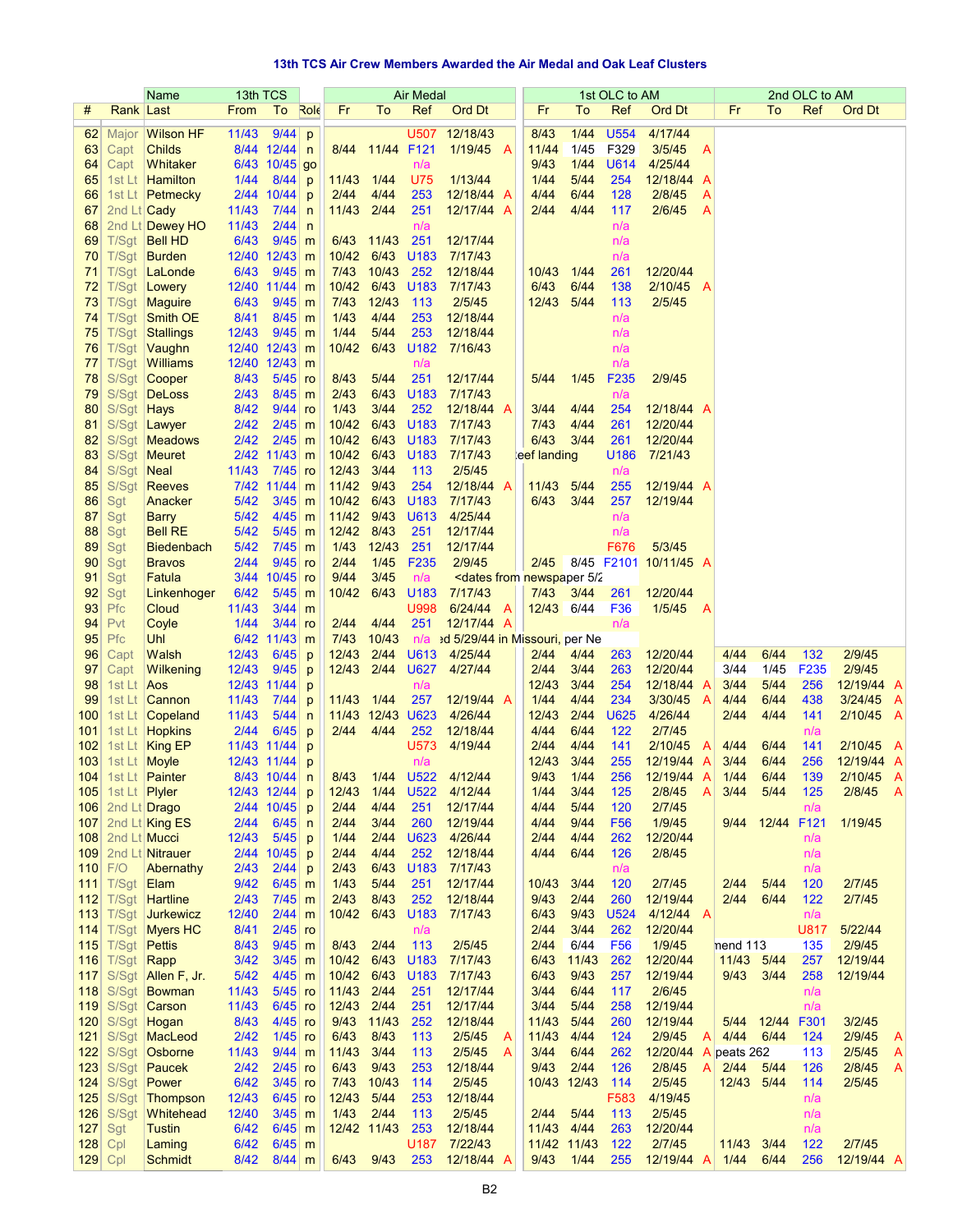#### **13th TCS Air Crew Members Awarded the Air Medal and Oak Leaf Clusters**

|                  | Name                          | 13th TCS       |                                      |                  |      | <b>Air Medal</b> |                         |               |                  | 1st OLC to AM |                         |                  |                  | 2nd OLC to AM |                         |              |                 | 3rd OLC to AM |          |               |                 | 4th OLC to AM   |               |             | 5th OLC to AM                       |              |          | 6th OLC to AM |                        |
|------------------|-------------------------------|----------------|--------------------------------------|------------------|------|------------------|-------------------------|---------------|------------------|---------------|-------------------------|------------------|------------------|---------------|-------------------------|--------------|-----------------|---------------|----------|---------------|-----------------|-----------------|---------------|-------------|-------------------------------------|--------------|----------|---------------|------------------------|
| # Rank Last      |                               |                | From To Role                         | Fr.              | To   |                  | Ref Ord Dt              | Fr.           | To               | Ref           | <b>Ord Dt</b>           | Fr.              | To               |               | Ref Ord Dt              | Fr.          |                 | To Ref        | Ord Dt   | Fr.           |                 |                 | To Ref Ord Dt |             | Fr To Ref Ord Dt                    |              |          |               | Fr To Ref Ord Dt       |
|                  | 130 Major Nasset              |                | 6/44 10/45 p                         |                  |      |                  | U511 12/26/43           |               |                  | n/a           |                         |                  |                  | n/a           |                         |              | 3/44 1/45 F301  |               | 3/2/45   |               |                 |                 |               |             |                                     |              |          |               |                        |
| 131 Major Park   |                               |                | 12/43 5/45 p                         |                  |      |                  | U115 1/22/44            | 12/43 3/44    |                  | 262           | 12/20/44                |                  |                  | n/a           |                         | 11/43 1/44   |                 | 128           | 2/8/45   |               |                 |                 |               |             |                                     |              |          |               |                        |
|                  | 132 Capt DeCourcey            |                | 12/43 10/45 p                        | 12/43 2/44 U559  |      |                  | 4/17/44                 | $2/44$ $4/44$ |                  | 120           | 2/7/45                  | 4/44 5/44        |                  | 258           | 12/19/44                |              |                 | n/a           |          |               |                 |                 |               |             |                                     |              |          |               |                        |
|                  | 133 Capt Smith EK             |                | 12/43 6/45 p                         | 12/43 2/44 U522  |      |                  | 4/12/44                 | 2/44          | 4/44             | 131           | 2/9/45                  | 4/44             | 6/44             | 131           | 2/9/45                  |              |                 | n/a           |          |               |                 |                 |               |             |                                     |              |          |               |                        |
|                  | 134 1st Lt Bogutski           |                | $7/43$ 4/44 n                        | 8/43 9/43 U491   |      |                  | 4/6/44                  | 9/43          | 10/43 U1131      |               | 7/26/44                 |                  |                  | U771          | 5/15/44                 |              |                 | n/a           |          |               |                 |                 |               |             |                                     |              |          |               |                        |
|                  | 135 1st Lt Conard             | 6/43           | 6/44<br>p                            |                  |      | U284             | 2/21/44                 |               | 11/43 12/43 U624 |               | 4/26/44                 |                  |                  | n/a           |                         | 12/43 3/44   |                 | 134           | 2/9/45   |               |                 |                 |               |             |                                     |              |          |               |                        |
|                  | 136 1st Lt Cover              | 12/43          | $8/44$ n                             | 10/43 12/43 251  |      |                  | 12/17/44                | 1/44          | 3/44             | 136           | 2/9/45                  | $3/44$ $4/44$    |                  | 136           | 2/9/45                  |              |                 | n/a           |          |               |                 |                 |               |             |                                     |              |          |               |                        |
|                  | 137 1st Lt Groesbeck          | 11/43          | $4/45$ p                             | 11/43 1/44 U623  |      |                  | 4/26/44                 | 1/44          | 2/44             | 121           | 2/7/45                  | 2/44             | 3/44             | 121           | 2/7/45                  | 3/44         | 4/44            | 121           | 2/7/45   |               |                 |                 |               |             |                                     |              |          |               |                        |
| 138 1st Lt Lesh  |                               | 11/43          | 3/45<br>$\mathbf{D}$                 |                  |      | <b>U682</b>      | 5/4/44                  |               |                  | n/a           |                         | 2/44             | 4/44             | 124           | 2/9/45                  | 4/44         | 5/44            | 124           | 2/9/45   |               |                 |                 |               |             |                                     |              |          |               |                        |
|                  | 139 1st Lt McMahon            | 11/43          | $5/44$ p 10/43 11/43 357             |                  |      |                  | 9/8/45                  | 11/43 12/43   |                  | 357           | 9/8/45                  | 12/43 2/44       |                  | 357           | 9/8/45                  | 2/44         | 4/44            | 357           | 9/8/45   |               |                 |                 |               |             |                                     |              |          |               |                        |
|                  | 140 2nd Lt Mitchell           | 11/43          | $3/45$ p                             | 11/43 1/44 U623  |      |                  | 4/26/44                 | 1/44 2/44     |                  | 126           | 2/8/45                  | 2/44             | 4/44             | 126           | 2/8/45                  | 4/44         | 5/44            | 126           | 2/8/45   |               |                 |                 |               |             |                                     |              |          |               |                        |
|                  | 141 T/Sgt Harmon              | 5/43           | $3/45$ ro                            | 6/43             | 9/43 | 114              | 2/5/45                  |               | 9/43 11/43 114   |               | 2/5/45                  | 11/43 4/44       |                  | 114           | 2/5/45                  | 4/44         | 6/44            | 114           | 2/5/45   |               |                 |                 |               |             |                                     |              |          |               |                        |
|                  | 142 T/Sgt Killebrew           | 8/41           | $9/44$ m                             |                  |      |                  | 10/42 6/43 U183 7/17/43 |               |                  |               | 7/43 11/43 U614 4/25/44 |                  |                  | U771          | 5/15/44                 | 2/44         | 4/44            | 255           | 12/19/44 |               |                 |                 |               |             |                                     |              |          |               |                        |
| 143 T/Sqt Lach   |                               | 2/42           | $1/45$ m                             | 10/42 6/43 U183  |      |                  | 7/17/43                 |               | 12/42 10/43 123  |               | 2/8/45                  | 10/43 5/44       |                  | 123           | 2/8/45                  | 1/44 5/44    |                 | 123           | 2/8/45   |               |                 |                 |               |             |                                     |              |          |               |                        |
|                  | 144 T/Sgt Locke               | 8/43           | $8/45$ m                             | 8/43             | 3/44 | 252              | 12/18/44                |               |                  |               |                         | 3/44             | 5/44             | 261           | 12/20/44                |              |                 | F676          | 5/3/45   |               |                 |                 |               |             |                                     |              |          |               |                        |
| <b>145</b> S/Sqt | Bechstein                     | 6/43           | $3/45$ ro                            | 7/43             | 9/43 | 251              | 12/17/44                | 10/43 2/44    |                  | 257           | 12/19/44                | $2/44$ $4/44$    |                  | 258           | 12/19/44                |              |                 | n/a           |          |               |                 |                 |               |             |                                     |              |          |               |                        |
| $146$ Sqt        | <b>Bruce PM</b>               | 8/43           | $5/45$ ro                            |                  |      |                  | F763 5/12/45            |               | 8/43 10/43 257   |               | 12/19/44                | 11/43 4/44       |                  | 258           | 12/19/44                | eats 257, 8  |                 | 322           | 7/7/45   |               |                 |                 |               |             |                                     |              |          |               |                        |
| $147$ Sgt        | Versdahl                      | 6/42           | $3/45$ m                             |                  |      |                  | 10/42 6/43 U182 7/16/43 |               |                  |               | 6/43 10/43 U524 4/12/44 |                  | 2/44 6/44 F1797  |               | 8/9/45                  |              |                 | <b>U771</b>   | 5/15/44  |               |                 |                 |               |             |                                     |              |          |               |                        |
| $148$ Sgt        | <b>Wicks</b>                  | 7/42           | $8/44$ ro                            | 5/43             | 8/43 | 253              | 12/18/44                | 8/43          | 10/43            | 255           | 12/19/44                | 10/43 2/44       |                  | 254           | 12/18/44                | 2/44         | 5/44            | 256           | 12/19/44 |               |                 |                 |               |             |                                     |              |          |               |                        |
| $149$ Capt       | <b>Blount</b>                 | 11/43          | $6/45$ p                             | 12/43 1/44 U623  |      |                  | 4/26/44                 | 1/44          | 3/44             | 116           | 2/6/45                  | 3/44 4/44        |                  | 116           | 2/6/45                  | 4/44         | 6/44            | 116           | 2/6/45   |               |                 | n/a             |               |             |                                     |              |          |               |                        |
| $150$ Capt       | Sackett                       | 12/43          | $9/45$ p                             | 12/43 1/44 U623  |      |                  | 4/26/44                 | 3/44          | 4/44             | 262           | 12/20/44                | 1/44             | 3/44             | 130           | 2/9/45                  | 5/44         | 6/44            | 130           | 2/9/45   |               |                 | n/a             |               |             |                                     |              |          |               |                        |
| $151$ Capt       | <b>Wright HW</b>              | 12/43          | $3/45$ n                             | 12/43 2/44 U628  |      |                  | 4/27/44                 |               |                  | n/a           |                         | 2/44             | 3/44             | 132           | 2/9/45                  | 3/44         | 5/44            | 132           | 2/9/45   |               | 5/44 ####       | <b>F36</b>      | 1/5/45        |             |                                     |              |          |               |                        |
|                  | 152 1st Lt Alexander GV 12/43 |                | $2/45$ p                             | 8/43 8/43        |      | <b>U91</b>       | 1/15/44                 |               | 10/43 11/43      | 257           | 12/19/44                | 11/43 1/44       |                  | 258           | 12/19/44                | 2/44         | 4/44            | 260           | 12/19/44 |               | 4/44 6/44 261   |                 | 12/20/44      |             |                                     |              |          |               |                        |
|                  | 153 1st Lt Baxter             | 11/43          | $2/45$ p 11/43 12/43 U623            |                  |      |                  | 4/26/44                 |               | 12/43 2/44 U625  |               | 4/26/44                 | 2/44             | 4/44             | 116           | 2/6/45                  | 4/44         | 6/44            | <b>F56</b>    | 1/9/45   | nend 116      |                 | 291             | 4/30/45       |             |                                     |              |          |               |                        |
|                  | 154 1st Lt Dalmann            |                | 8/43 8/44 p                          |                  |      |                  | U284 2/21/44            |               | 10/43 12/43 U624 |               | 4/26/44                 |                  | 12/43 1/44 U630  |               | 4/27/44                 | 9/43         | 3/44            | 254           | 12/18/44 |               | $3/44$ $4/44$   | 136             | 2/9/45        |             |                                     |              |          |               |                        |
|                  | 155 1st Lt Leonard            |                | 11/43 $4/45$ p                       |                  |      | U573             | 4/19/44                 | 1/44          | 3/44             | 124           | 2/9/45                  | 3/44             | 5/44             | 124           | 2/9/45                  | 5/44         | 6/44            | 124           | 2/9/45   |               |                 | F583            | 4/19/45       |             |                                     |              |          |               |                        |
|                  | 156 1st Lt Oliveros           |                | 11/43 7/44 p 12/43 2/44 U522         |                  |      |                  | 4/12/44                 | 2/44          | 3/44             | 262           | 12/20/44                | 3/44             | 4/44             | 263           | 12/20/44                | 4/44         | 6/44            | 269           | 12/23/44 |               | 10/43 6/44 270  |                 | 12/23/44      |             |                                     |              |          |               |                        |
|                  | 157 1st Lt Riordan            |                | 11/43 $2/45$ n                       |                  |      | U817             | 5/22/44                 | 1/44          | 2/44             | 129           | 2/8/45                  | 2/44             | 4/44             | 129           | 2/8/45                  | 4/44         | 8/44            | <b>F36</b>    | 1/5/45   |               | 8/44 #### F121  |                 | 1/19/45       |             |                                     |              |          |               |                        |
| 158 1st Lt Small |                               |                | 11/43 $4/45$ n                       |                  |      |                  | U817 5/22/44            | 2/44          | 3/44             | 131           | 2/9/45                  | 4/44             | 6/44             | 131           | 2/9/45                  |              | 6/44 11/44 F36  |               | 1/5/45   |               | 11/44 1/45 F215 |                 | 2/5/45        |             |                                     |              |          |               |                        |
|                  | 159 2nd Lt Brown CL           | 2/44           | $5/44$ p                             |                  |      | U141             | 1/26/44                 | 2/44          | 5/44             | 134           | 2/9/45                  |                  |                  | n/a           |                         |              |                 | n/a           |          |               |                 | n/a             |               |             |                                     |              |          |               |                        |
| 160 2nd Lt Lorio |                               |                | $2/44$ 10/45 n                       | $2/44$ $4/44$    |      | 261              | 12/20/44                |               | 5/44 11/44 F56   |               | 1/9/45                  | 11/44 12/44 F121 |                  |               | 1/19/45                 | peats 261    |                 | 209           | 3/21/45  | peats 261     |                 | 209             | 3/21/45       |             |                                     |              |          |               |                        |
|                  | 161 2nd Lt Mann WP            |                | 12/43 3/45 n                         |                  |      | <b>U573</b>      | 4/19/44                 |               |                  | n/a           |                         | 1/44             | 3/44             | 125           | 2/8/45                  | 3/44 5/44    |                 | 261           | 12/20/44 |               | 5/44 #### F36   |                 | 1/5/45        |             |                                     |              |          |               |                        |
|                  | 162 2nd Lt Watland            | 12/43          | $3/45$ n                             | 12/43 3/44 U628  |      |                  | 4/27/44                 | 3/44          | 4/44             | 263           | 12/20/44                | 5/44             | 8/44 F121        |               | 1/19/45                 |              | 9/44 12/44 F121 |               | 1/19/45  |               |                 | n/a             |               |             |                                     |              |          |               |                        |
|                  | 163 T/Sqt Clawson             |                | $2/42$ 3/45 m                        | 10/42 6/43 U183  |      |                  | 7/17/43                 | 10/42 9/43    |                  | 118           | 2/6/45                  |                  | 10/43 3/44 118   |               | 2/6/45                  | 3/44         | 5/44 118        |               | 2/6/45   |               |                 | n/a             |               |             |                                     |              |          |               |                        |
|                  | 164 S/Sgt McDaniel            | 6/43           | $4/45$ ro                            | 7/43 2/44 114    |      |                  | 2/5/45                  | $2/44$ $4/44$ |                  | 114           | 2/5/45                  | 4/44             | 5/44 114         |               | 2/5/45                  | n/a          |                 | F583          | 4/19/45  | 4/45 order, 1 |                 |                 |               |             |                                     |              |          |               |                        |
| $165$ Capt       | Mendenhall                    | 8/43           | $4/45$ p                             |                  |      | 8/43 12/43 U348  | 3/3/44                  | 8/43          | 12/43            | 128           | 2/8/45                  | 12/43            | 2/44             | 128           | 2/8/45                  | 2/44         | 3/44            | 128           | 2/8/45   |               | 3/44 5/44 128   |                 | 2/8/45        |             | 5/44 8/44 F36                       | 1/5/45       |          |               |                        |
|                  | 166 1st Lt Donnelly           |                | 11/43 $1/45$ n                       |                  |      |                  | 11/43 2/44 U559 4/17/44 | 2/44          | 3/44             | 120           | 2/7/45                  | 3/44             | 5/44             | 120           | 2/7/45                  |              | 5/44 11/44 F36  |               | 1/5/45   |               | 11/44 1/45 F215 |                 | 2/5/45        | A beats 120 | 291                                 | 4/30/45      |          |               |                        |
|                  | 167 1st Lt Hendricks          |                | 12/43 9/44 p                         |                  |      |                  | U511 12/26/43           |               | 10/43 12/43      | 256           | 12/19/44                | 12/43            | 3/44             | 255           | 12/19/44                | 3/44         | 5/44            | 254           | 12/18/44 |               | 5/44 6/44 F56   |                 | 1/9/45        | A s 254,5,6 | 157                                 | 2/18/45      |          |               |                        |
|                  | 168 1st Lt Hetzler            |                | 8/43 12/44 p                         |                  |      | n/a              |                         |               |                  | n/a           |                         | 11/43 12/43 U624 |                  |               | 4/26/44                 |              | 12/43 2/44 U625 |               | 4/26/44  |               | 9/43 4/44 261   |                 | 12/20/44      |             | 4/44 5/44 260 12/19/44              |              |          |               |                        |
|                  | 169 1st Lt Houpt              |                | $8/43$ 11/44 n                       |                  |      | 9/43 10/43 U491  | 4/6/44                  |               | 10/43 11/43 U624 |               | 4/26/44                 |                  |                  |               | 11/43 1/44 U625 4/26/44 | der dal 7/44 |                 | n/a           |          |               |                 | n/a             |               |             | n/a                                 |              |          |               |                        |
| 170 1st Lt Rode  |                               | $11/43$ $3/45$ | $\mathbf{D}$                         |                  |      | <b>U509</b>      | 4/10/44                 | er 7/29/1944  |                  | n/a           |                         |                  |                  |               |                         |              | 9/43 11/43 129  |               | 2/8/45   |               | 11/43 1/44 262  |                 | 12/20/44      |             | 1/44 2/44 129                       | 2/8/45       |          |               |                        |
|                  | 171 2nd Lt Buckingham         | 11/43          | 3/45<br>$\mathsf{n}$                 | 11/43 12/43 U623 |      |                  | 4/26/44                 | 12/43 2/44    |                  | <b>U625</b>   | 4/26/44                 |                  |                  | n/a           |                         | 2/44         | 4/44            | 117           | 2/6/45   |               | 4/44 6/44 117   |                 | 2/6/45        |             | 9/44 #### F56                       | 1/9/45       |          |               |                        |
|                  | 172 2nd Lt Carey              | 11/43          | 5/45<br>$\mathsf{n}$                 | 11/43 12/43 U623 |      |                  | 4/26/44                 |               |                  | n/a           |                         | 2/44 4/44        |                  | 118           | 2/6/45                  | 4/44         | 6/44            | 118           | 2/6/45   |               | 6/44 #### F56   |                 | 1/9/45        |             |                                     | F583 4/19/45 |          |               |                        |
| 173 2nd Lt Pyke  |                               | 11/43          | $3/45$ n                             | 12/43 1/44 U623  |      |                  | 4/26/44                 | 1/44          | 3/44             |               | 257 12/19/44            |                  | $3/44$ $4/44$    | 262           | 12/20/44                | 4/44         | 5/44            | 263           | 12/20/44 |               | 6/44 #### F56   |                 | 1/9/45        |             | #### 1/45 F476 4/4/45               |              |          |               |                        |
| 174 2nd Lt Stout |                               | 11/43          | 3/45<br>$\mathsf{n}$                 | 11/43 1/44 U613  |      |                  | 4/25/44                 | 1/44 2/44     |                  | 257           | 12/19/44                |                  | $2/44$ $4/44$    | 263           | 12/20/44                | 4/44         | 9/44            | F36           | 1/5/45   |               | 9/44 #### F121  |                 | 1/19/45       |             | n/a                                 |              |          |               |                        |
| 175 Capt Judd    |                               | 8/43           | $4/45$ p                             | 8/43             |      | 9/43 U348        | 3/3/44                  | order da 1/45 |                  | n/a           |                         |                  | 9/43 10/43 U359  |               | 3/6/44                  | 5/44 9/44    |                 | <b>F36</b>    | 1/5/45   |               | 9/43 3/44 258   |                 | 12/19/44      |             | 3/44 5/44 260 12/19/44              |              |          |               | #### 2/44 261 12/20/44 |
| $176$ Capt       | Skeens                        | 8/43           | $2/45$ p                             |                  |      |                  | 8/43 9/43 U613 4/25/44  |               |                  |               | 9/43 10/43 U614 4/25/44 |                  | 10/43 1/43 U616  |               | 4/25/44                 | 11/43 1/44   |                 | 263           | 12/20/44 |               | 1/44 3/44 U625  |                 | 4/26/44       |             | #### 1/44 n/a                       |              |          | 4/44 6/44 F36 | 1/5/45                 |
|                  | 177 1st Lt Barrett            |                | 8/43 3/45 p                          |                  |      |                  | U328 2/28/44            |               | 10/43 11/43 U624 |               | 4/26/44                 | 11/43 1/44 U625  |                  |               | 4/26/44                 |              | 1/44 2/44 U633  |               | 4/27/44  |               | 4/44 6/44 F36   |                 | 1/5/45        |             | n/a                                 |              |          | 8/43 4/44 303 | 5/8/45                 |
|                  | 178 1st Lt Woodall            |                | 6/43 8/44<br>D                       |                  |      | 6/43 7/43 U629   | 4/27/44                 |               | 7/43 9/43 U491   |               | 4/6/44                  |                  | 10/43 11/43 U630 |               | 4/27/44                 |              | 12/43 1/44 U614 |               | 4/25/44  |               | 1/44 3/44 U633  |                 | 4/27/44       |             | 6/43 4/44 256 12/19/44              |              |          | 4/44 6/44 140 | 2/10/45                |
|                  | 179 2nd Lt Cirincion          | 11/43          | $9/45$ n                             | 11/43 12/43      |      | 258              | 12/19/44                | 12/43 2/44    |                  | 118           | 2/6/45                  | 2/44             | 3/44             | 118           | 2/6/45                  | 3/44         | 5/44            | 118           | 2/6/45   | 5/44          | 9/44            | F <sub>56</sub> | 1/9/45        |             | ore AM, so amen <sub>1</sub> 1/0/00 |              | 258, 118 | 155           | 2/17/45                |
|                  | 180 1st Lt Richards           |                | $8/43$ 1/45 n                        |                  |      |                  | 8/43 9/43 U524 4/12/44  |               | 9/43 10/43 U491  |               | 4/6/44                  | 11/43 1/44 U625  |                  |               | 4/26/44                 | 10/43 4/44   |                 | 257           | 12/19/44 |               | 2/44 4/44 263   |                 | 12/20/44      |             | 4/44 6/44 258 12/19/44              |              |          | 6/44 #### F36 | 1/5/45                 |
|                  | 181 2nd Lt Steele JB          |                | 12/43 3/45 n 12/43 2/44 U628 4/27/44 |                  |      |                  |                         |               |                  | n/a           |                         |                  | 2/44 3/44 263    |               | 12/20/44                | 3/44 5/44    |                 | 131           | 2/9/45   |               | 5/44 6/44 131   |                 | 2/9/45        |             | 6/44 #### F36                       | 1/5/45       |          |               | eats prior 291 4/30/45 |

|             |                  | 7th OLC to AM           |
|-------------|------------------|-------------------------|
| Richards    | $1/45$ n<br>8/43 | 8/43 2/44 262 12/20/44  |
| t Steele JB | $12/43$ 3/45 n   | Amen. 291 309 5/21/45 A |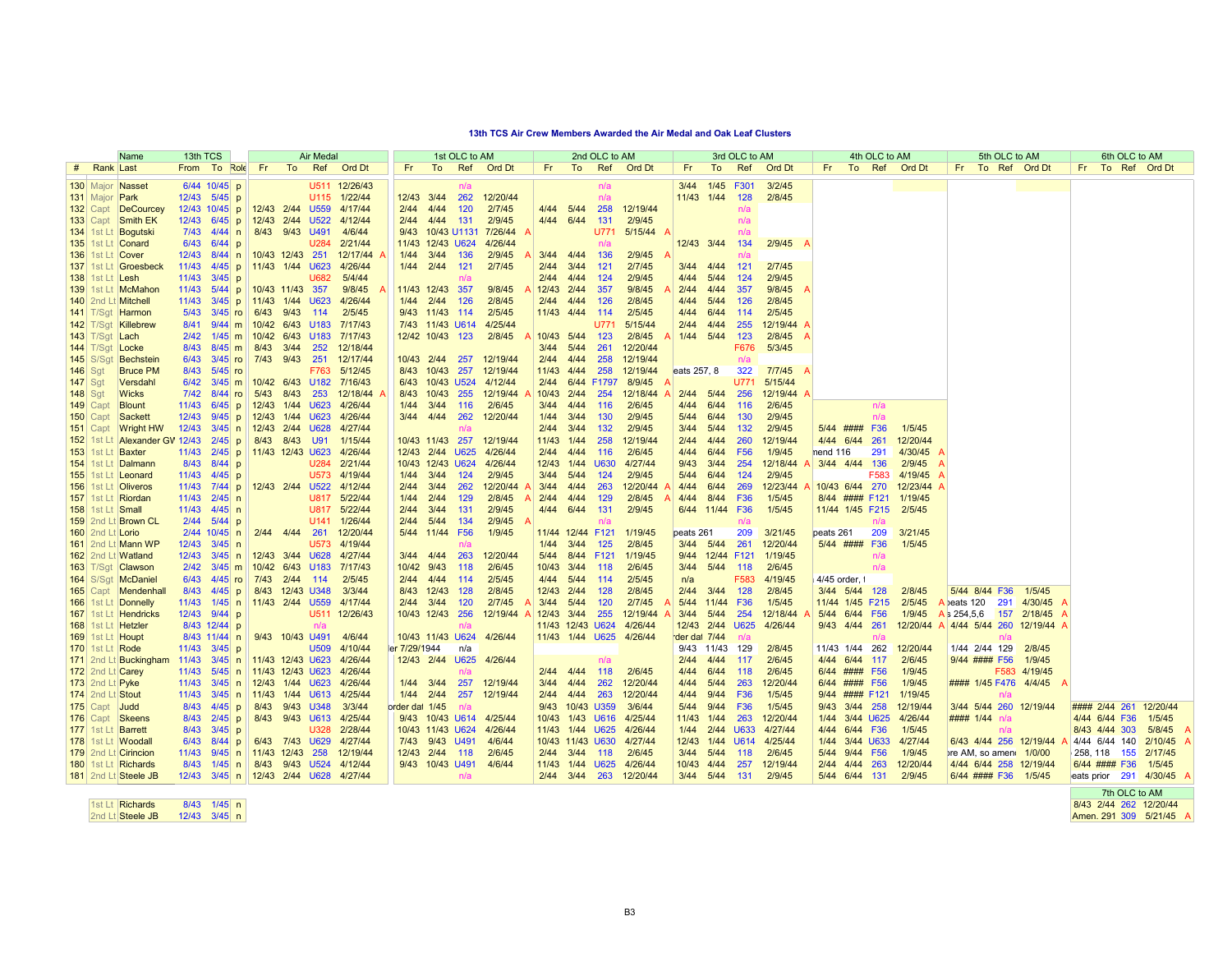#### **13th TCS Air Crew Members Awarded the Distinguished Flying Cross, Air Medal and Oak Leaf Clusters**

|                  | Name                                        | 13th TCS                                                                      |                                 | <b>DFC</b>       | DFC O   |                   | <b>Air Medal</b>                       |              |                  |                  | 1st OLC to AM |              |          |                                    | 2nd OLC to AM |                   |      | 3rd OLC to AM            |            |           | 4th OLC to AM           |                                                 |     | 5th OLC to AM          |                              |  |
|------------------|---------------------------------------------|-------------------------------------------------------------------------------|---------------------------------|------------------|---------|-------------------|----------------------------------------|--------------|------------------|------------------|---------------|--------------|----------|------------------------------------|---------------|-------------------|------|--------------------------|------------|-----------|-------------------------|-------------------------------------------------|-----|------------------------|------------------------------|--|
| <b>Rank Last</b> |                                             | From<br>To Role                                                               | Fr<br>To                        | Ref              | Ord Dt  | Fr.               | To Ref Ord Dt                          |              | Fr               | To               |               | Ref Ord Dt   | Fr       | To                                 | Ref Ord Dt    |                   | Fr.  | To                       | Ref Ord Dt | Fr.       | To Ref Ord Dt           |                                                 | Fr. | To Ref Ord Dt          |                              |  |
|                  | 182 1st Lt Carroll                          | 6/42<br>$7/43$ p                                                              | 10/42<br>6/43                   | U <sub>182</sub> | 7/16/43 |                   |                                        |              |                  |                  |               |              |          |                                    |               |                   |      |                          |            |           |                         |                                                 |     |                        |                              |  |
|                  | 183 1st Lt Ecklund                          | 6/42<br>7/43                                                                  | $p$   10/42                     | 6/43 U182        | 7/16/43 |                   |                                        |              |                  |                  |               |              |          |                                    |               |                   |      |                          |            |           |                         |                                                 |     |                        |                              |  |
|                  | 184   1st Lt   Hammett                      | 11/42                                                                         | 8/43 n 11/42 6/43 U182          |                  | 7/16/43 |                   |                                        |              |                  |                  |               |              |          |                                    |               |                   |      |                          |            |           |                         |                                                 |     |                        |                              |  |
|                  | 185 1st Lt Kolas                            | 11/42                                                                         | 6/43 p 10/42 6/43 U182          |                  | 7/16/43 |                   |                                        |              |                  |                  |               |              |          |                                    |               |                   |      |                          |            |           |                         |                                                 |     |                        |                              |  |
|                  | 186 2nd Lt Givens                           | $7/42$                                                                        | 8/43 p 10/42 6/43 U182          |                  | 7/16/43 |                   |                                        |              |                  |                  |               |              |          |                                    |               |                   |      |                          |            |           |                         |                                                 |     |                        |                              |  |
|                  | 187 Major Cullum                            | 6/42                                                                          | 7/43 p 10/42 6/42 U182 7/16/43  |                  |         | <b>Readership</b> |                                        | U186 7/21/43 |                  |                  |               |              |          |                                    |               |                   |      |                          |            |           |                         |                                                 |     |                        |                              |  |
|                  | 188 1st Lt Adams Jr                         | $7/42$                                                                        | $9/43$ p 10/42 2/43 U184        |                  | 7/19/43 |                   | 3/43 6/43 U183                         | 7/17/43      |                  |                  |               |              |          |                                    |               |                   |      |                          |            |           |                         |                                                 |     |                        |                              |  |
|                  | 189 1st Lt Bell JB                          | 7/42                                                                          | 9/43 p 10/42 3/43 U182 7/16/43  |                  |         | 3/43              | 6/43 U183                              | 7/17/43      |                  |                  |               |              |          |                                    |               |                   |      |                          |            |           |                         |                                                 |     |                        |                              |  |
| 190 1st Lt Block |                                             | 11/42 10/43 n 11/42 3/43 U182                                                 |                                 |                  | 7/16/43 |                   | 3/43 6/43 U183 7/17/43                 |              |                  |                  |               |              |          |                                    |               |                   |      |                          |            |           |                         |                                                 |     |                        |                              |  |
|                  | 191 1st Lt Fitzgerald                       | 7/42                                                                          | 8/43 p 10/42 6/43 U182          |                  | 7/16/43 | iji search        | U186                                   | 7/21/43      |                  |                  |               |              |          |                                    |               |                   |      |                          |            |           |                         |                                                 |     |                        |                              |  |
|                  | 192 1st Lt Gilbert                          | 11/42 10/43 n 11/42 6/43 U182                                                 |                                 |                  | 7/16/43 |                   |                                        |              |                  |                  |               |              |          |                                    |               |                   |      |                          |            |           |                         |                                                 |     |                        |                              |  |
|                  | 193 1st Lt   McCarroll                      | 11/42                                                                         | 7/43 n 1/42 3/43 U182           |                  | 7/16/43 | 3/43              | 6/43 U183 7/17/43                      |              |                  |                  |               |              |          |                                    |               |                   |      |                          |            |           |                         |                                                 |     |                        |                              |  |
|                  | 194 1st Lt Mogush                           | 11/42                                                                         | 8/43 n 1/42 3/43 U182           |                  | 7/16/43 | 3/43              | 6/43 U183                              | 7/17/43      |                  |                  |               |              |          |                                    |               |                   |      |                          |            |           |                         |                                                 |     |                        |                              |  |
|                  | 195 1st Lt Preston II                       | 11/42                                                                         | 8/43 n 1/42 2/43 U182           |                  | 7/16/43 | 2/43              | 6/43 U183                              | 7/17/43      |                  |                  |               |              |          |                                    |               |                   |      |                          |            |           |                         |                                                 |     |                        |                              |  |
|                  | 196 T/Sgt Dolney                            | 6/41                                                                          | 8/43 m 10/42 6/43 U182 7/16/43  |                  |         | iii search        |                                        | U186 7/21/43 |                  |                  |               |              |          |                                    |               |                   |      |                          |            |           |                         |                                                 |     |                        |                              |  |
| 197 S/Sgt Cole   |                                             | 3/42                                                                          | 8/43 ro 10/42 2/43 U182 7/16/43 |                  |         |                   | 2/43 6/43 U183 7/17/43                 |              |                  |                  |               |              |          |                                    |               |                   |      |                          |            |           |                         |                                                 |     |                        |                              |  |
| 198 S/Sgt Flynn  |                                             | 2/42                                                                          | 8/43 ro 10/42 6/43 U182 7/16/43 |                  |         |                   | n/a                                    |              |                  |                  |               |              |          |                                    |               |                   |      |                          |            |           |                         |                                                 |     |                        |                              |  |
|                  | 199 S/Sgt Saylor                            | 8/42                                                                          | 7/43 ro 10/42 6/43 U182 7/16/43 |                  |         |                   | n/a                                    |              |                  |                  |               |              |          |                                    |               |                   |      |                          |            |           |                         |                                                 |     |                        |                              |  |
|                  | 200 S/Sgt Watts CT                          | $7/42$                                                                        | 8/43 ro 10/42 6/43 U182 7/16/43 |                  |         |                   |                                        |              |                  |                  |               |              |          |                                    |               |                   |      |                          |            |           |                         |                                                 |     |                        |                              |  |
|                  | 201 Capt Brewer, Jr.                        | 6/42                                                                          | 8/43 p 10/42 8/43 U182 7/16/43  |                  |         | 2/43              | 6/43 U183                              | 7/17/43      | Fiii search      |                  |               | U186 7/21/43 |          |                                    |               |                   |      |                          |            |           |                         |                                                 |     |                        |                              |  |
|                  | 202 Capt Bruce RD                           | 6/42                                                                          | 8/43 p 10/42 4/43 U182 7/16/43  |                  |         | 4/43              | 6/43 U183                              | 7/17/43      |                  |                  | n/a           |              |          |                                    |               |                   |      |                          |            |           |                         |                                                 |     |                        |                              |  |
| $203$ 1st Lt Hay |                                             | 2/43<br>$2/44$ p                                                              | 9/43 10/43 U359                 |                  | 3/6/44  | 2/43              | 6/43 U182                              | 7/16/43      |                  |                  | n/a           |              |          |                                    |               |                   |      |                          |            |           |                         |                                                 |     |                        |                              |  |
|                  | 204 1st Lt Sprout                           | 6/42                                                                          | 8/43 p 10/42 2/43 U182 7/16/43  |                  |         | 2/43              | 6/43 U183 7/17/43                      |              |                  |                  | n/a           |              |          |                                    |               |                   |      |                          |            |           |                         |                                                 |     |                        |                              |  |
|                  | 205 1st Lt Washburne                        | 11/42                                                                         | 7/43 n 1/42 3/43 U182 7/16/43   |                  |         | 5/43              | 6/43 U183 7/17/43                      |              | <b>Guad drop</b> |                  | U186          | 7/21/43 A    |          |                                    |               |                   |      |                          |            |           |                         |                                                 |     |                        |                              |  |
| 206 S/Sgt Beck   |                                             | 7/42 12/43 ro                                                                 |                                 | n/a              |         | 10/42             | 6/43 U183                              | 7/17/43      |                  | 8/43 10/43       | n/a           |              |          |                                    |               |                   |      |                          |            |           |                         |                                                 |     |                        |                              |  |
|                  | 207 S/Sgt   Foster FJ                       | 8/42 12/43 ro 10/42 6/43 U182 7/16/43<br>8/42 7/43 ro 10/42 2/43 U182 7/16/43 |                                 |                  |         |                   | 6/43 U183 7/17/43                      |              |                  |                  |               | U186 7/21/43 |          |                                    |               |                   |      |                          |            |           |                         |                                                 |     |                        |                              |  |
|                  | 208 S/Sgt Heckerson                         | 8/42 8/43 ro 10/42 6/43 U182 7/16/43                                          |                                 |                  |         | 2/43              |                                        | U186 7/21/43 | A Guad drop      | eef landing      | U186          | 7/21/43      |          |                                    |               |                   |      |                          |            |           |                         |                                                 |     |                        |                              |  |
|                  | 209 S/Sgt Ingalls                           | 8/42 12/43 ro 10/42 2/43 U182 7/16/43                                         |                                 |                  |         | iii search        | 2/43 6/43 U183 7/17/43                 |              |                  |                  |               |              |          |                                    |               |                   |      |                          |            |           |                         |                                                 |     |                        |                              |  |
| $211$ Sgt        | 210 S/Sgt Merriott<br><b>Wallace KD</b>     | 7/42 2/44 ro 12/42 6/43 U182 7/16/43                                          |                                 |                  |         | 6/43              | 8/43 U627 4/27/44                      |              |                  | 8/43 10/43 U629  | n/a           | 4/27/44      |          |                                    |               |                   |      |                          |            |           |                         |                                                 |     |                        |                              |  |
|                  | 212 Major Remaklus                          | 6/42 12/43 p 10/42 2/43 U182 7/16/43                                          |                                 |                  |         | 2/43              | 6/43 U183 7/17/43                      |              |                  |                  | n/a           |              |          |                                    |               |                   |      |                          |            |           |                         |                                                 |     |                        |                              |  |
|                  | 213 1st Lt Baldry                           | 7/42 8/43 p 10/42 1/43 U182 7/16/43                                           |                                 |                  |         | 1/43              | 3/43 U183 7/17/43                      |              | 3/43             |                  | 6/43 U184     |              |          |                                    | U186          | 7/21/43           |      |                          |            |           |                         |                                                 |     |                        |                              |  |
|                  | 214 1st Lt Davis CC                         | 7/42 12/43 p 10/42 6/43 U183 7/17/43                                          |                                 |                  |         |                   |                                        |              |                  |                  |               | 7/19/43      | uad drop |                                    |               |                   |      |                          |            |           |                         |                                                 |     |                        |                              |  |
|                  | 215 S/Sgt Coker                             | 8/42 2/44 ro                                                                  |                                 |                  |         |                   | 10/42 12/43 U183 7/17/43               |              | 6/43             |                  | 8/43 U624     | 4/26/44      |          | 10/43 12/43 U629                   |               | 4/27/44           |      |                          |            |           |                         |                                                 |     |                        |                              |  |
|                  |                                             | 8/42 4/44 ro                                                                  | 8/43 10/43 U1145 7/28/44        |                  |         |                   | 10/42 6/43 U183 7/17/43                |              | 6/43             |                  | 8/43 U519     | 4/12/44      |          |                                    |               |                   |      |                          |            |           |                         |                                                 |     |                        |                              |  |
|                  | 216 S/Sgt Reddick<br>217 1st Lt Davenport   | 6/43<br>$2/44$ n                                                              |                                 | n/a              |         | 7/43              | 8/43 U348                              | 3/3/44       | 8/43             |                  | 9/43 U359     | 3/6/44       |          | 11/43 12/43 U554                   |               | 4/17/44           |      | A 8/43 2/44 136          |            |           |                         | $2/9/45$ A maybe other order has first AM       |     |                        |                              |  |
|                  | 218 1st Lt Cohen A.                         | 5/43<br>$4/44$ n                                                              | 9/43 10/43 U1131 7/26/44        |                  |         | 5/43              | 7/43 U625                              | 4/26/44      | $7/43$           |                  | 9/43 U491     | 4/6/44       |          | 10/43 10/43 U509                   |               | 4/10/44           |      | A 11/43 12/43 U613       |            |           |                         | 4/25/44 A 1/44 2/44 U614 4/25/44 A              |     |                        |                              |  |
|                  | 219 1st Lt Folatko                          | 5/43<br>$4/44$ p                                                              |                                 | n/a              |         |                   |                                        |              | 12/43            |                  | 2/44 U554     | 4/17/44      |          |                                    | U771          | 5/15/44           |      |                          |            |           | n/a                     |                                                 |     |                        |                              |  |
|                  | 220 1st Lt Leibundguth                      | 5/43<br>$4/44$ p                                                              | 8/43 9/43 U411 3/20/44          |                  |         |                   | 5/43 6/43 U348                         | 3/3/44       | 6/43             | 8/43 380         |               | 3/12/44      |          | 9/43 10/43 U397                    |               | 3/15/44           |      | 11/43 1/44 U624          | 4/26/44    |           | n/a                     |                                                 |     |                        |                              |  |
|                  | 221 1st Lt Smith WE                         | 2/43<br>$2/44$ p                                                              |                                 | n/a              |         |                   | 10/42 11/43 U182                       | 7/16/43      | 10/43            |                  | 11/43 U629    | 4/27/44      |          | 11/43 1/44 U633                    |               | 4/27/44           |      |                          |            |           | n/a                     |                                                 |     |                        |                              |  |
|                  | 222 T/Sgt Watkins                           | 12/40<br>$8/44$ m                                                             | 7/43 10/43 U1145 7/28/44        |                  |         |                   | 10/42 7/43 U183                        | 7/17/43      | 6/43             |                  | 7/43 U629     | 4/27/44      | uad drop |                                    | U186          | 7/21/43           | 9/43 | 1/44<br>140              | 2/10/45    | 1/44 5/44 | 140                     | 2/10/45                                         |     |                        |                              |  |
|                  | 223 S/Sqt Kilzer                            | 2/43 11/44 ro                                                                 | 8/43 10/43 U1145 7/28/44        |                  |         | 2/43              | 6/43 U183                              | 7/17/43      | 6/43             |                  | 8/43 U624     | 4/26/44      |          | 12/43 1/44 U629                    |               | 4/27/44           | 2/44 | 4/44<br>137              | 2/10/45    | $\gamma$  | <b>U776</b>             | 5/16/44                                         |     |                        |                              |  |
|                  | 224 Capt Allen JE                           | 6/43<br>$2/45$ p                                                              |                                 |                  |         |                   | U281                                   | 2/20/44      | 10/43            |                  | 12/43 U624    | 4/26/44      |          | 12/43 1/44 U625                    |               | 4/26/44           | 1/44 | 2/44 U633                | 4/27/44    |           | 6/43 4/44 303           | 5/8/45                                          |     | 4/44 6/44 115          | $2/6/45$ A                   |  |
| 225 1st Lt Page  |                                             | $6/43$ 10/44 n                                                                | 9/43 10/43 U1145 7/28/44        |                  |         | 6/43              | 8/43<br><b>U536</b>                    | 4/14/44      | 8/43             |                  | 9/43 U491     | 4/6/44       |          | 10/43 11/43 U509                   |               | 4/10/44           |      | U776                     | 5/16/44    |           | 1/44 2/44 U581          | 4/20/44                                         |     |                        | 7/43 3/44 262 12/20/44 A     |  |
| $226$ F/O        | <b>Brown EG</b>                             | 2/43<br>$2/44$ p                                                              |                                 | n/a              |         | 2/43              | 6/43 U183                              | 7/17/43      | 6/43             | 7/43             | n/a           |              |          | 9/43 10/43                         | n/a           |                   |      | 10/43 11/43 U565         | 4/18/44    |           | 11/43 1/44 U592         | 4/22/44                                         |     |                        | 3/43 2/44 257 12/19/44 A     |  |
|                  | 227 1st Lt Lenderman                        | 6/43<br>$1/45$ p                                                              |                                 | n/a              |         |                   | U326                                   | 2/27/44      |                  | 10/43 11/43 U565 |               | 4/18/44      |          | 11/43 1/44 U592                    |               | 4/22/44           |      | n/a                      |            |           | 7/43 2/44 262           | 12/20/44                                        |     | 2/44 3/44 261 12/20/44 |                              |  |
|                  | 228 Capt Miller AL                          | 5/43 8/44 p                                                                   |                                 | n/a              |         |                   | U281                                   | 2/20/44      |                  |                  |               |              |          |                                    |               |                   |      | n/a                      |            |           |                         |                                                 |     | 4/43 3/44 138 2/10/45  |                              |  |
|                  | 229 Capt Peters                             | 5/43 1/45 p                                                                   |                                 | n/a              |         |                   | 5/43 7/43 U536 4/14/44                 |              |                  | 7/43 8/43 U491   |               | 4/6/44       |          | 9/43 10/43 U509 4/10/44            |               |                   |      | 11/43 12/43 U624 4/26/44 |            |           | 12/43 1/44 U625 4/26/44 |                                                 |     | 5/43 3/44 262 12/20/44 |                              |  |
|                  |                                             |                                                                               |                                 |                  |         |                   |                                        |              |                  |                  |               |              |          |                                    |               |                   |      |                          |            |           |                         |                                                 |     |                        |                              |  |
|                  |                                             |                                                                               |                                 |                  |         |                   |                                        |              |                  |                  |               |              |          |                                    |               |                   |      |                          |            |           | 6th OLC to AM           |                                                 |     | 7th OLC to AM          |                              |  |
|                  | 1st Lt Lenderman<br>Capt Miller AL          | 5/43 8/44 p<br>5/43 8/44 p                                                    |                                 |                  |         |                   |                                        |              |                  |                  |               |              |          |                                    |               |                   |      |                          |            |           | 3/44 6/44 137 2/10/45   | 3/44 4/44 138 2/10/45 A 4/44 6/44 138 2/10/45 / |     |                        |                              |  |
|                  | Capt <b>Peters</b>                          | 5/43 1/45 p                                                                   |                                 |                  |         |                   |                                        |              |                  |                  |               |              |          |                                    |               |                   |      |                          |            |           | 3/44 5/44 263 12/20/44  |                                                 |     | n/a                    |                              |  |
|                  |                                             |                                                                               |                                 |                  |         |                   |                                        |              |                  |                  |               |              |          |                                    |               |                   |      |                          |            |           |                         |                                                 |     |                        |                              |  |
|                  |                                             |                                                                               |                                 |                  |         |                   |                                        |              |                  |                  |               |              |          |                                    |               |                   |      |                          |            |           |                         |                                                 |     | DFC OLC                |                              |  |
| 230 Capt Petty   |                                             | 7/42 7/43 p 10/42 4/43 U182 7/16/43                                           |                                 |                  |         |                   | 4/43 6/43 U183 7/17/43 A               |              |                  |                  |               |              |          |                                    |               |                   |      |                          |            |           |                         |                                                 |     |                        | U186 7/21/43 A               |  |
|                  | 231 1st Lt Lippitt                          | 2/43 12/43 n 2/43 6/43 U182 7/16/43                                           |                                 |                  |         |                   |                                        |              |                  |                  | n/a           |              |          |                                    |               |                   |      |                          |            |           |                         |                                                 |     | n/a                    |                              |  |
|                  | 232 S/Sgt McCullough                        | 8/42 12/43 ro 10/42 2/43 U182 7/16/43                                         |                                 |                  |         | 2/43              | 6/43 U183 7/17/43                      |              |                  |                  | n/a           |              |          |                                    |               |                   |      |                          |            |           |                         |                                                 |     | n/a                    |                              |  |
|                  | 233 S/Sgt Mihalega                          | 7/42 12/43 ro 10/42 2/43 U182 7/16/43                                         |                                 |                  |         | 2/43              | 6/43 U183 7/17/43                      |              |                  |                  | n/a           |              |          |                                    |               |                   |      |                          |            |           |                         |                                                 |     | n/a                    |                              |  |
|                  | 234 1st Lt Farmer                           | 7/42 12/43 p 10/42 2/43 U183 7/17/43                                          |                                 |                  |         | 2/43              | 6/43 U183 7/17/43                      |              |                  |                  | n/a           |              |          |                                    | n/a           |                   |      |                          |            |           |                         |                                                 |     | n/a                    |                              |  |
| 235 1st Lt Frey  |                                             | 11/42 12/43 n 11/42 3/43 U182 7/16/43                                         |                                 |                  |         | 3/43              | 6/43 U183 7/17/43                      |              |                  |                  | n/a           |              |          |                                    | n/a           |                   |      |                          |            |           |                         |                                                 |     | n/a                    |                              |  |
|                  |                                             | 236 1st Lt Johnson RE 11/42 12/43 n 11/42 6/43 U182 7/16/43                   |                                 |                  |         |                   |                                        |              |                  |                  | n/a           |              |          |                                    | n/a           |                   |      |                          |            |           |                         |                                                 |     | n/a                    |                              |  |
|                  | 237 1st Lt Meade                            | 11/42 12/43 n 11/42 3/43 U182 7/16/43                                         |                                 |                  |         | 3/43              | 6/43 U183 7/17/43                      |              |                  |                  | n/a           |              |          |                                    | n/a           |                   |      |                          |            |           |                         |                                                 |     |                        |                              |  |
|                  | 238 1st Lt Moritz                           | 11/42 12/43 n 1/42 6/43 U182 7/16/43                                          |                                 |                  |         | ii Search         |                                        | U527 4/13/44 |                  |                  | n/a           |              |          |                                    | n/a           |                   |      |                          |            |           |                         |                                                 |     |                        | U378 3/12/44                 |  |
| $239$ Capt       |                                             | Alexander JD 7/42 12/43 p 10/42 2/43 U182 7/16/43                             |                                 |                  |         | 2/43              | 6/43 U183 7/17/43                      |              | Guad drop        |                  | U186          | 7/21/43      |          |                                    | n/a           |                   |      |                          |            |           |                         |                                                 |     | n/a                    |                              |  |
| $240$ Capt       | Fraser                                      | 6/42 12/43 p 10/42 1/43 U182 7/16/43                                          |                                 |                  |         | 1/43              | 4/43 U183 7/17/43                      |              |                  | 4/43 6/43        | U184          | 7/19/43      |          |                                    | n/a           |                   |      |                          |            |           |                         |                                                 |     | n/a                    |                              |  |
| $241$ Capt       | $\vert$ Jay                                 | 6/42 12/43 p 10/42 6/43 U182 7/16/43                                          |                                 |                  |         |                   |                                        |              |                  |                  | n/a           |              |          |                                    |               |                   |      |                          |            |           |                         |                                                 |     |                        |                              |  |
|                  | 242 S/Sgt Goldstein<br>243 1st Lt Bergstrom | 3/42 12/43 ro 10/42 1/43 U182 7/16/43<br>7/42 12/43 p 10/42 2/43 U182 7/16/43 |                                 |                  |         | 2/43<br>2/43      | 6/43 U183 7/17/43<br>6/43 U183 7/17/43 |              |                  |                  | n/a           |              |          | 9/43 10/43 U431<br>9/43 11/43 U359 |               | 3/25/44<br>3/6/44 |      | n/a                      |            |           |                         |                                                 |     |                        | U431 3/25/44<br>U378 3/12/44 |  |
|                  | 244 1st Lt Bernard                          | 7/42 12/43 p 10/42 2/43 U182 7/16/43                                          |                                 |                  |         | 2/43              | 6/43 U183 7/17/43                      |              |                  |                  | n/a<br>n/a    |              |          |                                    |               |                   |      | n/a                      |            |           |                         |                                                 |     |                        |                              |  |
|                  | 245 1st Lt Blankinship                      | 7/42 12/43 p 10/42 3/43 U182 7/16/43                                          |                                 |                  |         | 3/43              | 6/43 U183 7/17/43                      |              |                  |                  | n/a           |              |          |                                    | n/a<br>n/a    |                   |      | n/a                      |            |           |                         |                                                 |     | n/a<br>n/a             |                              |  |
|                  | 246 1st Lt Shook                            | 11/42 12/43 n 1/42 2/43 U182 7/16/43                                          |                                 |                  |         | 2/43              | 6/43 U183 7/17/43                      |              |                  |                  | n/a           |              |          |                                    | n/a           |                   |      | n/a                      |            |           |                         |                                                 |     |                        | U378 3/12/44 A               |  |
|                  | 247 Capt Brandt                             | 7/42 12/43 p 10/42 6/43 U182 7/16/43                                          |                                 |                  |         |                   |                                        | U281 2/20/44 |                  | 11/42 9/43       | 133           | 2/9/45       |          |                                    | n/a           |                   |      | n/a                      |            |           |                         |                                                 |     | n/a                    |                              |  |
|                  | 248 Capt Brauns                             | 6/42 12/43 p 10/42 3/43 U182 7/16/43                                          |                                 |                  |         |                   | 3/43 6/43 U183 7/17/43                 |              |                  | 11/42 9/43       | 134           | 2/9/45       |          |                                    | n/a           |                   |      | n/a                      |            |           |                         |                                                 |     | n/a                    |                              |  |
|                  | 249 Capt Drake                              | 7/42 12/43 p 10/42 2/43 U182 7/16/43                                          |                                 |                  |         |                   | 2/43 6/43 U183 7/17/43                 |              |                  |                  | n/a           |              |          |                                    | n/a           |                   |      | n/a                      |            |           | n/a                     |                                                 |     | n/a                    |                              |  |
|                  |                                             |                                                                               |                                 |                  |         |                   |                                        |              |                  |                  |               |              |          |                                    |               |                   |      |                          |            |           |                         |                                                 |     |                        |                              |  |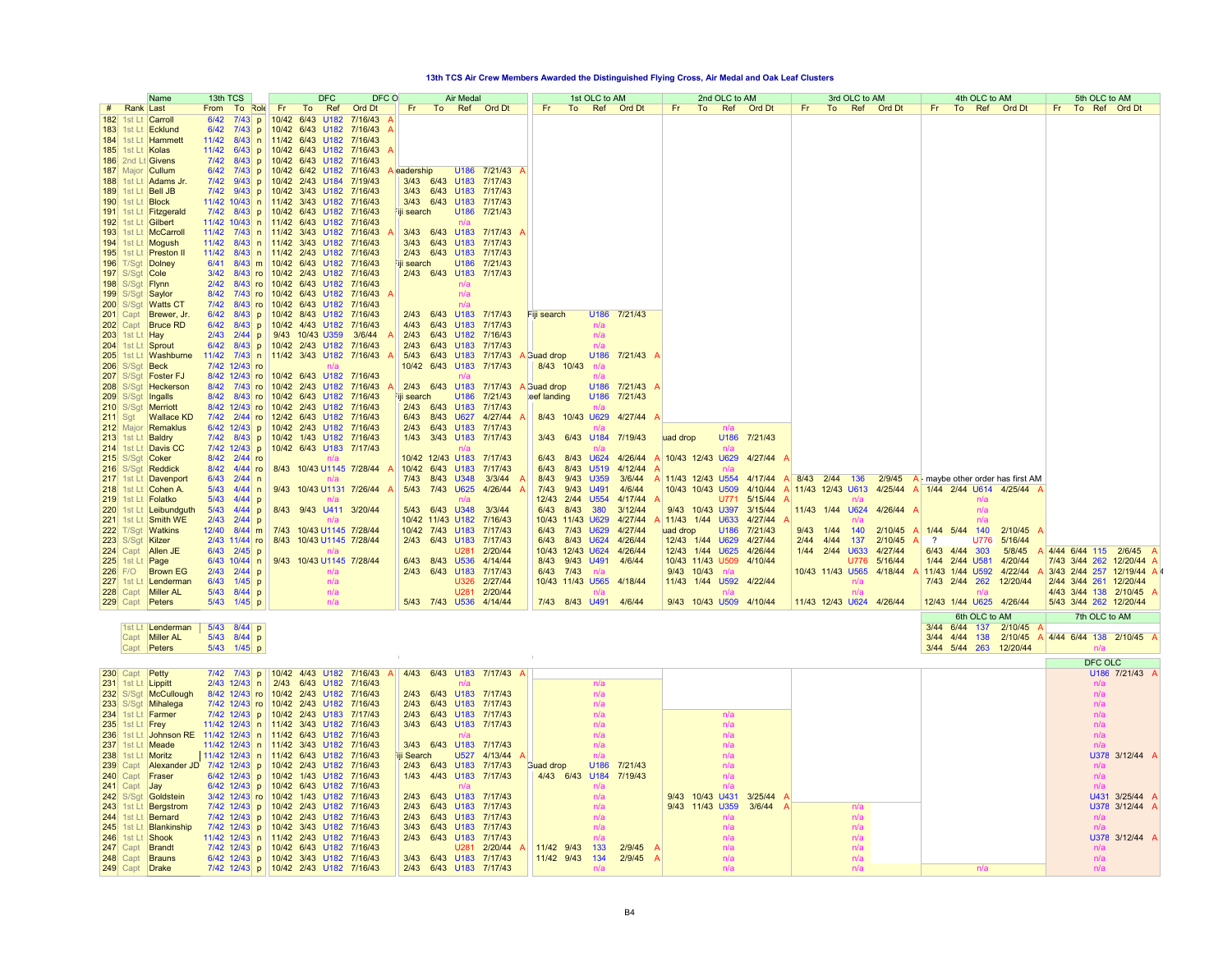## **13th TCS Air Crew Members Awarded the Air Medal**

Orders with numbers in red have not yet been found

Names in blue confirmed. Red were away on a mission on ceremony day. Green were back in the U.S.

AC1 = firrst Air Medal oak leaf cluster, AC2 = second, etc. AM=Air Medal, DC1 = DFC oak leaf cluster, DFC = Distinguished Flying Cross

|                         |                                                    |                |                         |                                  |                                                                                                                                                                                                                                                                                                                                                                                                                                                                                                                                                                                                                                                                                                                                                                                                                                                                                                                                    |                          |                                   |     | <b>Award Ceremony</b>                                          |     |
|-------------------------|----------------------------------------------------|----------------|-------------------------|----------------------------------|------------------------------------------------------------------------------------------------------------------------------------------------------------------------------------------------------------------------------------------------------------------------------------------------------------------------------------------------------------------------------------------------------------------------------------------------------------------------------------------------------------------------------------------------------------------------------------------------------------------------------------------------------------------------------------------------------------------------------------------------------------------------------------------------------------------------------------------------------------------------------------------------------------------------------------|--------------------------|-----------------------------------|-----|----------------------------------------------------------------|-----|
| #                       | <b>Issued by</b>                                   | Date           |                         |                                  | Order   List   Awards                                                                                                                                                                                                                                                                                                                                                                                                                                                                                                                                                                                                                                                                                                                                                                                                                                                                                                              | $\#$                     | Date                              |     | Day Time<br>By                                                 | Ref |
|                         |                                                    |                |                         |                                  | July 1943 Orders for July 22 and August 2 Ceremonies                                                                                                                                                                                                                                                                                                                                                                                                                                                                                                                                                                                                                                                                                                                                                                                                                                                                               |                          |                                   |     |                                                                |     |
| 1<br>$\overline{2}$     | <b>USAFISPA 7/16/43</b><br><b>USAFISPA 7/17/43</b> |                | 182<br>183              | 61                               | 61 Alexander JD-DFC, Baldry-DFC, Bell JB-DFC, Bergstrom-DFC, Bernard-DFC,<br>Blankinship-DFC, Block-DFC, Brandt-DFC, Brauns-DFC, Brewer, Jr.-DFC, Bruce<br>RD-DFC, Carroll-DFC, Cole-DFC, Cruncleton-AM, Cullum-DFC, Dolney-DFC, Drake-<br>DFC, Duffy-AM, Ecklund-DFC, Fitzgerald-DFC, Flynn-DFC, Foster-DFC, Fraser-<br>DFC, Frey-DFC, Gilbert-DFC, Givens-DFC, Goldstein-DFC, Hammett-DFC, Hay-<br>AM, Heckerson-DFC, Ingalls-DFC, Jay-DFC,<br>Johnson RE-DFC, Kolas-DFC, Lippitt-DFC, McCarroll-DFC, McCullough-DFC,<br>McNeil-AM, Meade-DFC, Merriott-DFC, Mihalega-DFC, Mogush-DFC, Moritz-DFC,<br>Petty-DFC, Preston II-DFC, Remaklus-DFC, Rhodenbaugh-AM, Saylor-DFC, Shook-<br>DFC, Smith WE-AM, Smyth-AM, Sprout-DFC, Stiver-AM, Ummel-AM, Vallely-AM,<br>Vaughn-AM, Versdahl-AM, Wallace KD-DFC, Washburne-DFC, Watts-DFC, Zechar-<br>AM<br>Abernathy-AM, Adams Jr.-AM, Alexander JD-AM, Allen F-AM, Anacker-AM, Baldry- |                          | 1 7/22/1943 Thu<br>2 8/2/1943 Mon |     | Lincoln<br>Lincoln                                             |     |
|                         |                                                    |                |                         |                                  | AM, Beck-AM, Bell JB-AM, Bergstrom-AM, Bernard-AM, Blankinship-AM, Block-AM,<br>Brauns-AM, Brewer, Jr.-AM, Brown EG-AM, Bruce RD-AM, Burden-AM, Burgess-<br>AM, Clawson-AM, Claydon-AM, Coker-AM, Cole-AM, Davis CC-DFC, DeLoss-AM,<br>Drake-AM, Farmer-DFC, Farmer-AM, Fraser-AM<br>Frey-AM, Goldstein-AM, Heckerson-AM, Johnson AK-AM, Jurkewicz-AM, Kelley-<br>AM, Killebrew-AM, Kilzer-AM, Lach-AM, Lawyer-AM, Linkenhoger-AM, Lowery-AM,<br>Mann TO-AM, McCarroll-AM, McCullough-AM, Meade-AM, Meadows-AM, Merriott-<br>AM, Meuret-AM, Mihalega-AM, Mogush-AM, Mullin-AM, Petty-AM, Powell-AM,<br>Preston II-AM, Rapp-AM, Reddick-AM,<br>Remaklus-AM, Shook-AM, Sprout-AM, Washburne-AM, Watkins-AM, Zieman-AM                                                                                                                                                                                                                |                          |                                   |     |                                                                |     |
| 3                       | USAFISPA 7/19/43                                   |                | 184                     | 3                                | Adams Jr.-DFC, Baldry-AC1, Fraser-AC1                                                                                                                                                                                                                                                                                                                                                                                                                                                                                                                                                                                                                                                                                                                                                                                                                                                                                              |                          | 2 8/2/1943 Mon                    |     | Lincoln                                                        |     |
| 4                       | <b>USAFISPA 7/21/43</b>                            |                | 186                     |                                  | 13 Alexander JD-AC1, Baldry-AC2, Brewer, Jr.-AC1, Cullum-AM, Dolney-AM,<br>Fitzgerald-AM, Heckerson-AC1, Ingalls-AM, Ingalls-AC1, Meuret-AC1, Petty-DC1,<br>Washburne-AC1, Watkins-AC2                                                                                                                                                                                                                                                                                                                                                                                                                                                                                                                                                                                                                                                                                                                                             |                          | 2 8/2/1943 Mon                    |     | Lincoln                                                        |     |
| 5                       | USAFISPA 7/22/44                                   |                | 187                     | $\mathbf{1}$                     | Laming-AM                                                                                                                                                                                                                                                                                                                                                                                                                                                                                                                                                                                                                                                                                                                                                                                                                                                                                                                          |                          | 2 8/2/1943 Mon                    |     | Lincoln                                                        |     |
|                         |                                                    |                |                         |                                  | December 1943 Orders                                                                                                                                                                                                                                                                                                                                                                                                                                                                                                                                                                                                                                                                                                                                                                                                                                                                                                               |                          |                                   |     |                                                                |     |
| 6                       | USAFISPA 12/18/43                                  |                | 507                     | $\mathbf{1}$                     | <b>Wilson HF-AM</b>                                                                                                                                                                                                                                                                                                                                                                                                                                                                                                                                                                                                                                                                                                                                                                                                                                                                                                                | ?                        | $\ddot{\phantom{0}}$              |     |                                                                |     |
| $\overline{7}$          | <b>USAFISPA 12/19/43</b>                           |                | 511                     |                                  | 2 Hendricks-AM, Nasset-AM                                                                                                                                                                                                                                                                                                                                                                                                                                                                                                                                                                                                                                                                                                                                                                                                                                                                                                          | $\overline{?}$           | $\overline{?}$                    |     |                                                                |     |
|                         |                                                    |                |                         |                                  | January 1944 Orders for February 5 and 26 Ceremonies                                                                                                                                                                                                                                                                                                                                                                                                                                                                                                                                                                                                                                                                                                                                                                                                                                                                               |                          |                                   |     |                                                                |     |
|                         |                                                    |                |                         |                                  |                                                                                                                                                                                                                                                                                                                                                                                                                                                                                                                                                                                                                                                                                                                                                                                                                                                                                                                                    |                          |                                   |     |                                                                |     |
| 8<br>9                  | USAFISPA 1/13/44<br>USAFISPA 1/15/44               |                | 75<br>91                | $\mathbf{1}$<br>$\mathbf{1}$     | <b>Hamilton-AM</b><br>Alexander GW-AM (Joined us 12/26/43)                                                                                                                                                                                                                                                                                                                                                                                                                                                                                                                                                                                                                                                                                                                                                                                                                                                                         | $\overline{\phantom{0}}$ | $\overline{\phantom{0}}$          |     | 4 2/26/1944 Sat 7:50 Sands MR                                  |     |
| 10                      | USAFISPA 1/22/44                                   |                | 115                     | $\mathbf{1}$                     | Park-AM                                                                                                                                                                                                                                                                                                                                                                                                                                                                                                                                                                                                                                                                                                                                                                                                                                                                                                                            |                          | 3 2/5/1944 Sat                    |     | Sands MR                                                       |     |
| 11                      | USAFISPA 1/26/44                                   |                | 141                     | $\mathbf{1}$                     | Brown CL-AM (Joined us a2/12/44)                                                                                                                                                                                                                                                                                                                                                                                                                                                                                                                                                                                                                                                                                                                                                                                                                                                                                                   | ?                        | ?                                 |     |                                                                |     |
|                         |                                                    |                |                         |                                  | February to March 1944 Orders for April 4 and 8 Ceremonies                                                                                                                                                                                                                                                                                                                                                                                                                                                                                                                                                                                                                                                                                                                                                                                                                                                                         |                          |                                   |     |                                                                |     |
| 12                      | USAFISPA 2/20/44                                   |                | 281                     | 3                                | Allen JE-AM, Brandt-AM, Miller AL-AM                                                                                                                                                                                                                                                                                                                                                                                                                                                                                                                                                                                                                                                                                                                                                                                                                                                                                               |                          | 5 2/28/1944 Mon                   |     | n/a                                                            | MR. |
| ?                       | ?                                                  | ?              | ?                       | $\overline{2}$                   | Folatko-DFC, AM, AC1, Leibundguth-AM, AC1                                                                                                                                                                                                                                                                                                                                                                                                                                                                                                                                                                                                                                                                                                                                                                                                                                                                                          |                          | 6 4/4/1944                        | Tue | Wilson MR                                                      |     |
| ?                       | ?                                                  | $\overline{?}$ | $\overline{?}$          | 8                                | Capt. Whitaker-AM; 1st Lts Miller AL-AC1, AC2; 2nd Lts. Allen JE-AC1; Hetzler-AM,<br>Lenderman-DFC, AM, AC1,                                                                                                                                                                                                                                                                                                                                                                                                                                                                                                                                                                                                                                                                                                                                                                                                                       |                          | 7 4/8/1944                        |     | Sat 8:00 Wilson MR                                             |     |
| $\overline{\mathbf{?}}$ | ?                                                  | $\overline{?}$ | $\overline{\mathbf{?}}$ | $\overline{c}$                   | 1st Lt Miller AL-DFC; 2nd Lt. Allen JE-DFC                                                                                                                                                                                                                                                                                                                                                                                                                                                                                                                                                                                                                                                                                                                                                                                                                                                                                         |                          |                                   |     |                                                                |     |
| 13                      | <b>USAFISPA 2/21/44</b>                            |                | 284                     | $\overline{2}$                   | Conard-AM, Dalmann-AM                                                                                                                                                                                                                                                                                                                                                                                                                                                                                                                                                                                                                                                                                                                                                                                                                                                                                                              |                          | 7 4/8/1944                        |     | Sat 8:00 Wilson MR                                             |     |
| 14<br>15                | USAFISPA 2/28/44<br><b>USAFISPA</b>                | 3/3/44         | 328<br>348              | $\overline{2}$<br>$\overline{4}$ | Barrett-AM, Lenderman-AM<br>Davenport-AM, Judd-AM, Leibundguth-AM (not in MR), Mendenhall-AM                                                                                                                                                                                                                                                                                                                                                                                                                                                                                                                                                                                                                                                                                                                                                                                                                                       |                          | 7 4/8/1944<br>7 4/8/1944          |     | Sat 8:00 Wilson MR<br>Sat 8:00 Wilson MR                       |     |
| 16                      | <b>USAFISPA</b>                                    | 3/6/44         | 359                     | 4                                | Bergstrom-AC2, Davenport-AC1, Hay-DFC, Judd-AC2                                                                                                                                                                                                                                                                                                                                                                                                                                                                                                                                                                                                                                                                                                                                                                                                                                                                                    |                          |                                   |     | 7 4/8/1944 Judd; others back in US                             |     |
| 17                      | USAFISPA 3/12/44                                   |                | 378                     | 3                                | Bergstrom-DC1, Moritz-DC1, Shook-DC1                                                                                                                                                                                                                                                                                                                                                                                                                                                                                                                                                                                                                                                                                                                                                                                                                                                                                               |                          |                                   |     | <b>Back in US</b>                                              |     |
| 18                      | USAFISPA 3/12/44                                   |                | 380                     | $\mathbf{1}$                     | Leibundguth-AC1                                                                                                                                                                                                                                                                                                                                                                                                                                                                                                                                                                                                                                                                                                                                                                                                                                                                                                                    |                          |                                   |     | Left for states April 8, 1944                                  |     |
| 19<br>20                | USAFISPA 3/15/44<br>USAFISPA 3/20/44               |                | 397<br>411              | $\mathbf{1}$<br>$\mathbf{1}$     | Leibundguth-AC2<br>Leibundguth-DFC                                                                                                                                                                                                                                                                                                                                                                                                                                                                                                                                                                                                                                                                                                                                                                                                                                                                                                 |                          |                                   |     | Left for states April 8, 1944<br>Left for states April 8, 1944 |     |
| 21                      | USAFISPA 3/25/44                                   |                | 431                     | $\mathbf{1}$                     | Goldstein-DC1                                                                                                                                                                                                                                                                                                                                                                                                                                                                                                                                                                                                                                                                                                                                                                                                                                                                                                                      |                          |                                   |     | Back in US                                                     |     |
|                         |                                                    |                |                         |                                  | April 6-22 Orders for May 6 Ceremony                                                                                                                                                                                                                                                                                                                                                                                                                                                                                                                                                                                                                                                                                                                                                                                                                                                                                               |                          |                                   |     |                                                                |     |
|                         |                                                    |                |                         |                                  |                                                                                                                                                                                                                                                                                                                                                                                                                                                                                                                                                                                                                                                                                                                                                                                                                                                                                                                                    |                          |                                   |     |                                                                |     |
| 22                      | <b>USAFISPA</b>                                    | 4/6/44         | 491                     | $\overline{7}$                   | Bogutski-AM, Cohen A-AC1, Houpt-AM, Page-AC1, Peters-AC1, Richards-AC1,<br>Woodall-AC1                                                                                                                                                                                                                                                                                                                                                                                                                                                                                                                                                                                                                                                                                                                                                                                                                                             |                          | 8 5/6/1944                        |     | Sat 8:15 Sands MR                                              |     |
| 23                      | USAFISPA 4/10/44                                   |                | 509                     | $\overline{4}$                   | Cohen A-AC2, Page-AC2, Peters-AC2, Rode-AM                                                                                                                                                                                                                                                                                                                                                                                                                                                                                                                                                                                                                                                                                                                                                                                                                                                                                         |                          | 8 5/6/1944                        |     | Sat 8:15 Sands MR                                              |     |
| 24                      | USAFISPA 4/12/44                                   |                | 519                     | $\mathbf{1}$                     | Reddick-AC1                                                                                                                                                                                                                                                                                                                                                                                                                                                                                                                                                                                                                                                                                                                                                                                                                                                                                                                        |                          | 5/6/1944                          |     | <b>Back in US</b>                                              |     |
| 25<br>26                | USAFISPA 4/12/44<br>USAFISPA 4/12/44               |                | 522<br>524              | 4<br>3                           | Oliveros-AM, Painter-AM (on 7/1/44), Plyler-AM, Smith EK-AM<br>Jurkewicz-AC1, Richards-AM, Versdahl-AC1                                                                                                                                                                                                                                                                                                                                                                                                                                                                                                                                                                                                                                                                                                                                                                                                                            |                          | 8,13 5/6/1944<br>8 5/6/1944       |     | Sat 8:15 Sands MR<br>Sat 8:15 Sands MR                         |     |
| 27                      | USAFISPA 4/13/44                                   |                | 527                     | $\mathbf{1}$                     | <b>Moritz-AM</b>                                                                                                                                                                                                                                                                                                                                                                                                                                                                                                                                                                                                                                                                                                                                                                                                                                                                                                                   |                          | 5/6/1944                          |     | <b>Back in US</b>                                              |     |
| 28                      | USAFISPA 4/14/44                                   |                | 536                     | $\overline{2}$                   | Page-AM, Peters-AM                                                                                                                                                                                                                                                                                                                                                                                                                                                                                                                                                                                                                                                                                                                                                                                                                                                                                                                 |                          | 8 5/6/1944                        |     | Sat 8:15 Sands MR                                              |     |
| 29<br>30                | USAFISPA 4/17/44                                   |                | 554<br>559              | 3<br>$\overline{2}$              | Davenport-AC2, Folatko-AC1, Wilson HF-AC1                                                                                                                                                                                                                                                                                                                                                                                                                                                                                                                                                                                                                                                                                                                                                                                                                                                                                          |                          | 8 5/6/1944<br>8 5/6/1944          |     | Sat 8:15 Sands MR<br>Sat 8:15 Sands MR                         |     |
| 31                      | USAFISPA 4/17/44<br>USAFISPA 4/18/44               |                | 565                     | $\overline{2}$                   | DeCourcey-AM, Donnelly-AM<br>Brown EG-AC3, Lenderman-AC1                                                                                                                                                                                                                                                                                                                                                                                                                                                                                                                                                                                                                                                                                                                                                                                                                                                                           |                          | 8 5/6/1944                        |     | Sat 8:15 Sands MR                                              |     |
| 32                      | USAFISPA 4/19/44                                   |                | 573                     | 3                                | King EP-AM, Leonard-AM, Mann WP-AM                                                                                                                                                                                                                                                                                                                                                                                                                                                                                                                                                                                                                                                                                                                                                                                                                                                                                                 |                          | 8 5/6/1944                        |     | Sat 8:15 Sands MR                                              |     |
| 33                      | USAFISPA 4/20/44                                   |                | 581                     | $\mathbf{1}$                     | Page-AC4                                                                                                                                                                                                                                                                                                                                                                                                                                                                                                                                                                                                                                                                                                                                                                                                                                                                                                                           |                          | 8 5/6/1944                        |     | Sat 8:15 Sands MR                                              |     |
| 34                      | USAFISPA 4/22/44                                   |                | 592                     |                                  | 2 Brown EG-AC4, Lenderman-AC2                                                                                                                                                                                                                                                                                                                                                                                                                                                                                                                                                                                                                                                                                                                                                                                                                                                                                                      |                          | 8 5/6/1944                        |     | Sat 8:15 Sands MR                                              |     |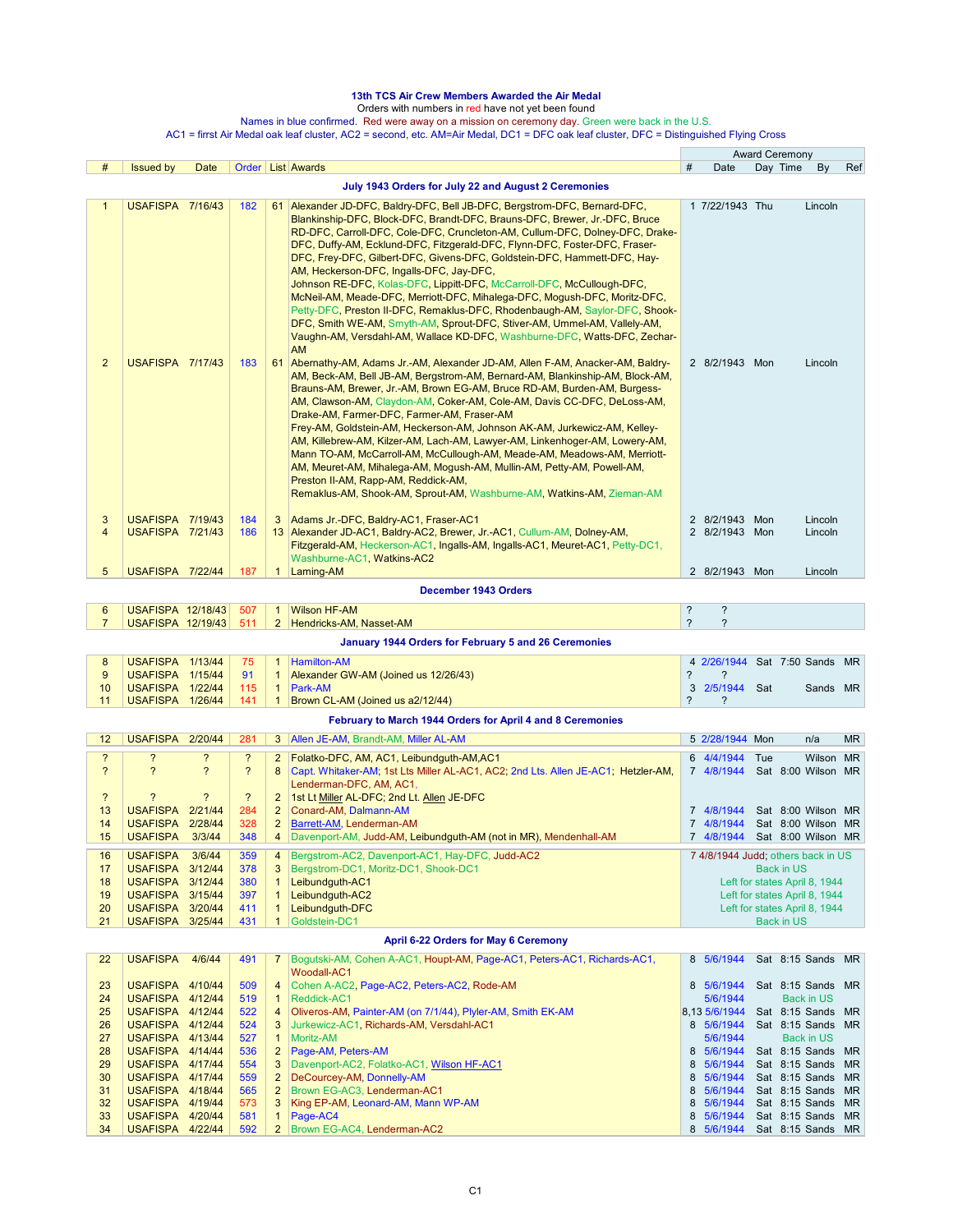### **April Orders for May 13 and 20 Ceremonies**

|    |                  |         |       |                |                                                                                  |   |                                 |     | <b>Award Ceremony</b> |               |           |
|----|------------------|---------|-------|----------------|----------------------------------------------------------------------------------|---|---------------------------------|-----|-----------------------|---------------|-----------|
| #  | <b>Issued by</b> | Date    | Order |                | <b>List Awards</b>                                                               | # | Date                            |     | Day Time              | By            | Ref       |
| 35 | <b>USAFISPA</b>  | 4/25/44 | 613   | 5 <sup>5</sup> | Barry-AM, Cohen A-AC3, Skeens-AM, Stout-AM, Walsh-AM                             |   | 10 5/20/1944 Sat 7:30 Wilson    |     |                       |               | <b>MR</b> |
| 36 | <b>USAFISPA</b>  | 4/25/44 | 614   |                | 5 Cohen A-AC4, Killebrew-AC1, Skeens-AC1, Whitaker-AC1, Woodall-AC3              |   | 9 5/13/1944 Sat                 |     |                       | n/a Wilson    | <b>MR</b> |
| 37 | <b>USAFISPA</b>  | 4/25/44 | 616   | 1              | Skeens-AC2                                                                       |   | 9 5/13/1944 Sat n/a Wilson MR   |     |                       |               |           |
| 38 | <b>USAFISPA</b>  | 4/26/44 | 623   |                | 10 Baxter-AM, Blount-AM, Buckingham-AM, Carey-AM, Copeland-AM (5/13),            |   | 10 5/20/1944 Sat 7:30 Wilson MR |     |                       |               |           |
|    |                  |         |       |                | Groesbeck-AM, Mitchell-AM, Mucci-AM, Pyke-AM, Sackett-AM                         |   |                                 |     |                       |               |           |
| 39 | USAFISPA 4/26/44 |         | 624   |                | 10 Allen JE-AC1, Barrett-AC1, Coker-AC1, Conard-AC1, Dalmann-AC1, Hetzler-AC2,   |   | 9 5/13/1944 Sat n/a Wilson MR   |     |                       |               |           |
|    |                  |         |       |                | Houpt-AC1, Kilzer-AC1, Leibundguth-AC3, Peters-AC3                               |   |                                 |     |                       |               |           |
| 40 | <b>USAFISPA</b>  | 4/26/44 | 625   |                | 11 Allen JE-AC2, Barrett-AC2, Baxter-AC1 (5/20), Buckingham-AC1 (5/20), Cohen A- |   | 9 5/13/1944 Sat n/a Wilson MR   |     |                       |               |           |
|    |                  |         |       |                | AM, Copeland-AC1, Hetzler-AC3, Houpt-AC2, Peters-AC4, Richards-AC2, Skeens-      |   |                                 |     |                       |               |           |
|    |                  |         |       |                | AC4                                                                              |   |                                 |     |                       |               |           |
| 41 | USAFISPA 4/27/44 |         | 627   | $\overline{2}$ | Wallace KD-AM (5/13), Wilkening-AM                                               |   | 10 5/20/1944 Sat 7:30 Wilson    |     |                       |               | <b>MR</b> |
| 42 | USAFISPA 4/27/44 |         | 628   | 3              | Steele-AM, Watland-AM, Wright-AM                                                 |   | 10 5/20/1944 Sat 7:30 Wilson    |     |                       |               | MR.       |
| 43 | USAFISPA 4/27/44 |         | 629   | 6              | Coker-AC2, Kilzer-AC2, Smith WE-AC1 (5/13), Wallace KD-AC1 (5/13), Watkins-      |   | 10 5/20/1944 Sat 7:30 Wilson MR |     |                       |               |           |
|    |                  |         |       |                | AC1 (5/13), Woodall-AM                                                           |   |                                 |     |                       |               |           |
| 44 | <b>USAFISPA</b>  | 4/27/44 | 630   | $\overline{2}$ | Dalmann-AC2, Woodall-AC2                                                         |   |                                 |     |                       |               |           |
| 45 | <b>USAFISPA</b>  | 4/27/44 | 633   |                | 4 Allen JE-AC3, Barrett-AC3, Smith WE-AC2, Woodall-AC4                           |   | 9 5/13/1944                     | Sat |                       | n/a Wilson    | MR.       |
| 46 | <b>USAFISPA</b>  | 5/4/44  | 682   |                | Lesh-AM                                                                          |   | 9 5/13/1944                     | Sat |                       | n/a Wilson MR |           |
|    |                  |         |       |                | <b>May for June Presentations</b>                                                |   |                                 |     |                       |               |           |

| 47 | USAFISPA 5/15/44 771 |     | 4 Bogutski-AC2, Folatko-AC2, Killebrew-AC2, Versdahl-AC3                                               |                                 |
|----|----------------------|-----|--------------------------------------------------------------------------------------------------------|---------------------------------|
| 48 |                      |     | USAFISPA 5/16/44   776   2   Kilzer-AC4, Page-AC3                                                      |                                 |
| 49 | USAFISPA 5/22/44     |     | 817 3 Myers HC-AC2, Riordan-AM, Small-AM                                                               | 11 6/10/1944 Sat 7:15 Duffy MR  |
|    |                      |     | Lesh-AC1, Miller AL-AC3, Park-AC1                                                                      | 12 6/17/1944 Sat 7:15 Wilson MR |
|    |                      |     |                                                                                                        |                                 |
| 50 | USAFISPA 6/24/44     | 998 | $\vert$ 1 $\vert$ Cloud-AM                                                                             | Back in US                      |
| 51 |                      |     | USAFISPA 7/26/44   1131   2   Bogutski-AC1, Cohen A-DFC                                                | Back in US                      |
| 52 |                      |     | USAFISPA 7/28/44   1145   4   Kilzer-DFC, Page-DFC, Reddick-DFC, Watkins-DFC (Awarded 8/15, left 8/17) | 14 8/15/44 Sat for only Watkins |

### **I Have Found No orders between 7/28/44 until December 17, 1944**

### **December 1944 Orders for March 24, 1945, Ceremony**

| 53             | 13th AF | 12/17/44      | 251 |                | 15 Ando-AM, Bechstein-AM (2/1/45), Bell RE-AM, Bell HD-AM, Biedenbach-AM                                                                 | 18 3/24/1945 Sat | Carter MR         |           |
|----------------|---------|---------------|-----|----------------|------------------------------------------------------------------------------------------------------------------------------------------|------------------|-------------------|-----------|
|                |         |               |     |                | (7/5/45), Bowman PR-AM, Cady-AM, Carson-AM, Conn-AM, Cooper-AM, Cover-                                                                   |                  |                   |           |
|                |         |               |     |                | AM, Coyle-AM, Drago-AM, Elam-AM, Friel-AM                                                                                                |                  |                   |           |
| 54             | 13th AF | 12/18/44      | 252 | 9              | Geuther-AM, Hartline-AM, Hays-AM, Hogan-AM, Hopkins-AM, Laine-AM, LaLonde-                                                               | 18 3/24/1945 Sat | Carter            | <b>MR</b> |
|                |         |               |     |                | AM, Locke-AM (7/5/45), Nitrauer-AM                                                                                                       |                  |                   |           |
| 55             | 13th AF | 12/18/44      | 253 |                | 12 Paucek-AM (2/1/45), Petmecky-AM, Schmidt-AM, Smith J-AM, Smith OE-AM,                                                                 | 18 3/24/1945 Sat | Carter MR         |           |
|                |         |               |     |                | Stallings-AM, Tharp-AM, Thompson AL-AM, Tustin-AM, Wentworth-AM, Wicks-AM,<br><b>Willson MR-AM</b>                                       |                  |                   |           |
| 56             | 13th AF | 12/18/44      | 254 | $7^{\circ}$    | Aos-AC1, Dalmann-AC3, Hamilton-AC1, Hays-AC1, Hendricks-AC3, Reeves-AM,<br>Wicks-AC2                                                     | 18 3/24/1945     | <b>Back in US</b> |           |
| 57             | 13th AF | 12/19/44      | 255 | $6^{\circ}$    | Hendricks-AC2, Killebrew-AC3, Moyle-AC1, Reeves-AC1, Schmidt-AC1, Wicks-AC1                                                              | 18 3/24/1945     | <b>Back in US</b> |           |
|                |         |               |     |                |                                                                                                                                          |                  |                   |           |
| 58             | 13th AF | 12/19/44      | 256 | $\overline{7}$ | Aos-AC2, Hendricks-AC1, Moyle-AC2, Painter-AC1, Schmidt-AC2, Wicks-AC3,<br>Woodall-AC5                                                   | 18 3/24/1945     | <b>Back in US</b> |           |
| 59             | 13th AF | 12/19/44      | 257 |                | 11 Alexander GW-AC1 (2/1/45), Allen F-AC1, Anacker-AC1 (2/1/45), Bechstein-AC1                                                           | 18 3/24/1945 Sat | Carter MR         |           |
|                |         |               |     |                | (2/1/45), Brown EG-AC5, Bruce PM-AC1, Cannon-AM, Pyke-AC1, Rapp-AC2                                                                      |                  |                   |           |
|                |         |               |     |                | (2/1/45), Richards-AC3, Stout-AC1                                                                                                        |                  |                   |           |
| 60             | 13th AF | 12/19/44      | 258 | 9              | Alexander GW-AC2 (2/1/45), Allen F-AC2, Bechstein-AC2, Bruce PM-AC2, Carson-<br>AC1, Cirincion-AM, DeCourcey-AC2, Judd-AC4, Richards-AC5 | 18 3/24/1945 Sat | Carter MR         |           |
| $\overline{?}$ | 2       | $\mathcal{P}$ | ?   | $\mathbf{1}$   | Bechstein-AC3                                                                                                                            | 18 3/24/1945 Sat | Carter            | <b>MR</b> |
| 61             | 13th AF | 12/19/44      | 260 | 6              | Alexander GW-AC3 (2/1/45), Hartline-AC1, Hetzler-AC5, Hogan-AC1, Judd-AC5,                                                               | 18 3/24/1945 Sat | Carter            | <b>MR</b> |
|                |         |               |     |                | King ES-AM                                                                                                                               |                  |                   |           |
| 62             | 13th AF | 12/20/44      | 261 |                | 11 Alexander GW-AC4 (2/1/45), Hetzler-AC4, Judd-AC6, LaLonde-AC1, Lawyer-AC1                                                             | 18 3/24/1945 Sat | Carter MR         |           |
|                |         |               |     |                | (2/1/45), Lenderman-AC5, Linkenhoger-AC1, Locke-AC2, Lorio-AM, Mann WP-                                                                  |                  |                   |           |
|                |         |               |     |                | AC3. Meadows-AC1                                                                                                                         |                  |                   |           |
| 63             | 13th AF | 12/20/44      | 262 |                | 13 Lenderman-AC4, Mucci-AC1, Myers HC-AC1, Oliveros-AC1, Osborne-AC1, Page-                                                              | 18 3/24/1945 Sat | Carter MR         |           |
|                |         |               |     |                | AC5, Park-AC2, Peters-AC5, Pyke-AC2, Rapp-AC1, Richards-AC7, Rode-AC4,                                                                   |                  |                   |           |
|                |         |               |     |                | Sackett-AC1                                                                                                                              |                  |                   |           |
| 64             | 13th AF | 12/20/44      | 263 |                | 11 Oliveros-AC2, Peters-AC6, Pyke-AC3, Richards-AC4, Skeens-AC3 (2/1/45), Steele-                                                        | 18 3/24/1945 Sat | Carter MR         |           |
|                |         |               |     |                | AC2, Stout-AC2, Tustin-AC1, Walsh-AC1, Watland-AC1, Wilkening-AC1                                                                        |                  |                   |           |
| 65             | 13th AF | 12/23/44      | 269 | $\mathbf{1}$   | Oliveros-AC3                                                                                                                             | 18 3/24/1945     | <b>Back in US</b> |           |
| 66             | 13th AF | 12/23/44      | 270 | 1              | Oliveros-AC4                                                                                                                             | 18 3/24/1945     | <b>Back in US</b> |           |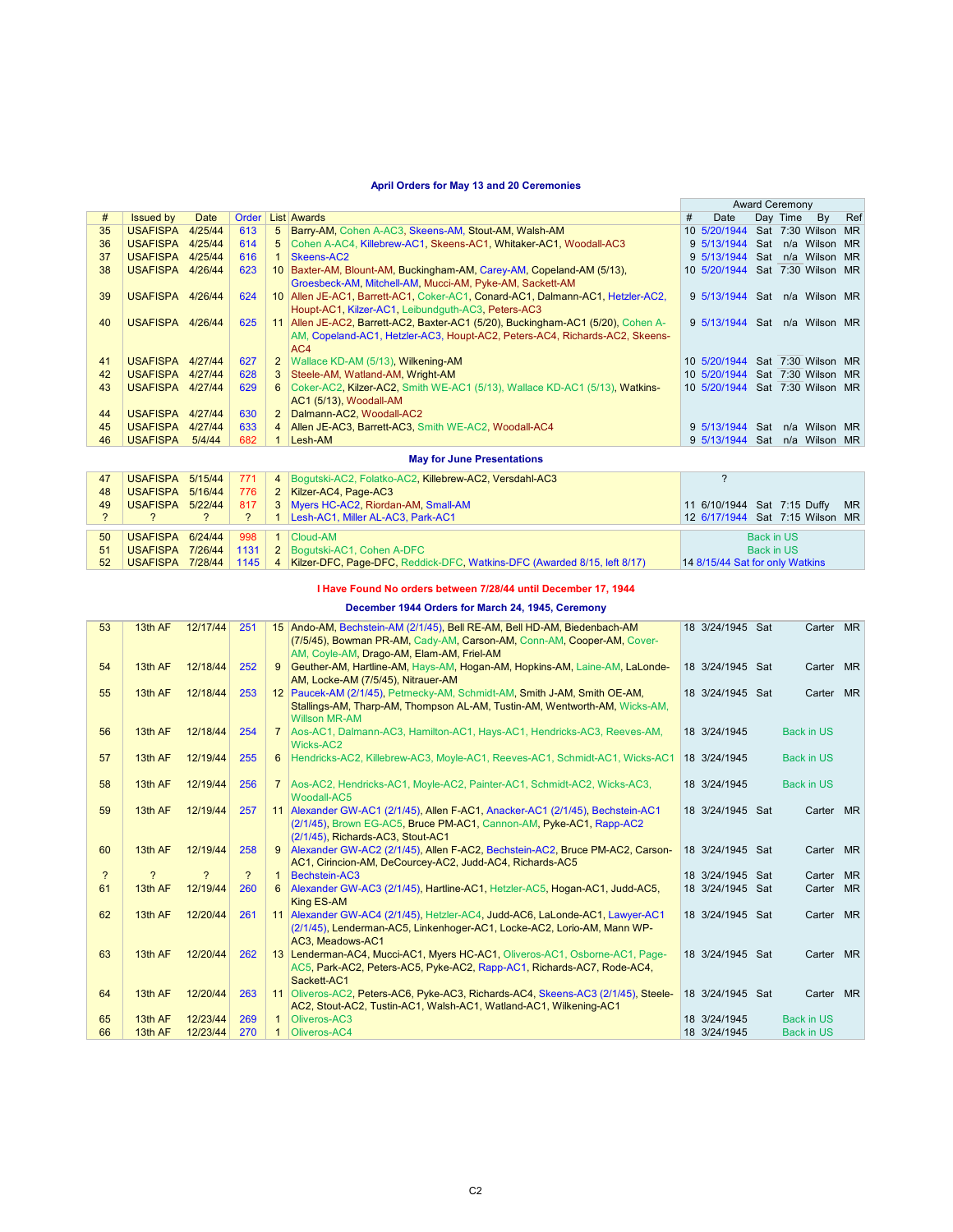## **January to March 5, 1945 Orders for 3/24/45 Ceremony**

|     |                  |                  |       |                |                                                                                                  |   |                                      | <b>Award Ceremony</b> |           |
|-----|------------------|------------------|-------|----------------|--------------------------------------------------------------------------------------------------|---|--------------------------------------|-----------------------|-----------|
| #   | <b>Issued by</b> | Date             | Order |                | <b>List Awards</b>                                                                               | # | Date                                 | Day Time<br>By        | Ref       |
| 67  | <b>FEAF</b>      | 1/5/45           | 36    |                | 13 Barrett-AC4 (2/1/45), Cloud-AC1, Donnelly-AC3, Judd-AC3, Mann WP-AC4,                         |   | 18 3/24/1945 Sat                     | Carter                | <b>MR</b> |
|     |                  |                  |       |                | Mendenhall-AC5, Richards-AC6, Riordan-AC3, Skeens-AC6, Small-AC3, Steele-                        |   |                                      |                       |           |
|     |                  |                  |       |                | AC5, Stout-AC3, Wright HW-AC4                                                                    |   |                                      |                       |           |
| 68  | <b>FEAF</b>      | 1/9/45           | 56    | 9              | Baxter-AC3, Buckingham-AC5, Carey-AC4, Cirincion-AC4, Hendricks-AC4, King ES- 18 3/24/1945 Sat   |   |                                      | Carter MR             |           |
|     |                  |                  |       |                | AC1, Lorio-AC1, Pettis-AC1, Pyke-AC4                                                             |   |                                      |                       |           |
| 69  | <b>FEAF</b>      | 1/19/45          | 121   | 8              | Childs-AM, King ES-AC2, Lorio-AC2, Reimer-AM, Riordan-AC4, Stout-AC4,                            |   | 18 3/24/1945 Sat                     | Carter MR             |           |
|     |                  |                  |       |                | Watland-AC2, Watland-AC3                                                                         |   |                                      |                       |           |
| 70  | <b>FEAF</b>      | 2/5/45           | 215   | $\overline{2}$ | Donnelly-AC4, Small-AC4                                                                          |   | 18 3/24/1945 Sat                     | Carter                | <b>MR</b> |
| 71  | 13th AF          | 2/5/45           | 113   |                | 12 Hershberg-AM, MacLeod-AM, Maguire-AM, Maguire-AC1, Marks-AM, Morgan-AM,                       |   | 18 3/24/1945 Sat                     | Carter                | <b>MR</b> |
|     |                  |                  |       |                | Neal-AM, Osborne-AM, Pettis-AM, Vaughan-AM (3/4/45), Whitehead-AM (3/4/45),                      |   |                                      |                       |           |
|     |                  |                  |       |                | Whitehead-AC1 (3/4/45)                                                                           |   |                                      |                       |           |
| 72  | 13th AF          | 2/5/45           | 114   |                | 10 Harmon-AM, AC1, AC2, AC3 (all 2/1/45), McDaniel-AM, McDaniel-AC1, McDaniel-                   |   | 18 3/24/1945 Sat                     | Carter MR             |           |
|     |                  |                  |       |                | AC2, Power-AM, AC1,-AC2 (all 2/1/45)                                                             |   |                                      |                       |           |
| 73  | 13th AF          | 2/6/45           | 115   | $\mathbf{1}$   | Allen JE-AC5                                                                                     |   | 18 3/24/1945                         | <b>Back in US</b>     |           |
| 74  | 13th AF          | 2/6/45           | 116   | $\overline{4}$ | Baxter-AC2, Blount-AC1, Blount-AC2, Blount-AC3                                                   |   | 18 3/24/1945 Sat                     | Carter                | <b>MR</b> |
| 75  | 13th AF          | 2/6/45           | 117   | $\overline{4}$ | Bowman PR-AC1, Buckingham-AC3, Buckingham-AC4, Cady-AC1                                          |   | 18 3/24/1945 Sat                     | Carter                | <b>MR</b> |
| 76  | 13th AF          | 2/6/45           | 118   | 8              | Carey-AC2, Carey-AC3, Cirincion-AC1, Cirincion-AC2, Cirincion-AC3, Clawson-                      |   | 18 3/24/1945 Sat                     | Carter                | <b>MR</b> |
|     |                  |                  |       |                | AC1, AC2, AC3 (all 2/1/45)                                                                       |   |                                      |                       |           |
| 77  | 13th AF          | 2/7/45           | 120   | 6              | DeCourcey-AC1, Donnelly-AC1, Donnelly-AC2, Drago-AC1, Elam-AC1, Elam-AC2                         |   | 18 3/24/1945 Sat                     | Carter MR             |           |
| 78  | 13th AF          |                  | 121   | 3              |                                                                                                  |   |                                      |                       | <b>MR</b> |
| 79  | 13th AF          | 2/7/45<br>2/7/45 | 122   | $\overline{4}$ | Groesbeck-AC1, Groesbeck-AC2, Groesbeck-AC3<br>Hartline-AC2, Hopkins-AC1, Laming-AC1, Laming-AC2 |   | 18 3/24/1945 Sat<br>18 3/24/1945 Sat | Carter<br>Carter      | <b>MR</b> |
| 80  | 13th AF          | 2/8/45           | 123   | 3              | Lach-AC1, Lach-AC2, Lach-AC3                                                                     |   | 18 3/24/1945                         | <b>Back in US</b>     |           |
| 81  | 13th AF          | 2/8/45           | 124   | $\overline{7}$ | Leonard-AC1, Leonard-AC2, Leonard-AC3, Lesh-AC2, AC3 (both 2/1/45), MacLeod-                     |   | 18 3/24/1945 Sat                     | Carter MR             |           |
|     |                  |                  |       |                | AC1, MacLeod-AC2                                                                                 |   |                                      |                       |           |
| 82  | 13th AF          | 2/8/45           | 125   | 3              | Mann WP-AC2, Plyler-AC1, Plyler-AC2                                                              |   | 18 3/24/1945 Sat                     | Carter                | <b>MR</b> |
| 83  | 13th AF          | 2/8/45           | 126   | 6              | Mitchell-AC1, AC2, AC3 (all 2/1/45), Nitrauer-AC1, Paucek-AC1, Paucek-AC2                        |   | 18 3/24/1945 Sat                     | Carter                | <b>MR</b> |
| 84  | 13th AF          | 2/8/45           | 128   | 6              | Mendenhall-AC1, Mendenhall-AC2, Mendenhall-AC3, Mendenhall-AC4, Park-AC3,                        |   | 18 3/24/1945 Sat                     | Carter                | <b>MR</b> |
|     |                  |                  |       |                | Petmecky-AC1                                                                                     |   |                                      |                       |           |
| 85  | 13th AF          | 2/8/45           | 129   | 4              | Riordan-AC1, Riordan-AC2, Rode-AC3, Rode-AC5                                                     |   | 18 3/24/1945 Sat                     | Carter                | <b>MR</b> |
| 86  | <b>FEAF</b>      | 2/9/45           | 235   | 3              | Bravos-AM, Cooper-AC1, Wilkening-AC2                                                             |   | 18 3/24/1945 Sat                     | Carter                | <b>MR</b> |
| 87  | 13th AF          | 2/9/45           | 130   | $\overline{2}$ | Sackett-AC2, Sackett-AC3                                                                         |   | 18 3/24/1945 Sat                     | Carter                | <b>MR</b> |
| 88  | 13th AF          | 2/9/45           | 131   | 6              | Small-AC1, Small-AC2, Smith EK-AC1, Smith EK-AC2, Steele-AC3, Steele-AC4                         |   | 18 3/24/1945 Sat                     | Carter MR             |           |
| 89  | 13th AF          | 2/9/45           | 132   | 3              | Walsh-AC2, Wright-AC2, Wright-AC3                                                                |   | 18 3/24/1945 Sat                     | Carter MR             |           |
| 90  | 13th AF          | 2/9/45           | 133   | 1              | Brandt-AC1                                                                                       |   | 18 3/24/1945                         | <b>Back in US</b>     |           |
| 91  | 13th AF          | 2/9/45           | 134   | 3              | Brauns-AC1, Brown CL-AC1, Conard-AC3                                                             |   | 18 3/24/1945                         | <b>Back in US</b>     |           |
| 92  | 13th AF          | 2/9/45           | 135   | $\mathbf{1}$   | Pettis-AC2                                                                                       |   | 18 3/24/1945 Sat                     | Carter MR             |           |
| 93  | 13th AF          | 2/9/45           | 136   | $\overline{4}$ | Cover-AC1, Cover-AC2, Dalmann-AC5, Davenport-AC3                                                 |   | 18 3/24/1945                         | <b>Back in US</b>     |           |
| 94  | 13th AF          | 2/10/45          | 137   | $\overline{2}$ | Kilzer-AC3, Lenderman-AC6                                                                        |   | 18 3/24/1945                         | <b>Back in US</b>     |           |
| 95  | 13th AF          | 2/10/45          | 138   | $\overline{4}$ | Lowery-AC1, Miller AL-AC5, Miller AL-AC6, Miller AL-AC7                                          |   | 18 3/24/1945                         | <b>Back in US</b>     |           |
| 96  | 13th AF          | 2/10/45          | 139   | $\mathbf{1}$   | Painter-AC2                                                                                      |   | 18 3/24/1945                         | <b>Back in US</b>     |           |
| 97  | 13th AF          | 2/10/45          | 140   | 3              | Watkins-AC3, Watkins-AC4, Woodall-AC6                                                            |   | 18 3/24/1945                         | <b>Back in US</b>     |           |
| 98  | 13th AF          | 2/10/45          | 141   | 3              | Copeland-AC2, King EP-AC1, King EP-AC2                                                           |   | 18 3/24/1945                         | <b>KIA</b>            |           |
| 99  | 13th AF          | 2/17/45          | 155   | $\mathbf{1}$   | Cirincion-AC4                                                                                    |   | 18 3/24/1945 Sat                     | Carter MR             |           |
| 100 | 13th AF          | 2/18/45          | 157   | $\mathbf{1}$   | Hendricks-AC5                                                                                    |   | 18 3/24/1945                         | <b>Back in US</b>     |           |
| 101 | <b>FEAF</b>      | 3/2/45           | 301   | $\overline{2}$ | Hogan-AC2, Nasset-AC3                                                                            |   | 18 3/24/1945 Sat                     | Carter                | <b>MR</b> |
| 102 | <b>FEAF</b>      | 3/5/45           | 329   | 1              | Childs-AC1                                                                                       |   | 18 3/24/1945                         | <b>Back in US</b>     |           |

#### **From 3/21 until 7/5/45 Ceremony**

| 103 | 13th AF     | 3/21/45 | 209 |    | 2 King ES-AM (repeats prior), Lorio-AC2                                      | 21 | 7/5/1945 | Thu | <b>MR</b><br>Carter   |  |
|-----|-------------|---------|-----|----|------------------------------------------------------------------------------|----|----------|-----|-----------------------|--|
| 104 | <b>FEAF</b> | 3/24/45 | 438 |    | 1 Cannon-AC2                                                                 | 21 | 7/5/1945 |     | Thu Had left 13th TCS |  |
| 105 | 13th AF     | 3/30/45 | 234 |    | 2 Cannon-AC1, Cannon-AC2                                                     | 21 | 7/5/1945 |     | Thu Had left 13th TCS |  |
| 106 | <b>FEAF</b> | 4/4/45  | 476 |    | 1 Pyke-AC5                                                                   | 21 | 7/5/1945 |     | Thu Had left 13th TCS |  |
| 107 | <b>FEAF</b> | 4/19/45 | 583 |    | 8 Blakeney-AM, Brady-AM, Buchen Ja.-AM, Buchen Jo.-AM, Carey-AC5 (5/29/45),  | 21 | 7/5/1945 | Thu | MR.<br>Carter         |  |
|     |             |         |     |    | Leonard-AC4, McDaniel-AC3, Thompson AL-AC1                                   |    |          |     |                       |  |
| 108 | 13th AF     | 4/30/45 | 291 |    | 3 Baxter-AC4, Donnelly-AC5, Steele-AC6                                       | 21 | 7/5/1945 |     | Thu Had left 13th TCS |  |
| 109 | <b>FEAF</b> | 5/3/45  | 676 |    | 7 Biedenbach-AC1, Holbrook-AM, Locke-AC3, Miller ER-AM, Molvar-AM, Osman-AM, | 21 | 7/5/1945 | Thu | <b>MR</b><br>Carter   |  |
|     |             |         |     |    | Strand-AM                                                                    |    |          |     |                       |  |
| 110 | 13th AF     | 5/8/45  | 303 |    | 2 Allen JE-AC3, Barrett-AC6                                                  | 21 | 7/5/1945 | Thu | Had left 13th TCS     |  |
| 111 | <b>FEAF</b> | 5/12/45 | 763 | 1. | <b>Bruce PM-AM</b>                                                           | 21 | 7/5/1945 | Thu | <b>MR</b><br>Carter   |  |
| 112 | 13th AF     | 5/21/45 | 309 | 1  | Steele-AC7                                                                   | 21 | 7/5/1945 | Thu | <b>MR</b><br>Carter   |  |
| 113 | 13th AF     | 6/7/45  | 322 | 1  | <b>Bruce PM-AC-1, AC-2 (repeats 1944's 257 and 258)</b>                      | 21 | 7/5/1945 | Thu | <b>MR</b><br>Carter   |  |
|     |             |         |     |    |                                                                              |    |          |     |                       |  |

### **July 1945 to March 1946**

| 114 | <b>FEAF</b>   | 8/9/45  | 1797 | VersdahLAC2                                             | Had left 13th TCS |
|-----|---------------|---------|------|---------------------------------------------------------|-------------------|
| 115 | 13th AF       | 9/8/45  |      | 357 4 McMahon-AM. McMahon-AC1. McMahon-AC2. McMahon-AC3 | Had left 13th TCS |
| 116 | <b>FEAF</b>   |         |      | 10/11/45 2101 3 Belto-AM, Bravos-AC1, Golomb-AM         | Had left 13th TCS |
| 117 | <b>PACUSA</b> | 3/26/46 | 62   | 2 Cowles-AM, Domarsky-AM                                | Had left 13th TCS |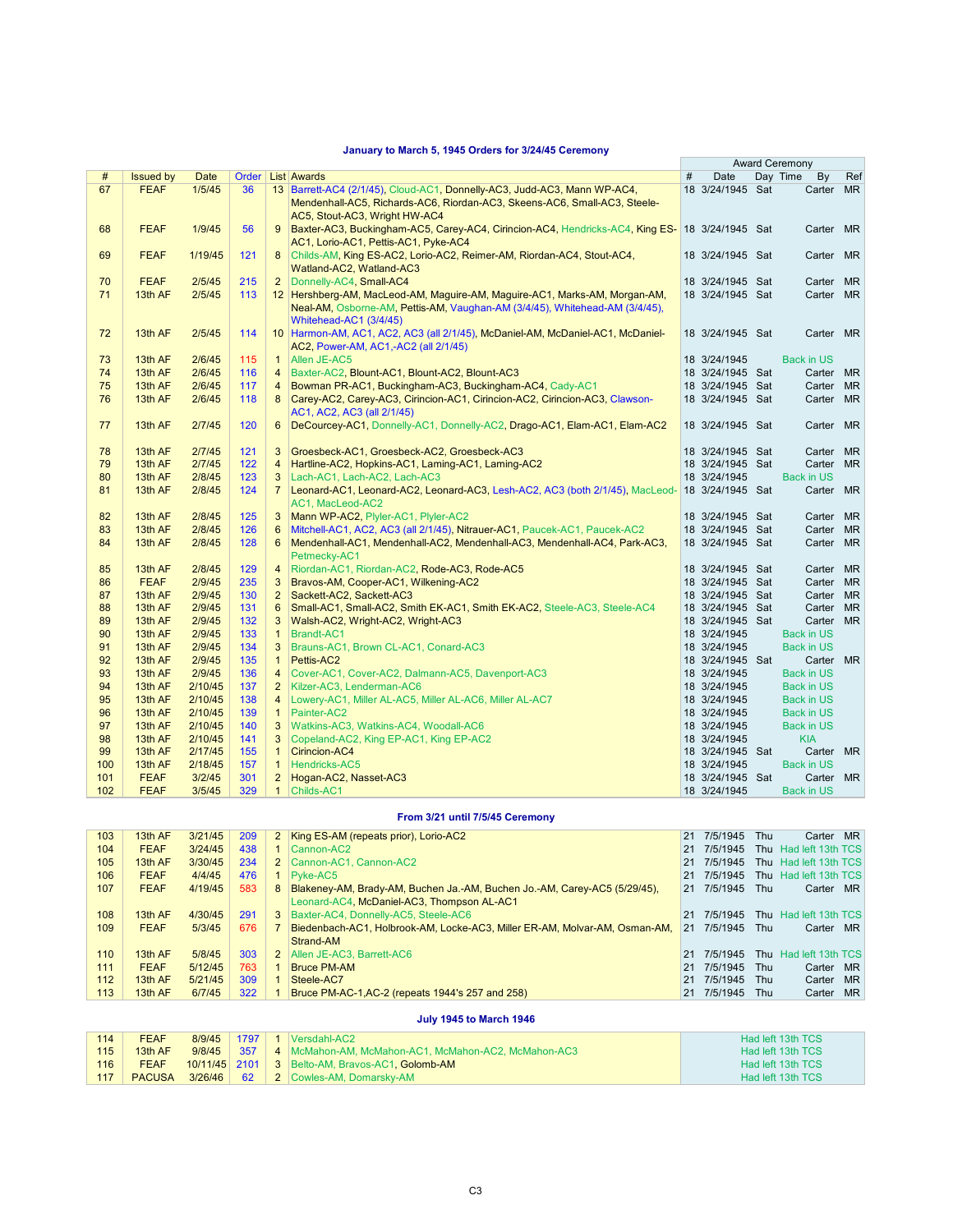## **9 DFCs, 33 Ams, and 136 OLCs With Award Orders Missing** DFC=Distinguished Flying Cross. DC1 = OLC to DFC

AM = Air Medal. AC1, AC2, etc = OLCs to the Air Medal,

| # | <b>Name</b>        | 9 DFCs, 33 AMa, +OLCs          | # | <b>Name</b>    | <b>AM OLCs</b>             |
|---|--------------------|--------------------------------|---|----------------|----------------------------|
|   |                    | <b>Missing DFC Award Order</b> |   |                | Missing AM OLC Award Order |
|   | 1 Coker            | <b>DFC</b>                     |   | 55 Barry       | AC <sub>1</sub>            |
|   | 2 Davenport        | <b>DFC</b>                     |   | 56 Bell HD     | AC <sub>1</sub>            |
|   | 3 Beck             | DFC, AC1                       |   | 57 Bell RE     | AC <sub>1</sub>            |
|   | 4 Brown EG         | DFC, AC1, AC2                  |   | 58 Bruce       | AC <sub>1</sub>            |
|   | 5 Miller AL        | DFC, AC1, AC2, AC3             |   | 59 Burden      | AC <sub>1</sub>            |
|   | 6 Peters           |                                |   | 60 Carey       | AC <sub>1</sub>            |
|   |                    | DFC, AC2, AC7                  |   |                |                            |
|   | <b>7</b> Lendermar | DFC, AC3                       |   | 61 Coyle       | AC <sub>1</sub>            |
|   | 8 Smith WE         | DFC, AC3, AC4                  |   | 62 DeLoss      | AC <sub>1</sub>            |
|   | 9 Allen JE         | DFC, AC4, AC6                  |   | 63 Goldstein ( | AC <sub>1</sub>            |
|   |                    | Missing DFC OLC Award Order    |   | 64 Hay         | AC <sub>1</sub>            |
|   | 10 McCullougl      | DC1, AC1                       |   | 65 Judd        | AC <sub>1</sub>            |
|   | 11 Mihalega        | DC1, AC1                       |   | 66 Lesh        | AC <sub>1</sub>            |
|   | 12 Farmer          | DC1, AC1, AC2                  |   | 67 Merriott    | AC <sub>1</sub>            |
|   | 13 Frey            | DC1, AC1, AC2                  |   | 68 Neal        | AC <sub>1</sub>            |
|   | 14 Meade           | DC1, AC1, AC2                  |   | 69 Richards    | AC <sub>1</sub>            |
|   | 15 Bernard         | DC1, AC1, AC2, AC3             |   | 70 Rode        | AC <sub>1</sub>            |
|   | 16 Blankinshir     | DC1, AC1, AC2, AC3             |   | 71 Smith OE    | AC <sub>1</sub>            |
|   | 17 Drake           | DC1, AC1, AC2, AC3, AC4        |   | 72 Sprout      | AC <sub>1</sub>            |
|   | 18 Alexander       | DC1, AC2                       |   | 73 Stallings B | AC <sub>1</sub>            |
|   | 19 Fraser          | DC1, AC2                       |   | 74 Steele JB   | AC <sub>1</sub>            |
|   | 20 Brandt          | <b>DC1, AC2, AC3</b>           |   | 75 Vaughn      | AC <sub>1</sub>            |
|   | 21 Brauns          | DC1, AC2, AC3                  |   | 76 Wright HW   | AC <sub>1</sub>            |
|   |                    |                                |   |                |                            |
|   |                    | Missing Air Medal Award Order  |   | 77 Abernathy   | AC1, AC2                   |
|   | 22 Anderson        | <b>AM</b>                      |   | 78 Moritz      | AC1, AC2                   |
|   | 23 Aos             | <b>AM</b>                      |   | 79 Nasset      | AC1, AC2                   |
|   | 24 Boss            | AM                             |   | 80 Remaklus    | AC1, AC2                   |
|   | 25 Bowen HG        | <b>AM</b>                      |   | 81 Shook       | AC1, AC2, AC3              |
|   | 26 Cairns          | <b>AM</b>                      |   | 82 Bergstrom   | AC1, AC3                   |
|   | 27 DeClerck        | <b>AM</b>                      |   | 83 Bowman      | AC <sub>2</sub>            |
|   | 28 Driedger        | <b>AM</b>                      |   | 84 Buckinghal  | AC <sub>2</sub>            |
|   | 29 Fatula          | <b>AM</b>                      |   | 85 Carson      | AC <sub>2</sub>            |
|   | 30 Flynn           | <b>AM</b>                      |   | 86 Conard      | AC <sub>2</sub>            |
|   | 31 Gilbert         | <b>AM</b>                      |   | 87 Drago       | AC <sub>2</sub>            |
|   | 32 Goodwin         | <b>AM</b>                      |   | 88 Hopkins EE  | AC <sub>2</sub>            |
|   | 33 Harp            | <b>AM</b>                      |   | 89 Jurkewicz   | AC <sub>2</sub>            |
|   | 34 Jenkins         | <b>AM</b>                      |   | 90 Mucci       | AC <sub>2</sub>            |
|   | 35 Moyle           | <b>AM</b>                      |   | 91 Nitrauer    | AC <sub>2</sub>            |
|   | 36 Sand            | <b>AM</b>                      |   | 92 Park        | AC <sub>2</sub>            |
|   | 37 Saylor          | <b>AM</b>                      |   | 93 Reddick     | AC <sub>2</sub>            |
|   | 38 Sennholtz       | AM                             |   | 94 Thompson    | AC <sub>2</sub>            |
|   | 39 Soderland       | <b>AM</b>                      |   | 95 Tustin      | AC <sub>2</sub>            |
|   | 40 Sorenson        | АM                             |   | 96 Whitehead   | AC <sub>2</sub>            |
|   | 41 Stoltzmanr      | <b>AM</b>                      |   | 97 Brown CL    |                            |
|   | 42 Stratton        |                                |   |                | AC2, AC3, AC4              |
|   |                    | <b>AM</b>                      |   | 98 Page        | AC2, AC6                   |
|   | $43$ Uhl           | <b>AM</b>                      |   | 99 Bechstein   | AC <sub>3</sub>            |
|   | 44 Vestre          | <b>AM</b>                      |   | 100 Bogutski   | AC <sub>3</sub>            |
|   | 45 Wantz           | <b>AM</b>                      |   | 101 Cover      | AC <sub>3</sub>            |
|   | 46 Watts CT        | <b>AM</b>                      |   | 102 DeCourcey  | AC <sub>3</sub>            |
|   | 47 Dewey HO        | AM, AC1                        |   | 103 Smith EK   | AC <sub>3</sub>            |
|   | 48 Foster          | AM, AC1                        |   | 104 Houpt      | AC3, AC4, AC5              |
|   | 49 Williams        | AM, AC1                        |   | 105 Blount     | AC4                        |
|   | 50 Davis CC        | AM, AC1, AC2                   |   | 106 Clawson    | AC4                        |
|   | 51 Lippitt         | DC1, AM, AC1                   |   | 107 Dalmann    | AC4                        |
|   | $52$ Jay           | DC1, AM, AC1, AC2              |   | 108 Leibundgut | AC4                        |
|   | 53 Johnson R       | DC1, AM, AC1, AC2              |   | 109 Sackett    | AC4                        |
|   | 54 Folatko         | DFC, AM, AC3, AC4              |   | 110 Watland    | AC4                        |
|   |                    |                                |   | 111 Barrett    | AC <sub>5</sub>            |
|   |                    |                                |   | 112 Skeens     | AC <sub>5</sub>            |
|   |                    |                                |   | 113 Stout      | AC <sub>5</sub>            |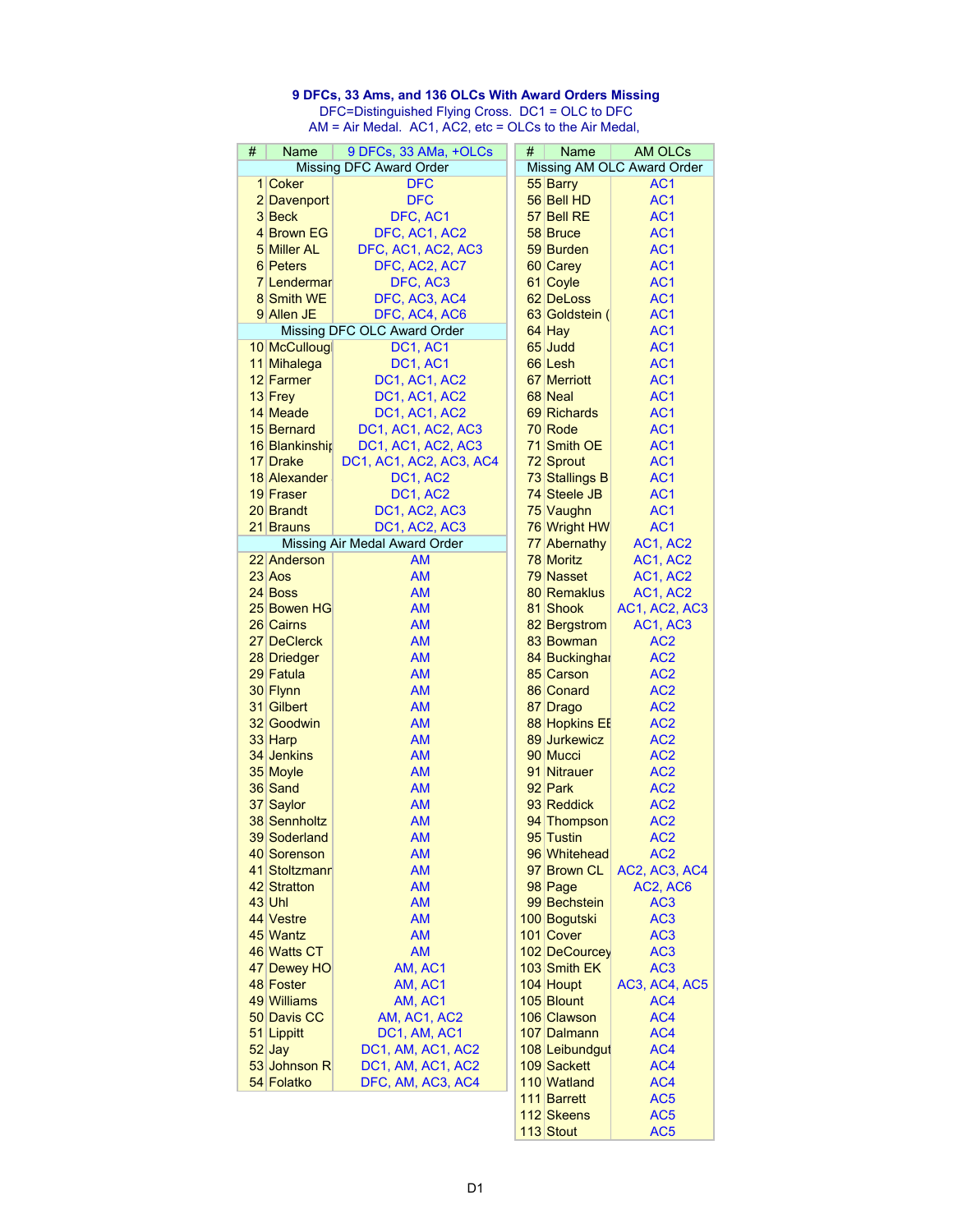## **Enlisted Men on Four Good Conduct Medal Award Orders, and Their Sequence on Each Order**

|                |              |                          |                | 1944           |     |             |                       | 44  |     |             |                       | 44  | 1945           |    |     |             |                       | 45             |
|----------------|--------------|--------------------------|----------------|----------------|-----|-------------|-----------------------|-----|-----|-------------|-----------------------|-----|----------------|----|-----|-------------|-----------------------|----------------|
| #              |              | Rank Last Name           | 2/1            | 4/8            | #   |             | <b>Rank Last Name</b> | 4/8 | #   |             | <b>Rank Last Name</b> | 4/8 | $2/6$ 9/9      |    | #   |             | <b>Rank Last Name</b> | 9/9            |
| $\mathbf{1}$   | S/Sgt Belto  |                          | $\mathbf{1}$   | 20             | 71  | Sgt         | Gates                 | 65  | 141 | Cpl         | <b>Gordon FR</b>      | 137 |                |    | 210 | M/Sgt Ayres |                       | $\mathbf{1}$   |
| $\overline{c}$ |              | S/Sgt Thompson DC        | $\overline{2}$ |                | 72  | Sgt         | Harp                  | 66  | 142 | Pfc         | <b>Harper</b>         | 138 |                |    | 211 |             | <b>T/Sgt Harriss</b>  | 2              |
| 3              | Sgt          | Geier                    | 3              | 104            | 73  |             | <b>T/Sgt Hartline</b> | 67  | 143 | <b>Pfc</b>  | Lund                  | 139 |                |    | 212 |             | <b>T/Sgt Prichard</b> | 3              |
| 4              | Cpl          | <b>Hladczuk</b>          | 4              |                | 74  |             | S/Sgt Labedz          | 68  | 144 | Cpl         | <b>Markey</b>         | 140 |                |    | 213 |             | <b>T/Sgt Tillman</b>  | 4              |
| 5              | Cpl          | <b>Boyko</b>             | 5              | 129            | 75  | Sgt         | Laine                 | 69  | 145 | Cpl         | <b>Marks</b>          | 141 |                |    | 214 | S/Sgt Vitek |                       | 5              |
| 6              | Cpl          | <b>Walsh LP</b>          | 6              | 157            | 76  | Sgt         | ∣Lamb                 | 70  | 146 | Cpl         | Matela                | 142 |                |    | 215 | Sgt         | <b>Bravos</b>         | 6              |
| $\overline{7}$ | <b>Pfc</b>   | <b>Chambers</b>          | $\overline{7}$ | 158            | 77  |             | S/Sgt Lawyer          | 71  | 147 | Sgt         | <b>Miller GJ</b>      | 143 |                |    | 216 |             | <b>S/Sgt Crooker</b>  | $\overline{7}$ |
| 8              |              | 1st Sgl Giokaris         |                | $\mathbf{1}$   | 78  |             | S/Sgt MacLeod         | 72  | 148 | <b>Pfc</b>  | <b>Mlynek</b>         | 144 |                |    | 217 |             | S/Sgt Davis LE        | 8              |
| 9              | M/Sgt Ando   |                          |                | $\overline{2}$ | 79  |             | <b>S/Sqt McDaniel</b> | 73  | 149 | Sgt         | Morgan                | 145 |                |    | 218 | Sgt         | <b>Elfman</b>         | 9              |
| 10             |              | M/Sgt Grubbs             |                | 3              | 80  |             | <b>S/Sqt Meadows</b>  | 74  | 150 | Cpl         | <b>Morin</b>          | 146 |                |    | 219 | Sgt         | Fatula                | 10             |
| 11             |              | T/Sgt Ummel              |                | $\overline{4}$ | 81  | Sgt         | Melton                | 75  | 151 | Pfc         | O'Shea                | 147 |                |    | 220 | Cpl         | Gold                  | 11             |
| 12             |              | T/Sgt Bell HD            |                | 5              | 82  | Sgt         | <b>Myers RS</b>       | 76  | 152 | Pfc         | Persen                | 148 |                |    | 221 |             | <b>S/Sqt Guzy</b>     | 12             |
| 13             | T/Sgt Elam   |                          |                | 6              | 83  | Sgt         | ∣Mika                 | 77  | 153 | Cpl         | Podolsky (Par 149     |     |                |    | 222 | Cpl         | <b>Viscusi</b>        | 13             |
| 14             |              | T/Sgt Harmon             |                | $\overline{7}$ | 84  |             | <b>S/Sgt Power</b>    | 78  | 154 | Pfc         | <b>Sidelko</b>        | 150 |                |    | 223 | Cpl         | <b>Voorhees</b>       | 14             |
| 15             |              | <b>T/Sqt Killebrew</b>   |                | 8              | 85  |             | <b>S/Sgt Reeves</b>   | 79  | 155 | Cpl         | <b>Sinclair</b>       | 151 |                |    | 224 | Sgt         | <b>Watts RL</b>       | 15             |
| 16             |              | <b>T/Sgt LaLonde</b>     |                | 9              | 86  | Cpl         | <b>Schmidt</b>        | 80  | 156 | Cpl         | Sodergren             | 152 |                |    | 225 | Cpl         | Arthur                | 16             |
| 17             |              | <b>T/Sgt Locke</b>       |                | 10             | 87  | Sgt         | Scott                 | 81  | 157 | Pfc         | <b>Stiers</b>         | 153 |                |    | 226 | Cpl         | <b>Blanco</b>         | 17             |
| 18             |              | T/Sgt   Maguire          |                | 11             | 88  | Sgt         | Scruggs               | 82  | 158 | Pfc         | <b>St. Pierre</b>     | 154 |                |    | 227 | Cpl         | <b>Brady</b>          | 18             |
| 19             |              | S/Sgt Mann TO            |                | 12             | 89  |             | T/Sgt Smith OE        | 83  | 159 | Cpl         | Sydnor                | 155 |                |    | 228 | Sgt         | <b>Bromberg</b>       | 19             |
| 20             |              | T/Sqt Mazzone            |                | 13             | 90  | Sgt         | <b>Stallings DC</b>   | 84  | 160 | Pyt         | <b>Thweatt</b>        | 156 |                |    | 229 | Cpl         | <b>Caldwell</b>       | 20             |
| 21             |              | <b>T/Sgt Myers HC</b>    |                | 14             | 91  | Sgt         | Storms                | 85  | 161 | Pfc         | <b>DeAmbra</b>        | 159 |                |    | 230 | Sgt         | Catenza               | 21             |
| 22             |              | <b>T/Sgt Pettis</b>      |                | 15             | 92  | Sgt         | Taylor RC             | 86  | 162 | Sgt         | Luras                 | 160 |                |    | 231 | Sgt         | <b>Clark HL</b>       | 22             |
| 23             |              | T/Sqt Rapp               |                | 16             | 93  | Sgt         | Wade                  | 87  | 163 |             | S/Sgt Phipps          | 161 |                |    | 232 | Sgt         | Darling               | 23             |
| 24             |              | T/Sgt Robertson          |                | 17             | 94  | S/Sgt Wells |                       | 88  | 164 | Pvt         | Tutella               | 162 |                |    | 233 | Sgt         | Epperhart             | 24             |
| 25             |              | <b>T/Sgt Watkins</b>     |                | 18             | 95  |             | S/Sgt Wilkerson       | 89  | 165 | T/Sgt Boss  |                       |     | 1              |    | 234 | Cpl         | Friedman              | 25             |
| 26             |              | T/Sgt Angle              |                | 19             | 96  | Cpl         | <b>Bacon</b>          | 90  | 166 |             | S/Sgt Whitehead       |     | $\overline{2}$ |    | 235 | Cpl         | Getter                | 26             |
| 27             |              | S/Sgt Carruthers         |                | 21             | 97  |             | <b>Bakken</b>         | 91  | 167 |             | <b>S/Sgt Barrow</b>   |     | 3              |    | 236 | Pfc         | <b>Haralson</b>       | 27             |
|                |              |                          |                |                | 98  | Sgt         |                       |     |     |             |                       |     |                |    | 237 |             |                       | 28             |
| 28             |              | S/Sgt DeHaan             |                | 22<br>23       |     | Sgt         | <b>Barry F</b>        | 92  | 168 |             | S/Sgt Carson          |     | 4              |    |     | Sgt         | <b>Kelly</b>          |                |
| 29             |              | S/Sgt DeLoss             |                |                | 99  | Cpl         | <b>Beacorn</b>        | 93  | 169 | S/Sgt Friel |                       |     | 5              |    | 238 | Cpl         | <b>Kosovich</b>       | 29             |
| 30             |              | T/Sgt Eaton              |                | 24             | 100 | Cpl         | <b>Bernhard</b>       | 94  | 170 |             | S/Sgt Hershberg       |     | 6              |    | 239 | Sgt         | <b>Magill</b>         | 30             |
| 31             |              | S/Sgt Enfield            |                | 25             | 101 | Sgt         | <b>Biedenbach</b>     | 95  | 171 |             | S/Sgt Hogan           |     |                |    | 240 | Sgt         | <b>McDonough</b>      | 31             |
| 32             | S/Sgt   Foss |                          |                | 26             | 102 | Cpl         | <b>Bond</b>           | 96  | 172 | S/Sgt Neal  |                       |     | 8              |    | 241 | Cpl         | Payne                 | 32             |
| 33             |              | S/Sgt Foster RC          |                | 27             | 103 | Sgt         | <b>Burgess</b>        | 97  | 173 |             | S/Sgt Thompson AL     |     | 9              |    | 242 | Cpl         | <b>Reberry</b>        | 33             |
| 34             |              | S/Sgt Fuller             |                | 28             | 104 | Cpl         | Chapman               | 98  | 174 | Sgt         | <b>Brouse</b>         |     | 10             |    | 243 | Sgt         | <b>Ricker</b>         | 34             |
| 35             |              | S/Sgt Hays               |                | 29             | 105 | Sgt         | <b>Eastburn</b>       | 99  | 175 | Sgt         | Cohen I               |     | 11             |    | 244 | Sgt         | Sunderman             | 36             |
| 36             |              | Sgt Kelley               |                | 30             | 106 | Cpl         | Eatmon                | 100 | 176 | Sgt         | <b>Davis CE</b>       |     | 12             |    | 245 | Cpl         | Thear                 | 37             |
| 37             | T/Sgt Lach   |                          |                | 31             | 107 | Cpl         | Fabish                | 101 | 177 | Sgt         | <b>DeClerck</b>       |     | 13             |    | 246 | Cpl         | <b>Baker HH</b>       | 38             |
| 38             |              | T/Sgt Larger             |                | 32             | 108 | Cpl         | <b>Fuselier</b>       | 102 | 178 | Sgt         | <b>Driedger</b>       |     | 14             |    | 247 | Pfc         | <b>Burdiss</b>        | 39             |
| 39             |              | T/Sgt Lowery             |                | 33             | 109 | Sgt         | Gee                   | 103 | 179 | Cpl         | <b>Holland</b>        |     | 15             |    | 248 | Cpl         | Cade                  | 40             |
| 40             |              | S/Sgt Martinaga          |                | 34             | 110 | Cpl         | <b>Goessl</b>         | 105 | 180 | Sgt         | Knoll                 |     | 16             |    | 249 | Cpl         | Costantini            | 41             |
| 41             |              | S/Sgt McAllister         |                | 35             | 111 | Sgt         | <b>Holbrook</b>       | 106 | 181 | Sgt         | Sandler (Levine)      |     | 17             | 35 | 250 | Pfc         | <b>Cuthriell</b>      | 42             |
| 42             |              | Sgt   Mello              |                | 36             | 112 | Cpl         | Korty                 | 107 | 182 | Sgt         | Taylor JD             |     | 18             |    | 251 | Pfc         | <b>Dean</b>           | 43             |
| 43             |              | S/Sgt Oehm               |                | 37             | 113 | Cpl         | Laming                | 108 | 183 | Sgt         | <b>Wright TM</b>      |     | 19             |    | 252 | Cpl         | <b>Eddins</b>         | 44             |
| 44             |              | S/Sgt Paucek             |                | 38             | 114 | Sgt         | Linkenhoger           | 109 | 184 | Cpl         | Angelette             |     | 20             |    | 253 | Pvt         | Franzen               | 45             |
| 45             |              | <b>T/Sgt Petry</b>       |                | 39             | 115 | Pvt         | Lord                  | 110 | 185 | Cpl         | <b>Duncan</b>         |     | 21             |    | 254 | Cpl         | Graham                | 46             |
| 46             |              | S/Sgt Reddick            |                | 40             | 116 | Cpl         | <b>McNulty</b>        | 111 | 186 | Cpl         | <b>Babcock</b>        |     | 22             |    | 255 | Pfc         | <b>Hammond</b>        | 47             |
| 47             |              | S/Sgt Riskey             |                | 41             | 117 |             | Cpl Moore JR          | 112 | 187 | Cpl         | Cook                  |     | 23             |    | 256 | Cpl         | Lemley                | 48             |
| 48             |              | S/Sgt Shearer            |                | 42             | 118 | Sgt         | Nogaj                 | 113 | 188 | Cpl         | <b>Edwards</b>        |     | 24             |    | 257 | Pfc         | <b>Markowitz</b>      | 49             |
| 49             |              | <b>T/Sgt Stallings B</b> |                | 43             | 119 | Cpl         | Pasco                 | 114 | 189 | Cpl         | Mastrantonio          |     | 25             |    | 258 | Cpl         | <b>Reed</b>           | 50             |
| 50             |              | S/Sgt Weekley            |                | 44             | 120 | Cpl         | Petricola             | 115 | 190 | Cpl         | <b>Mattes</b>         |     | 26             |    | 259 | Cpl         | Ryan                  | 51             |
| 51             |              | Sgt Wicks                |                | 45             | 121 | Sgt         | Smith J               | 116 | 191 | Cpl         | <b>Price</b>          |     | 27             |    | 260 | Cpl         | Vento                 | 52             |
| 52             |              | S/Sgt Allen, Jr.         |                | 46             | 122 | Cpl         | <b>Souder</b>         | 117 | 192 | Cpl         | <b>Schissler</b>      |     | 28             |    | 261 | Cpl         | Zener                 | 53             |
| 53             | Sgt          | Amert                    |                | 47             | 123 | Cpl         | <b>Stainback</b>      | 118 | 193 | Cpl         | <b>Senta</b>          |     | 29             |    | 262 | Pfc         | Anderson              | 54             |
| 54             | Sgt          | Anacker                  |                | 48             | 124 | Cpl         | <b>Storbeck</b>       | 119 | 194 | Cpl         | <b>Tauschman</b>      |     | 30             |    | 263 | Pvt         | <b>Benedetto</b>      | 55             |
| 55             | Sgt          | Anderson                 |                | 49             | 125 | Cpl         | Termini               | 120 | 195 | Cpl         | <b>Taylor JM</b>      |     | 31             |    | 264 | Pfc         | Garner                | 58             |
| 56             |              | Sgt Barker               |                | 50             | 126 | Sgt         | Tustin                | 121 | 196 | Cpl         | Zdon                  |     | 32             |    | 265 | Pfc         | <b>Giglio</b>         | 59             |
| 57             |              | S/Sgt Bechstein          |                | 51             | 127 | Sgt         | <b>Vallely</b>        | 122 | 197 | Pvt         | Wooldridge            |     | 33             |    | 266 | Pvt         | <b>Gordon HE</b>      | 60             |
| 58             | Sgt          | <b>Bell RE</b>           |                | 52             | 128 | Cpl         | <b>Van Ness</b>       | 123 | 198 | Pfc         | <b>Davis AS</b>       |     | 34             | 56 | 267 | Pfc         | <b>Haynes</b>         | 61             |
| 59             | Sgt          | <b>Bradford</b>          |                | 53             | 129 | Sgt         | Vaughan               | 124 | 199 | Pfc         | <b>Downer</b>         |     | 35             | 57 | 268 | Pfc         | Langlois              | 62             |
| 60             | Sgt          | <b>Byrd</b>              |                | 54             | 130 | Sgt         | Versdahl              | 125 | 200 | Pfc         | <b>Foster Rus</b>     |     | 36             |    | 269 | Pfc         | <b>Morey</b>          | 63             |
| 61             | Sgt          | <b>Christie</b>          |                | 55             | 131 | Cpl         | <b>Wallace JT</b>     | 126 | 201 | Pfc         | <b>Goodwin LE</b>     |     | 37             |    | 270 | Pfc         | <b>Noto</b>           | 64             |
| 62             |              | T/Sgt Clawson            |                | 56             | 132 | Cpl         | Windham               | 127 | 202 | Pfc         | Grant                 |     | 38             |    | 271 | Pvt         | Rosen                 | 65             |
| 63             | Sgt          | <b>Collart</b>           |                | 57             | 133 | Sgt         | Wiseman               | 128 | 203 | Pfc         | Gray                  |     | 39             |    | 272 | Pfc         | <b>Snaman</b>         | 66             |
| 64             |              | S/Sgt Cooper             |                | 58             | 134 | Pfc         | <b>Bass</b>           | 130 | 204 | Pvt         | <b>Rubin</b>          |     | 40             |    | 273 | Pfc         | <b>Surnack</b>        | 67             |
| 65             | Sgt          | <b>Delaney</b>           |                | 59             | 135 | Cpl         | <b>Bowen</b>          | 131 | 205 | Pfc         | <b>Johnson</b>        |     | 41             |    | 274 | Pfc         | Yeager                | 68             |
| 66             | Sgt          | Deppe                    |                | 60             | 136 | Pfc         | Cameron               | 132 | 206 | Pfc         | Osman                 |     | 42             |    | 275 | Cpl         | <b>Waker</b>          | 69             |
| 67             | Sgt          | <b>Ferguson JB</b>       |                | 61             | 137 | Pfc         | Franklin              | 133 | 207 | Pfc         | <b>Staggs</b>         |     | 43             |    |     |             |                       |                |
| 68             | Sgt          | <b>Ferguson MB</b>       |                | 62             | 138 | Pfc         | Germershaus t134      |     | 208 | Pfc         | <b>Stentzel</b>       |     | 44             |    |     |             |                       |                |
| 69             |              | S/Sgt Fernandez          |                | 63             | 139 | Cpl         | <b>Geuther</b>        | 135 | 209 |             | Pvt Sturgis           |     | 45             |    |     |             |                       |                |
| 70             |              | Sgt Finelli              |                | 64             | 140 | Cpl         | Goodwin WC 136        |     |     |             |                       |     |                |    |     |             |                       |                |
|                |              |                          |                |                |     |             |                       |     |     |             |                       |     |                |    |     |             |                       |                |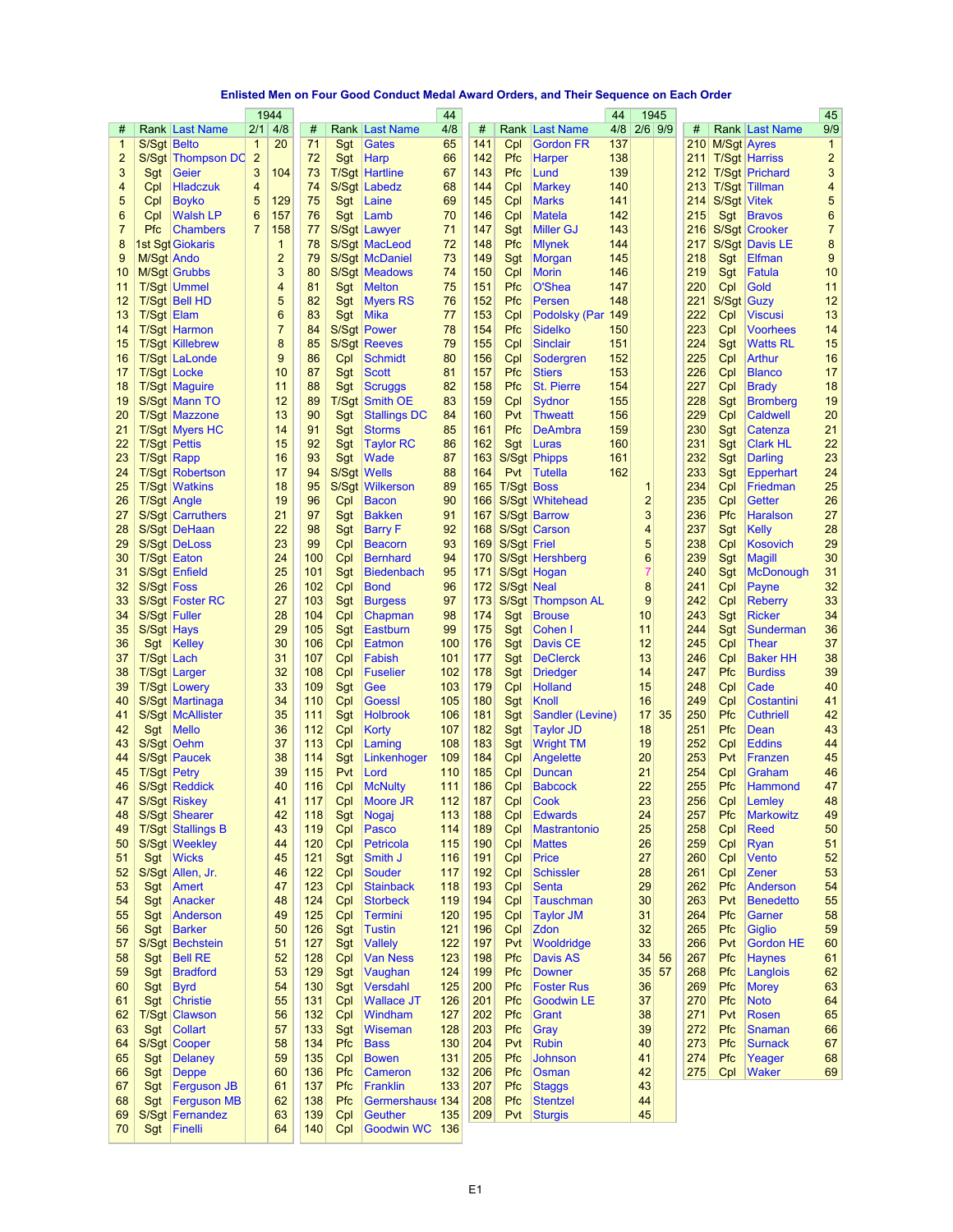#### **Officers Not on DFC or Air Medal Award Orders Some Earned the DFC or Air Medal in a Prior Unit, After They Left the 13th TCS, or on an Order I Do Not Have Listed by Date Joined, then by Last Name**

| #               |               | Rank Last Name                             |              | Initials Enlist Join |       | Left           | #               |     |      | Rank Last Name                        |             | Initials Enlist Join |        | Left   | # |                       | Rank Last Name                | Initials Enlist Join |         |        | Left         |
|-----------------|---------------|--------------------------------------------|--------------|----------------------|-------|----------------|-----------------|-----|------|---------------------------------------|-------------|----------------------|--------|--------|---|-----------------------|-------------------------------|----------------------|---------|--------|--------------|
|                 |               | Pilots and Navigators Who Joined in 1942   |              |                      |       | 1              |                 |     |      | Pilots and Navigators Who Joined 1945 |             |                      |        |        |   |                       | Ground Officers (Did not Fly) |                      |         |        | 27           |
|                 |               | 1 1st Lt Hinton                            | E. F.        | 10/41                | 7/42  | 2/43           |                 |     |      | 52 1st Lt Ford                        | Α.          | n/a                  | 1/45   | 9/45   |   | 113 Capt              | <b>Burgess</b>                | M.                   | 7/42    | 6/42   | 1/43         |
|                 |               |                                            |              |                      |       |                |                 |     |      | 53 2nd Lt Huston                      | <b>D.D.</b> | 12/42                | 2/45   | 9/45   |   | $114$ Capt            | Dewey Jr.                     | E.K.                 | $1/42$  | 6/42   | 9/45         |
|                 |               | Pilots and Navigators Joined 1942 to 1944  |              |                      |       | $\overline{7}$ | 54              |     |      | 1st Lt Lange                          | G. E.       | 2/43                 | 2/45   | 9/45   |   |                       | 115 2nd Lt Goldberger         | E. I.                | 8/42    | $5/44$ | 1/45         |
|                 |               | 2 1st Lt Franz                             | F.J.         | 1/41                 | 2/43  | 4/43           | 55              |     |      | 2nd Lt Lindberg                       | D.W.        | n/a                  | 2/45   | 9/45   |   |                       | 116 2nd Lt Greene             | L. R.                | 8/42    | 11/44  | 4/45         |
|                 |               | 3 2nd Lt Barnes                            | N.W.         |                      | 11/43 | 12/43          |                 |     |      | 56 2nd Lt Mariani                     | R. G.       | n/a                  | 2/45   | 9/45   |   | 117 $1st$ Lt          | Greenwald                     | P. D.                | 6/41    | 1/44   | 4/45         |
|                 | 4 2nd Lt Rice |                                            | D. W.        | 8/42                 | 11/43 | 4/44           | 57              |     |      | 2nd Lt McGee                          | <b>W.D.</b> | n/a                  | 2/45   | 7/45   |   | 118 W/O               | Kimball                       | <b>M.E.</b>          | n/a     | 2/42   | 1/44         |
| 5 <sup>1</sup>  | 1st Lt Rode   |                                            | Ε.           | 3/42                 | 11/43 | 3/45           | 58              |     |      | 1st Lt Smith                          | J. N.       | n/a                  | 2/45   | $7/45$ |   |                       | 119 2nd Lt Kingsolver         | <b>R.G.</b>          |         | 7/44   | 9/44         |
|                 |               | 6 2nd Lt Manning                           | P.D.         | 4/42                 | 11/43 | 12/43          | 59 <sub>1</sub> |     |      | 2nd Lt Snook                          | E. J.       | n/a                  | 2/45   | 9/45   |   | 120 W/O               | Lange                         | D. L.                | n/a     | 1/44   | 11/44        |
|                 |               |                                            | <b>R.P.</b>  |                      | 11/43 | 12/43          | 60              | F/O |      |                                       | J.W.        |                      | 3/45   | 9/45   |   |                       |                               |                      | 10/40   | 6/42   | 5/45         |
|                 |               | 7 2nd Lt Johnson                           |              |                      |       |                |                 |     |      | Davis                                 |             | n/a                  |        |        |   | $121$ Capt            | Lyle                          | J. R.                |         |        |              |
|                 |               | 8 2nd Lt Senteney                          | <b>R.W.</b>  | 9/40                 | 12/43 | 12/43          | 61              |     |      | 2nd Lt Trueba                         | <b>R.P.</b> | n/a<br>7/41          | 3/45   | 9/45   |   | $122$ Capt<br>123 W/O | MacElvaine R.C.               |                      | n/a     | 6/42   | 9/43<br>7/45 |
|                 |               |                                            |              |                      |       |                | 62              |     |      | 1st Lt Epstein                        | <b>P.N.</b> |                      | 3/45   | 9/45   |   |                       | <b>Mahacek</b>                | H. F.                | n/a     | 11/44  |              |
|                 |               | Pilots and Navigators Joined July-Dec 1944 |              |                      |       | 43             | 63              |     |      | 1st Lt Smith                          | <b>R.M.</b> | n/a                  | 3/45   | 9/45   |   | 124 2nd Lt McGill     |                               | C. C.                |         | $7/42$ | 1/43         |
|                 |               | 9 2nd Lt James                             | C. R.        | 8/42                 | 7/44  | 2/45           | 64              |     |      | 1st Lt Steverson                      | A. E.       | n/a                  | 3/45   | 9/45   |   | 125 1st Lt            | Newcomb                       | S.A.                 |         | 8/45   | 9/45         |
| 10 <sup>1</sup> |               | 1st Lt Sterling                            | R. C.        | 1/42                 | 7/44  | 9/44           | 65              |     |      | 1st Lt Sutton                         | C. A.       | 6/41                 | 3/45   | 9/45   |   | $126$ Capt            | Norfleet                      | M. B.                | 3/42    | 7/42   | 9/45         |
| 11              | F/O           | Schneider                                  | M.           | 1/43                 | 7/44  | 1/45           | 66              |     | F/O  | <b>Hughes</b>                         | <b>R.E.</b> | 10/42                | 3/45   | 9/45   |   | 127 2nd Lt Norris     |                               | S. G.                | n/a     | $7/42$ | 1/44         |
| 12              | F/O           | <b>Burder</b>                              | F. H.        | n/a                  | 7/44  | 12/44          | 67              | F/O |      | Kane                                  | J.          | n/a                  | 3/45   | 9/45   |   | $128$ Capt            | O'Connor                      | W. J.                | n/a     | 6/42   | 8/44         |
| 13              |               | 1st Lt Wysong                              | <b>R.C.</b>  | 9/42                 | 7/44  | 7/45           | 68              | F/O |      | Kulikoff                              | <b>W.R.</b> | n/a                  | 3/45   | 9/45   |   | 129 Capt              | <b>Reynolds</b>               | G. E.                | 11/41   | 8/42   | 9/45         |
| 14              | 2nd Lt Rice   |                                            | G. C.        | n/a                  | 8/44  | 9/45           | 69              |     |      | 2nd Lt Taylor                         | <b>J.W.</b> | n/a                  | 3/45   | 9/45   |   | $130$ Capt            | <b>Ross</b>                   | F. J.                | 12/42   | 12/43  | 10/45        |
|                 |               | 15 2nd Lt Ahrens                           | K. H.        | 10/42                | 8/44  | 2/45           | 70              |     |      | Capt Burks                            | D. H.       |                      | 3/45   | 4/45   |   | $131$ Capt            | <b>Schauer</b>                | J. R.                | 6/41    | 9/42   | 7/43         |
| 16              |               | 2nd Lt Johnson                             | <b>H.A.</b>  | n/a                  | 8/44  | 10/45          | 71              |     |      | 1st Lt Gannon                         | H. L.       | n/a                  | 3/45   | 9/45   |   | 132 1st Lt            | <b>Shearer</b>                | <b>H.A.</b>          | 4/42    | $5/45$ | 10/45        |
| 17              |               | 2nd Lt Weaver                              | J. P.        | n/a                  | 8/44  | 10/45          | 72              |     |      | 1st Lt Levine                         | Η.          | n/a                  | 3/45   | 9/45   |   | $133$ Capt            | <b>Strode</b>                 | E.C.                 | n/a     | 9/42   | 7/43         |
| 18              | 1st Lt Weis   |                                            | F. C.        |                      | 8/44  | 9/44           | 73              |     |      | 2nd Lt Hirsch                         | M.          | n/a                  | 4/45   | 9/45   |   | 134 1st Lt            | <b>Szafir</b>                 | E. V.                | n/a     | 10/41  | 1/43         |
| 19              |               | 2nd Lt Burgess                             | <b>V.E.</b>  | 1/42                 | 8/44  | 10/45          | 74              |     |      | 2nd Lt Scofield                       | <b>R.B.</b> | 2/44                 | 4/45   | 9/45   |   | 135 1st Lt            | Timm                          | A. R.                | 10/41   | $5/44$ | 10/45        |
| 20              | F/O           | Fontinell                                  | Е.           |                      | 8/44  | 9/44           | 75              |     | F/O  | Trout                                 | H.D.        | 1/43                 | 4/45   | 9/45   |   | 136 1st Lt            | <b>Walsh</b>                  | E. J.                | n/a     | 2/45   | 10/45        |
| 21              |               | 2nd Lt Lowell                              | J.S.         | 3/44                 | 8/44  | 4/45           |                 |     |      | 76 2nd Lt Zarek                       | H. J.       | 12/42                | 4/45   | 9/45   |   | 137 1st Lt            | Weston                        | A. S.                | 9/42    | 6/43   | 10/43        |
| 22              |               | 2nd Lt Nichols                             | E. R.        | n/a                  | 8/44  | $1/45$         | 77              |     |      | 2nd Lt Beckman                        | Ε.          | 6/43                 | 4/45   | 10/45  |   | 138 Capt              | White                         | <b>W.C.</b>          | n/a     | 6/42   | 3/45         |
| 23              | F/O           | Allard                                     | <b>R.T.</b>  | n/a                  | 8/44  | 10/45          | 78              |     |      | 2nd Lt Stanton                        | F. G.       | n/a                  | 4/45   | 9/45   |   | $139$ Capt            | Yeomans                       | W.C.                 | 12/41   | 7/42   | 9/45         |
| 24              | F/O           | <b>Byers</b>                               | C. E.        | 1/43                 | 8/44  | 10/45          | 79              |     | F/O  | <b>Baker</b>                          | $C. V.$ (a  | 2/43                 | 4/45   | 9/45   |   |                       |                               |                      |         |        |              |
| 25              | 2nd Lt Clark  |                                            | C. Q.        | n/a                  | 8/44  | 10/45          | 80              |     |      | 1st Lt McDowell                       | W. G.       | 11/41                | 4/45   | 9/45   |   |                       | Glider Pilots who Joined 8/45 |                      |         |        | 11           |
| 26              |               | 2nd Lt Curyea                              | G. S.        | 2/43                 | 8/44  | 10/45          | 81              | F/O |      | Thomas                                | <b>P.P.</b> | 3/41                 | 4/45   | 10/45  |   |                       | 140 1st Lt Rogers             | <b>R.H.</b>          |         | 8/45   | 9/45         |
| 27              |               | 2nd Lt Forste                              | R. C.        |                      | 8/44  | 10/45          | 82              |     |      | Capt Mercer                           | <b>W.P.</b> |                      | 4/45   | 6/45   |   |                       | 141 2nd Lt Brunner            | R. L.                |         | 8/45   | 8/45         |
| 28              |               | 2nd Lt Goddin                              | W.           | n/a<br>n/a           | 8/44  |                | 83              |     |      | 2nd Lt Martin                         |             |                      | 5/45   | 9/45   |   | 142 F/O               | <b>Marchant</b>               |                      | 2/43    | 8/45   | 9/45         |
|                 |               |                                            |              |                      |       | 10/45          |                 |     |      |                                       | M. E.       | n/a                  |        |        |   |                       |                               | A. J.                |         |        |              |
| 29 <sup>1</sup> |               | 2nd Lt Hackney                             | <b>W.P.</b>  | n/a                  | 8/44  | 10/45          |                 |     |      | 84 2nd Lt Willmann                    | H. R.       | n/a                  | $5/45$ | 10/45  |   | 143 F/O               | <b>Donner</b>                 | <b>B.C.</b>          | ind, no | 8/45   | 9/45         |
| 30              |               | 2nd Lt Jacklin                             | J. E.        | 12/42                | 8/44  | 10/45          | 85              |     |      | 2nd Lt Kelty                          | T. R.       | 7/41                 | $5/45$ | 9/45   |   | $144$ F/O             | <b>Manne</b>                  | C. J.                | 9/43    | 8/45   | 9/45         |
| 31              | F/O           | McClure                                    | R.G          | n/a                  | 8/44  | 5/45           | 86              |     |      | 2nd Lt Maginot                        | <b>R.A.</b> | 2/43                 | 5/45   | 9/45   |   | 145 F/O               | Sloan                         | C. C.                | 5/44    | 8/45   | 9/45         |
| 32              | 2nd Lt Sugg   |                                            | J. M.        | 9/42                 | 8/44  | $1/45$         | 87              |     |      | Capt Bowman                           | A. P.       | 6/41                 | $5/45$ | 9/45   |   | 146 F/O               | Oliver                        | H. S.                | n/a     | 8/45   | 9/45         |
|                 |               | 33 2nd Lt Waldrip                          | <b>W. M.</b> | 11/40                | 8/44  | 10/45          | 88              |     |      | 2nd Lt Higgins                        | C.          | n/a                  | 5/45   | 9/45   |   | 147 F/O               | <b>Noakes</b>                 | H. E.                | 3/41    | 8/45   | 9/45         |
| 34              |               | 2nd Lt Warner                              | <b>W.K.</b>  | 3/42                 | 8/44  | 12/44          | 89              |     |      | 1st Lt Lucas                          | C. A.       | 4/42                 | $5/45$ | 8/45   |   | 148 F/O               | O'Connor                      | J. F.                |         | 8/45   | 9/45         |
|                 |               | 35 2nd Lt White                            | E. C.        | n/a                  | 8/44  | 9/45           | 90 <sub>1</sub> |     |      | 2nd Lt Prather                        | S. E.       | n/a                  | $5/45$ | 10/45  |   | 149 F/O               | <b>Olwick</b>                 | R. H.                | 1/41    | 8/45   | 9/45         |
| 36              |               | 1st Lt Narey                               | J. E.        | 3/41                 | 9/44  | 6/45           | 91              |     |      | 2nd Lt Smalldridge R. E.              |             | n/a                  | 5/45   | 9/45   |   | 150 F/O               | Cohan                         | S. J.                | n/a     | 8/45   | 9/45         |
| 37              |               | 1st Lt Schaefer                            | G. E.        | 2/43                 | 9/44  | 1/45           | 92              |     |      | Capt Stephens                         | J. E.       |                      | $5/45$ | 9/45   |   |                       |                               |                      |         |        |              |
|                 |               | 38 2nd Lt Goodman                          | <b>W.H.</b>  | n/a                  | 11/44 | 9/45           |                 |     |      | 93 2nd Lt Weisner                     | C. H.       | 10/43                | 5/45   | 9/45   |   |                       | <b>Died</b>                   |                      |         |        | 9            |
|                 |               | 39 2nd Lt Hager                            | <b>W.B.</b>  | 1/43                 | 11/44 | 9/45           |                 |     |      | 94 2nd Lt Johns                       | <b>R.B.</b> |                      | 5/45   | 8/45   |   | 151 2nd Lt Allen      |                               | N.                   | 10/41   | 7/42   | 1/43         |
| 40              | 2nd Lt Begg   |                                            | <b>R.V.</b>  | n/a                  | 12/44 | 9/45           | 95              |     |      | 2nd Lt Alexander                      | A. J.       | n/a                  | 6/45   | 9/45   |   |                       | 152 2nd Lt Nelson             | L. W.                | 7/41    | 10/42  | 1/43         |
| 41              |               | 2nd Lt Bridges                             | <b>W.K.</b>  | n/a                  | 12/44 | 9/45           | 96              | F/O |      | Casdia                                | C.V.        | 8/43                 | 6/45   | 9/45   |   |                       | 153 2nd Lt Saltsman           | R. L.                | n/a     | 11/42  | 1/43         |
| 421             |               | 2nd Lt Colburn                             | E. W.        | n/a                  | 12/44 | 9/45           | 97              | F/O |      | Fitzpatrick                           | A.          | n/a                  | 6/45   | 9/45   |   | 154 2nd Lt Kirk       |                               | H. C.                | 3/42    | 11/43  | 1/44         |
| 43              |               | 2nd Lt Creelman                            | W.           | 6/42                 | 12/44 | 9/45           | 98              |     |      | 2nd Lt Goudy                          | G. M.       | n/a                  | 6/45   | 9/45   |   |                       | 155 2nd Lt Kolkmeyer          | J. E.                | 4/42    | 11/43  | 1/44         |
| 44              |               | 2nd Lt Davenport                           | G. W.        | n/a                  | 12/44 | 9/45           | 99              |     | F/O  | Laycock                               | G. J.       | n/a                  | 6/45   | 9/45   |   |                       | 156 2nd Lt Tangney            | <b>W.R.</b>          | n/a     | 11/43  | 1/44         |
| 45              |               | 2nd Lt Finkbeiner                          | 0.K.         | 2/43                 | 12/44 | 9/45           | 100             |     | Capt | Mehn                                  | H. J.       | n/a                  | 6/45   | 7/45   |   | 157 2nd Lt Brown      |                               | G. Q.                | n/a     | 8/44   | 11/44        |
| 46              |               | 2nd Lt Freudenthal E. L.                   |              | 12/42                | 12/44 | 9/45           | 101             |     |      | Capt Crutcher                         | T. W., Jr.  |                      | 7/45   | 10/45  |   | 158 1st Lt Foote      |                               | <b>W.R.</b>          | 2/43    | 1/45   | 7/45         |
| 47              |               | 2nd Lt Harpster                            | J. W.        | n/a                  | 12/44 | 9/45           | 102             |     |      | 2nd Lt Jenison                        | C. P.       | 4/43                 | 9/45   | 9/45   |   |                       | 159 2nd Lt Thompson           | C. H.                | 7/42    | 8/44   | 7/45         |
|                 |               | 48 2nd Lt Howard                           | E. J.        | 8/43                 | 12/44 | 8/45           |                 |     |      | 103 2nd Lt Lamborn                    | R. B.       | 2/43                 | 9/45   | 9/45   |   |                       |                               |                      |         |        |              |
| 49              |               | 2nd Lt Johnson                             | H. L.        | n/a                  | 12/44 | 2/45           |                 |     |      | 104 2nd Lt Cazadd                     | <b>R.R.</b> |                      | 9/45   | 9/45   |   |                       |                               |                      |         |        |              |
|                 |               |                                            | M.           | 1/42                 | 12/44 | 9/45           |                 |     |      |                                       |             | No birls             | 9/45   | 9/45   |   |                       |                               |                      |         |        |              |
| 50              |               | 2nd Lt Hamasian                            |              |                      |       |                |                 |     |      | 105 2nd Lt Dammon                     | L. O.       |                      |        |        |   |                       |                               |                      |         |        |              |
|                 |               | 51 1st Lt Griffith                         | G, C         | n/a                  | 12/44 | 9/45           |                 |     |      | 106 2nd Lt Matthews                   | G. E.       | 4/43                 | 9/45   | 9/45   |   |                       |                               |                      |         |        |              |

|   |                   | <b>Rank Last Name</b>                      | Initials Enlist Join |        |       | Left   | #   |                | <b>Rank Last Name</b>                 |              | <b>Initials Enlist Join</b> |        | Left  | # |                   | <b>Rank Last Name</b>              | Initials Enlist Join |         |        | Left           |
|---|-------------------|--------------------------------------------|----------------------|--------|-------|--------|-----|----------------|---------------------------------------|--------------|-----------------------------|--------|-------|---|-------------------|------------------------------------|----------------------|---------|--------|----------------|
|   |                   |                                            |                      |        |       |        |     |                |                                       |              |                             |        |       |   |                   |                                    |                      |         |        |                |
|   |                   | Pilots and Navigators Who Joined in 1942   |                      |        |       | 1      |     |                | Pilots and Navigators Who Joined 1945 |              |                             |        |       |   |                   | Ground Officers (Did not Fly)      |                      |         |        | 27             |
|   | 1 1st Lt Hinton   |                                            | E. F.                | 10/41  | 7/42  | 2/43   |     | 52 1st Lt Ford |                                       | А.           | n/a                         | 1/45   | 9/45  |   | 113 Capt          | <b>Burgess</b>                     | М.                   | 7/42    | 6/42   | 1/             |
|   |                   |                                            |                      |        |       |        | 53  |                |                                       | D. D.        | 12/42                       | 2/45   | 9/45  |   |                   | Dewey Jr.                          |                      | 1/42    | 6/42   | 9 <sub>l</sub> |
|   |                   |                                            |                      |        |       |        |     |                | 2nd Lt Huston                         |              |                             |        |       |   | $114$ Capt        |                                    | E.K.                 |         |        |                |
|   |                   | Pilots and Navigators Joined 1942 to 1944  |                      |        |       | 7      | 54  |                | 1st Lt Lange                          | G. E.        | 2/43                        | 2/45   | 9/45  |   |                   | 115 2nd Lt Goldberger E. I.        |                      | 8/42    | 5/44   | 1/             |
|   | 2 1st Lt Franz    |                                            | F. J.                | 1/41   | 2/43  | 4/43   | 55  |                | 2nd Lt Lindberg                       | D.W.         | n/a                         | 2/45   | 9/45  |   |                   | 116 2nd Lt Greene                  | L. R.                | 8/42    | 11/44  | 4/             |
|   |                   | 3 2nd Lt Barnes                            | N.W.                 |        | 11/43 | 12/43  |     |                | 56 2nd Lt Mariani                     | R. G.        | n/a                         | 2/45   | 9/45  |   | 117 $1st$ Lt      | Greenwald                          | P. D.                | 6/41    | 1/44   | 4/             |
|   | 4 2nd Lt Rice     |                                            | D. W.                | 8/42   | 11/43 | 4/44   | 57  |                | 2nd Lt McGee                          | <b>W.D.</b>  | n/a                         | 2/45   | 7/45  |   | 118 W/O           | Kimball                            | M. E.                | n/a     | 2/42   | 1/             |
|   |                   |                                            |                      |        |       |        |     |                |                                       |              |                             |        |       |   |                   |                                    |                      |         |        |                |
|   | 5 1st Lt Rode     |                                            | Е.                   | 3/42   | 11/43 | 3/45   | 58  |                | 1st Lt Smith                          | J. N.        | n/a                         | 2/45   | 7/45  |   |                   | 119 2nd Lt Kingsolver              | <b>R.G.</b>          |         | 7/44   | 9 <sub>l</sub> |
|   |                   | 6 2nd Lt Manning                           | P.D.                 | 4/42   | 11/43 | 12/43  | 59  |                | 2nd Lt Snook                          | E. J.        | n/a                         | 2/45   | 9/45  |   | 120 W/O           | Lange                              | D. L.                | n/a     | 1/44   | 11/            |
|   |                   | 7 2nd Lt Johnson                           | <b>R.P.</b>          |        | 11/43 | 12/43  | 60  | F/O            | Davis                                 | J.W.         | n/a                         | 3/45   | 9/45  |   | $121$ Capt        | Lyle                               | J. R.                | 10/40   | 6/42   | 5/4            |
|   |                   | 8 2nd Lt Senteney                          | R. W.                | 9/40   | 12/43 | 12/43  | 61  |                | 2nd Lt Trueba                         | <b>R.P.</b>  | n/a                         | 3/45   | 9/45  |   | $122$ Capt        | MacElvaine R.C.                    |                      | n/a     | 6/42   | 9 <sub>l</sub> |
|   |                   |                                            |                      |        |       |        |     |                |                                       |              |                             |        |       |   |                   |                                    |                      |         |        |                |
|   |                   |                                            |                      |        |       |        | 62  |                | 1st Lt Epstein                        | P. N.        | 7/41                        | 3/45   | 9/45  |   | 123 W/O           | <b>Mahacek</b>                     | H. F.                | n/a     | 11/44  | 71.            |
|   |                   | Pilots and Navigators Joined July-Dec 1944 |                      |        |       | 43     | 63  |                | 1st Lt Smith                          | R. M.        | n/a                         | 3/45   | 9/45  |   | 124 2nd Lt McGill |                                    | C. C.                |         | 7/42   | 1/             |
|   |                   | 9 2nd Lt James                             | C. R.                | 8/42   | 7/44  | 2/45   | 64  | 1st Lt         | Steverson                             | A. E.        | n/a                         | 3/45   | 9/45  |   | 125 1st Lt        | Newcomb                            | S. A.                |         | 8/45   | 9 <sub>l</sub> |
|   |                   | 0 1st Lt Sterling                          | R. C.                | 1/42   | 7/44  | 9/44   | 65  | 1st Lt         | Sutton                                | C. A.        | 6/41                        | 3/45   | 9/45  |   | 126 Capt          | <b>Norfleet</b>                    | M. B.                | 3/42    | 7/42   | 9 <sub>l</sub> |
|   | F/O               | <b>Schneider</b>                           | Μ.                   | 1/43   | 7/44  | 1/45   | 66  | F/O            | <b>Hughes</b>                         | R. E.        | 10/42                       | 3/45   | 9/45  |   | 127 2nd Lt Norris |                                    | S. G.                | n/a     | 7/42   | 1/             |
|   |                   |                                            |                      |        |       |        |     |                |                                       |              |                             |        |       |   |                   |                                    |                      |         |        |                |
| 2 | F/O               | <b>Burder</b>                              | F. H.                | n/a    | 7/44  | 12/44  | 67  | F/O            | Kane                                  | J.           | n/a                         | 3/45   | 9/45  |   | $128$ Capt        | O'Connor                           | W. J.                | n/a     | 6/42   | 8/             |
|   |                   | 3 1st Lt Wysong                            | R. C.                | 9/42   | 7/44  | 7/45   | 68  | F/O            | <b>Kulikoff</b>                       | <b>W.R.</b>  | n/a                         | 3/45   | 9/45  |   | $129$ Capt        | <b>Reynolds</b>                    | G. E.                | 11/41   | 8/42   | 9 <sub>l</sub> |
|   | 4 2nd Lt Rice     |                                            | G. C.                | n/a    | 8/44  | 9/45   | 69  |                | 2nd Lt Taylor                         | J. W.        | n/a                         | 3/45   | 9/45  |   | $130$ Capt        | <b>Ross</b>                        | F. J.                | 12/42   | 12/43  | 10/            |
|   |                   | 5 2nd Lt Ahrens                            | K. H.                | 10/42  | 8/44  | 2/45   | 70  |                | Capt Burks                            | D. H.        |                             | 3/45   | 4/45  |   | $131$ Capt        | <b>Schauer</b>                     | J. R.                | 6/41    | 9/42   | 71             |
|   |                   |                                            |                      |        |       |        |     |                |                                       |              |                             |        |       |   |                   |                                    |                      |         |        |                |
|   |                   | 6 2nd Lt Johnson                           | H. A.                | n/a    | 8/44  | 10/45  | 71  |                | 1st Lt Gannon                         | H. L.        | n/a                         | 3/45   | 9/45  |   | 132 1st Lt        | Shearer                            | H. A.                | 4/42    | $5/45$ | 10/4           |
|   |                   | 2nd Lt Weaver                              | J. P.                | n/a    | 8/44  | 10/45  | 72  |                | 1st Lt Levine                         | Н.           | n/a                         | 3/45   | 9/45  |   | $133$ Capt        | <b>Strode</b>                      | E.C.                 | n/a     | 9/42   | 71             |
|   | 8   1st Lt  Weis  |                                            | F. C.                |        | 8/44  | 9/44   | 73  |                | 2nd Lt Hirsch                         | М.           | n/a                         | 4/45   | 9/45  |   | 134 1st Lt        | Szafir                             | E.V.                 | n/a     | 10/41  | 1/             |
| 9 |                   | 2nd Lt Burgess                             | <b>V.E.</b>          | 1/42   | 8/44  | 10/45  | 74  |                | 2nd Lt Scofield                       | R. B.        | 2/44                        | 4/45   | 9/45  |   | 135 1st Lt        | <b>Timm</b>                        | A. R.                | 10/41   | 5/44   | 10/            |
| 0 |                   | Fontinell                                  |                      |        | 8/44  | 9/44   |     | F/O            |                                       |              | 1/43                        | 4/45   | 9/45  |   | 136 1st Lt        |                                    |                      |         |        | 10/            |
|   | F/O               |                                            | Е.                   |        |       |        | 75  |                | Trout                                 | H. D.        |                             |        |       |   |                   | Walsh                              | E. J.                | n/a     | 2/45   |                |
|   | 12nd Lt Lowell    |                                            | J. S.                | 3/44   | 8/44  | 4/45   | 76  | 2nd Lt Zarek   |                                       | H. J.        | 12/42                       | 4/45   | 9/45  |   | 137 1st Lt        | Weston                             | A. S.                | 9/42    | 6/43   | 10/            |
|   |                   | 2 2nd Lt Nichols                           | E.R.                 | n/a    | 8/44  | 1/45   | 77  |                | 2nd Lt Beckman                        | Е.           | 6/43                        | 4/45   | 10/45 |   | $138$ Capt        | White                              | W. C.                | n/a     | 6/42   | 3/             |
| 3 | F/O               | Allard                                     | R. T.                | n/a    | 8/44  | 10/45  | 78  |                | 2nd Lt Stanton                        | F. G.        | n/a                         | 4/45   | 9/45  |   | $139$ Capt        | Yeomans                            | W.C.                 | 12/41   | 7/42   | 9 <sub>l</sub> |
| 4 | F/O               | <b>Byers</b>                               | C.E.                 | 1/43   | 8/44  | 10/45  | 79  | F/O            | <b>Baker</b>                          | $C. V.$ (a   | 2/43                        | 4/45   | 9/45  |   |                   |                                    |                      |         |        |                |
|   |                   |                                            |                      |        |       |        |     |                |                                       |              |                             |        |       |   |                   |                                    |                      |         |        |                |
| 5 | 2nd Lt Clark      |                                            | C.Q.                 | n/a    | 8/44  | 10/45  | 80  |                | 1st Lt McDowell                       | W. G.        | 11/41                       | 4/45   | 9/45  |   |                   | Glider Pilots who Joined 8/45      |                      |         |        | 11             |
|   |                   | 6 2nd Lt Curyea                            | G. S.                | 2/43   | 8/44  | 10/45  | 81  | F/O            | Thomas                                | P. P.        | 3/41                        | 4/45   | 10/45 |   |                   | 140 1st Lt Rogers                  | R. H.                |         | 8/45   | 9 <sub>l</sub> |
|   | 7 2nd Lt Forste   |                                            | R. C.                | n/a    | 8/44  | 10/45  | 82  |                | Capt Mercer                           | <b>W.P.</b>  |                             | 4/45   | 6/45  |   |                   | 141 2nd Lt Brunner                 | R. L.                |         | 8/45   | 8/             |
|   |                   | 8 2nd Lt Goddin                            | W.                   | n/a    | 8/44  | 10/45  | 83  |                | 2nd Lt Martin                         | M. E.        | n/a                         | $5/45$ | 9/45  |   | $142$ F/O         | <b>Marchant</b>                    | A. J.                | 2/43    | 8/45   | 9 <sub>l</sub> |
|   |                   |                                            |                      |        |       |        |     |                |                                       |              |                             |        |       |   |                   |                                    |                      |         |        |                |
|   |                   | 9 2nd Lt Hackney                           | W.P                  | n/a    | 8/44  | 10/45  | 84  |                | 2nd Lt Willmann                       | H. R.        | n/a                         | 5/45   | 10/45 |   | 143 F/O           | <b>Donner</b>                      | <b>B.C.</b>          | ınd, no | 8/45   | 9 <sub>l</sub> |
|   |                   | 0 2nd Lt Jacklin                           | J. E.                | 12/42  | 8/44  | 10/45  | 85  | 2nd Lt Kelty   |                                       | T. R.        | 7/41                        | 5/45   | 9/45  |   | 144 F/O           | <b>Manne</b>                       | C. J.                | 9/43    | 8/45   | 9 <sub>l</sub> |
|   | F/O               | <b>McClure</b>                             | R. G.                | n/a    | 8/44  | $5/45$ | 86  |                | 2nd Lt Maginot                        | <b>R.A.</b>  | 2/43                        | $5/45$ | 9/45  |   | 145 F/O           | Sloan                              | C. C.                | 5/44    | 8/45   | 9 <sub>l</sub> |
|   | 2 2nd Lt Sugg     |                                            | J. M.                | 9/42   | 8/44  | 1/45   | 87  |                | Capt Bowman                           | A. P.        | 6/41                        | 5/45   | 9/45  |   | 146 F/O           | Oliver                             | H. S.                | n/a     | 8/45   | 9 <sub>l</sub> |
|   |                   |                                            |                      |        |       |        |     |                |                                       |              |                             |        |       |   |                   |                                    |                      |         |        |                |
|   |                   | 3 2nd Lt Waldrip                           | W. M.                | 11/40  | 8/44  | 10/45  | 88  |                | 2nd Lt Higgins                        | С.           | n/a                         | $5/45$ | 9/45  |   | 147 F/O           | <b>Noakes</b>                      | H. E.                | 3/41    | 8/45   | 9 <sub>l</sub> |
|   |                   | 4 2nd Lt Warner                            | <b>W.K.</b>          | 3/42   | 8/44  | 12/44  | 89  |                | 1st Lt Lucas                          | C. A.        | 4/42                        | $5/45$ | 8/45  |   | 148 F/O           | O'Connor                           | J.F.                 |         | 8/45   | 9 <sub>l</sub> |
|   | 5 2nd Lt White    |                                            | E. C.                | n/a    | 8/44  | 9/45   | 90  |                | 2nd Lt Prather                        | S. E.        | n/a                         | 5/45   | 10/45 |   | 149 F/O           | Olwick                             | R. H.                | 1/41    | 8/45   | 9 <sub>l</sub> |
|   | 6   1st Lt  Narey |                                            | J. E.                | 3/41   | 9/44  | 6/45   | 91  |                | 2nd Lt Smalldridge R. E.              |              | n/a                         | $5/45$ | 9/45  |   | 150 F/O           | Cohan                              | S. J.                | n/a     | 8/45   | 9 <sub>l</sub> |
|   |                   | 7   1st Lt   Schaefer                      | G. E.                | 2/43   | 9/44  | 1/45   | 92  |                | Capt Stephens                         | J. E.        |                             | 5/45   | 9/45  |   |                   |                                    |                      |         |        |                |
|   |                   |                                            |                      |        |       |        |     |                |                                       |              |                             |        |       |   |                   |                                    |                      |         |        |                |
|   |                   | 8 2nd Lt Goodman                           | W. H.                | n/a    | 11/44 | 9/45   | 93  |                | 2nd Lt Weisner                        | C. H.        | 10/43                       | $5/45$ | 9/45  |   |                   | <b>Died</b>                        |                      |         |        | 9              |
|   | 9 2nd Lt Hager    |                                            | W. B.                | 1/43   | 11/44 | 9/45   | 94  | 2nd Lt Johns   |                                       | R. B.        |                             | $5/45$ | 8/45  |   | 151 2nd Lt Allen  |                                    | N.                   | 10/41   | 7/42   | 1/             |
|   | 0 2nd Lt Begg     |                                            | R.V.                 | n/a    | 12/44 | 9/45   |     |                | 95 2nd Lt Alexander                   | A. J.        | n/a                         | 6/45   | 9/45  |   |                   | 152 2nd Lt Nelson                  | L. W.                | 7/41    | 10/42  | 1/             |
|   |                   | 2nd Lt Bridges                             | W.K.                 | n/a    | 12/44 | 9/45   | 96  | F/O            | Casdia                                | C.V.         | 8/43                        | 6/45   | 9/45  |   |                   | 153 2nd Lt Saltsman                | R. L.                | n/a     | 11/42  | 1/             |
|   |                   |                                            |                      |        |       |        |     |                |                                       |              |                             |        |       |   |                   |                                    |                      |         |        |                |
|   |                   | 2 2nd Lt Colburn                           | E. W.                | n/a    | 12/44 | 9/45   | 97  | F/O            | <b>Fitzpatrick</b>                    | А.           | n/a                         | 6/45   | 9/45  |   | 154 2nd Lt Kirk   |                                    | H. C.                | 3/42    | 11/43  | 1/             |
|   |                   | 3 2nd Lt Creelman                          | W.                   | 6/42   | 12/44 | 9/45   | 98  |                | 2nd Lt Goudy                          | G. M.        | n/a                         | 6/45   | 9/45  |   |                   | 155 2nd Lt Kolkmeyer               | J. E.                | 4/42    | 11/43  | 1/             |
|   |                   | 4 2nd Lt Davenport                         | G. W.                | n/a    | 12/44 | 9/45   | 99  | F/O            | Laycock                               | G. J.        | n/a                         | 6/45   | 9/45  |   |                   | 156 2nd Lt Tangney                 | <b>W.R.</b>          | n/a     | 11/43  | 1/             |
|   |                   | 5 2nd Lt Finkbeiner                        | 0. K.                | 2/43   | 12/44 | 9/45   | 100 |                | Capt Mehn                             | H. J.        | n/a                         | 6/45   | 7/45  |   | 157 2nd Lt Brown  |                                    | G. Q.                | n/a     | 8/44   | 11/            |
|   |                   |                                            |                      |        |       |        |     |                |                                       |              |                             |        |       |   |                   |                                    |                      |         |        |                |
|   |                   | 6 2nd Lt Freudenthal E. L.                 |                      | 12/42  | 12/44 | 9/45   | 101 |                | Capt Crutcher                         | T. W., Jr.   |                             | 7/45   | 10/45 |   | 158 1st Lt Foote  |                                    | W.R.                 | 2/43    | $1/45$ | 7 <sup>1</sup> |
|   |                   | 7 2nd Lt Harpster J. W.                    |                      | n/a    | 12/44 | 9/45   |     |                | 102 2nd Lt Jenison                    | C. P.   4/43 |                             | 9/45   | 9/45  |   |                   | 159 2nd Lt Thompson C. H.   $7/42$ |                      |         | 8/44   | 7 <sup>k</sup> |
|   |                   | 8 2nd Lt Howard                            | E. J.                | 8/43   | 12/44 | 8/45   |     |                | 103 2nd Lt Lamborn                    | R. B.        | 2/43                        | 9/45   | 9/45  |   |                   |                                    |                      |         |        |                |
|   |                   | 9 2nd Lt Johnson                           | H. L.                | n/a    | 12/44 | 2/45   |     |                | 104 2nd Lt Cazadd                     | <b>R.R.</b>  |                             | 9/45   | 9/45  |   |                   |                                    |                      |         |        |                |
|   |                   |                                            |                      |        |       |        |     |                |                                       |              |                             |        |       |   |                   |                                    |                      |         |        |                |
|   |                   | 0 2nd Lt Hamasian                          | М.                   | $1/42$ | 12/44 | 9/45   |     |                | 105 2nd Lt Dammon                     | L. O.        | No birls                    | 9/45   | 9/45  |   |                   |                                    |                      |         |        |                |
|   |                   | 1 1st Lt Griffith                          | G. C.                | n/a    | 12/44 | 9/45   |     |                | 106 2nd Lt Matthews                   | G. E.        | 4/43                        | 9/45   | 9/45  |   |                   |                                    |                      |         |        |                |
|   |                   |                                            |                      |        |       |        |     |                | 107 2nd Lt Merkelson                  | H. L.        | 3/43                        | 9/45   | 9/45  |   |                   |                                    |                      |         |        |                |
|   |                   |                                            |                      |        |       |        |     |                | 108 2nd Lt Palmer                     | T. M.        | 2/43                        | 9/45   | 9/45  |   |                   |                                    |                      |         |        |                |
|   |                   |                                            |                      |        |       |        |     |                | 109 2nd Lt Pearson                    | G. D.        | 3/43                        | 9/45   | 9/45  |   |                   |                                    |                      |         |        |                |
|   |                   |                                            |                      |        |       |        |     |                |                                       |              |                             |        |       |   |                   |                                    |                      |         |        |                |
|   |                   |                                            |                      |        |       |        |     |                | 110 2nd Lt Peterson                   | J. M.        |                             | 9/45   | 9/45  |   |                   |                                    |                      |         |        |                |
|   |                   |                                            |                      |        |       |        |     |                | 111 2nd Lt Schenke                    | E. F.        | ind, no                     | 9/45   | 9/45  |   |                   |                                    |                      |         |        |                |
|   |                   |                                            |                      |        |       |        |     |                | 112 2nd Lt Truman                     | R. S.        | 8/43                        | 9/45   | 9/45  |   |                   |                                    |                      |         |        |                |
|   |                   |                                            |                      |        |       |        |     |                |                                       |              |                             |        |       |   |                   |                                    |                      |         |        |                |

| #  |                                                                                         | <b>Rank Last Name</b>                      |                      |       |           | Left           | # |                 |                 | <b>Rank Last Name</b>                 |                      |              |              | Left         | # |                   | <b>Rank Last Name</b>              |                      |              |              | Left         |
|----|-----------------------------------------------------------------------------------------|--------------------------------------------|----------------------|-------|-----------|----------------|---|-----------------|-----------------|---------------------------------------|----------------------|--------------|--------------|--------------|---|-------------------|------------------------------------|----------------------|--------------|--------------|--------------|
|    |                                                                                         |                                            | Initials Enlist Join |       |           |                |   |                 |                 |                                       | Initials Enlist Join |              |              |              |   |                   |                                    | Initials Enlist Join |              |              |              |
|    |                                                                                         | Pilots and Navigators Who Joined in 1942   |                      |       |           | 1              |   |                 |                 | Pilots and Navigators Who Joined 1945 |                      |              |              |              |   |                   | Ground Officers (Did not Fly)      |                      |              |              | 27           |
|    |                                                                                         | 1 1st Lt Hinton                            | E. F.                | 10/41 | 7/42      | 2/43           |   |                 | 52 1st Lt Ford  | 53 2nd Lt Huston                      | А.<br>D. D.          | n/a<br>12/42 | 1/45<br>2/45 | 9/45<br>9/45 |   | $113$ Capt        | <b>Burgess</b>                     | М.                   | 7/42<br>1/42 | 6/42<br>6/42 | 1/43<br>9/45 |
|    |                                                                                         |                                            |                      |       |           | $\overline{7}$ |   | 54              |                 |                                       | G. E.                | 2/43         | 2/45         | 9/45         |   | $114$ Capt        | Dewey Jr.<br>115 2nd Lt Goldberger | E.K.                 | 8/42         | 5/44         | 1/45         |
|    | 2 1st Lt Franz                                                                          | Pilots and Navigators Joined 1942 to 1944  | F. J.                | 1/41  | 2/43      | 4/43           |   |                 |                 | 1st Lt Lange<br>55 2nd Lt Lindberg    | D.W.                 | n/a          | 2/45         | 9/45         |   |                   | 116 2nd Lt Greene                  | E. I.<br>L. R.       | 8/42         | 11/44        | 4/45         |
|    |                                                                                         | 3 2nd Lt Barnes                            | N.W.                 |       | 11/43     | 12/43          |   |                 |                 | 56 2nd Lt Mariani                     | R. G.                | n/a          | 2/45         | 9/45         |   | 117 $1st$ Lt      | Greenwald                          | P.D.                 | 6/41         | 1/44         | 4/45         |
|    | 4 2nd Lt Rice                                                                           |                                            | D. W.                | 8/42  | 11/43     | 4/44           |   | 57              |                 | 2nd Lt McGee                          | W.D.                 | n/a          | 2/45         | 7/45         |   | 118 W/O           | Kimball                            | M. E.                | n/a          | 2/42         | 1/44         |
|    | 5 1st Lt Rode                                                                           |                                            | Е.                   | 3/42  | 11/43     | 3/45           |   | 58              |                 | 1st Lt Smith                          | J. N.                | n/a          | 2/45         | $7/45$       |   |                   | 119 2nd Lt Kingsolver              | R. G.                |              | 7/44         | 9/44         |
|    |                                                                                         | 6 2nd Lt Manning                           | P.D.                 | 4/42  | 11/43     | 12/43          |   | 59              |                 | 2nd Lt Snook                          | E. J.                | n/a          | 2/45         | 9/45         |   | 120 W/O           | Lange                              | D. L.                | n/a          | 1/44         | 11/44        |
|    |                                                                                         | 7 2nd Lt Johnson                           | <b>R.P.</b>          |       | 11/43     | 12/43          |   | 60              | F/O             | Davis                                 | J.W.                 | n/a          | 3/45         | 9/45         |   | $121$ Capt        | Lyle                               | J. R.                | 10/40        | 6/42         | $5/45$       |
|    |                                                                                         | 8 2nd Lt Senteney                          | <b>R.W.</b>          | 9/40  | 12/43     | 12/43          |   | 61              |                 | 2nd Lt Trueba                         | <b>R.P.</b>          | n/a          | 3/45         | 9/45         |   | $122$ Capt        | MacElvaine R.C.                    |                      | n/a          | 6/42         | 9/43         |
|    |                                                                                         |                                            |                      |       |           |                |   | 62              |                 | 1st Lt Epstein                        | P. N.                | 7/41         | 3/45         | 9/45         |   | 123 W/O           | <b>Mahacek</b>                     | H. F.                | n/a          | 11/44        | 7/45         |
|    |                                                                                         | Pilots and Navigators Joined July-Dec 1944 |                      |       |           | 43             |   | 63              |                 | 1st Lt Smith                          | R. M.                | n/a          | 3/45         | 9/45         |   | 124 2nd Lt McGill |                                    | C. C.                |              | 7/42         | 1/43         |
|    |                                                                                         | 9 2nd Lt James                             | C. R.                | 8/42  | 7/44      | 2/45           |   | 64              | 1st Lt          | Steverson                             | A. E.                | n/a          | 3/45         | 9/45         |   | 125 1st Lt        | Newcomb                            | S. A.                |              | 8/45         | 9/45         |
|    |                                                                                         | 10 1st Lt Sterling                         | R. C.                | 1/42  | 7/44      | 9/44           |   | 65              | 1st Lt          | <b>Sutton</b>                         | C. A.                | 6/41         | 3/45         | 9/45         |   | $126$ Capt        | <b>Norfleet</b>                    | M. B.                | 3/42         | $7/42$       | 9/45         |
| 11 | F/O                                                                                     | <b>Schneider</b>                           | Μ.                   | 1/43  | 7/44      | $1/45$         |   | 66              | F/O             | <b>Hughes</b>                         | R. E.                | 10/42        | 3/45         | 9/45         |   | $127$ 2nd Lt      | <b>Norris</b>                      | S. G.                | n/a          | 7/42         | 1/44         |
| 12 | F/O                                                                                     | <b>Burder</b>                              | F. H.                | n/a   | 7/44      | 12/44          |   | 67              | F/O             | Kane                                  | J.                   | n/a          | 3/45         | 9/45         |   | $128$ Capt        | O'Connor                           | W. J.                | n/a          | 6/42         | 8/44         |
|    |                                                                                         | 13 1st Lt Wysong                           | R. C.                | 9/42  | 7/44      | 7/45           |   | 68              | F/O             | <b>Kulikoff</b>                       | W.R.                 | n/a          | 3/45         | 9/45         |   | $129$ Capt        | Reynolds                           | G. E.                | 11/41        | 8/42         | 9/45         |
|    | 14 2nd Lt Rice                                                                          |                                            | G. C.                | n/a   | 8/44      | 9/45           |   | 69              |                 | 2nd Lt Taylor                         | J.W.                 | n/a          | 3/45         | 9/45         |   | 130 Capt          | <b>Ross</b>                        | F. J.                | 12/42        | 12/43        | 10/45        |
|    |                                                                                         | 15 2nd Lt Ahrens                           | K. H.                | 10/42 | 8/44      | 2/45           |   | 70              |                 | Capt Burks                            | D. H.                |              | 3/45         | 4/45         |   | $131$ Capt        | <b>Schauer</b>                     | J. R.                | 6/41         | 9/42         | 7/43         |
|    |                                                                                         | 16 2nd Lt Johnson                          | H. A.                | n/a   | 8/44      | 10/45          |   | 71              |                 | 1st Lt Gannon                         | H. L.                | n/a          | 3/45         | 9/45         |   | 132 1st Lt        | <b>Shearer</b>                     | H. A.                | 4/42         | $5/45$       | 10/45        |
|    |                                                                                         | 17 2nd Lt Weaver                           | J. P.                | n/a   | 8/44      | 10/45          |   | 72              |                 | 1st Lt Levine                         | Η.                   | n/a          | 3/45         | 9/45         |   | $133$ Capt        | <b>Strode</b>                      | E.C.                 | n/a          | 9/42         | 7/43         |
|    | 18   1st Lt Weis                                                                        |                                            | F. C.                |       | 8/44      | 9/44           |   | 73              |                 | 2nd Lt Hirsch                         | М.                   | n/a          | 4/45         | 9/45         |   | 134 1st Lt        | Szafir                             | E.V.                 | n/a          | 10/41        | 1/43         |
|    |                                                                                         | 19 2nd Lt Burgess                          | <b>V.E.</b>          | 1/42  | 8/44      | 10/45          |   |                 |                 | 74 2nd Lt Scofield                    | <b>R.B.</b>          | 2/44         | 4/45         | 9/45         |   | 135 1st Lt        | Timm                               | A. R.                | 10/41        | $5/44$       | 10/45        |
|    | 20 F/O                                                                                  | Fontinell                                  | Е.                   |       | 8/44      | 9/44           |   | 75              | F/O             | Trout                                 | H. D.                | 1/43         | 4/45         | 9/45         |   | 136 1st Lt        | Walsh                              | E. J.                | n/a          | 2/45         | 10/45        |
|    |                                                                                         | 21 2nd Lt Lowell                           | J.S.                 | 3/44  | 8/44      | 4/45           |   |                 |                 | 76 2nd Lt Zarek                       | H. J.                | 12/42        | 4/45         | 9/45         |   | $137$ 1st Lt      | Weston                             | A. S.                | 9/42         | 6/43         | 10/43        |
|    |                                                                                         | 22 2nd Lt Nichols                          | E. R.                | n/a   | 8/44      | $1/45$         |   | 77              |                 | 2nd Lt Beckman                        | Е.                   | 6/43         | 4/45         | 10/45        |   | $138$ Capt        | White                              | W. C.                | n/a          | 6/42         | 3/45         |
| 23 | F/O                                                                                     | Allard                                     | <b>R.T.</b>          | n/a   | 8/44      | 10/45          |   |                 |                 | 78 2nd Lt Stanton                     | F. G.                | n/a          | 4/45         | 9/45         |   | $139$ Capt        | Yeomans                            | W.C.                 | 12/41        | 7/42         | 9/45         |
| 24 | F/O                                                                                     | <b>Byers</b>                               | C. E.                | 1/43  | 8/44      | 10/45          |   | 79              | F/O             | <b>Baker</b>                          | $C. V.$ (a           | 2/43         | 4/45         | 9/45         |   |                   |                                    |                      |              |              |              |
|    | 25 2nd Lt Clark                                                                         |                                            | C.Q.                 | n/a   | 8/44      | 10/45          |   | 80              |                 | 1st Lt McDowell                       | W. G.                | 11/41        | 4/45         | 9/45         |   |                   | Glider Pilots who Joined 8/45      |                      |              |              | 11           |
|    |                                                                                         | 26   2nd Lt   Curyea                       | G. S.                | 2/43  | 8/44      | 10/45          |   | 81              | F/O             | Thomas                                | P. P.                | 3/41         | 4/45         | 10/45        |   |                   | 140 1st Lt Rogers                  | R. H.                |              | 8/45         | 9/45         |
|    |                                                                                         | 27 2nd Lt Forste                           | R. C.                | n/a   | 8/44      | 10/45          |   | 82              |                 | Capt Mercer                           | <b>W.P.</b>          |              | 4/45         | 6/45         |   | 141 2nd Lt        | <b>Brunner</b>                     | R. L.                |              | 8/45         | 8/45         |
|    |                                                                                         | 28   2nd Lt Goddin                         | W.                   | n/a   | 8/44      | 10/45          |   |                 |                 | 83 2nd Lt Martin                      | M. E.                | n/a          | 5/45         | 9/45         |   | 142 F/O           | <b>Marchant</b>                    | A. J.                | 2/43         | 8/45         | 9/45         |
|    |                                                                                         | 29 2nd Lt Hackney                          | <b>W.P.</b>          | n/a   | 8/44      | 10/45          |   | 84              |                 | 2nd Lt Willmann                       | H. R.                | n/a          | 5/45         | 10/45        |   | 143 F/O           | <b>Donner</b>                      | <b>B.C.</b>          | nd. no       | 8/45         | 9/45         |
|    |                                                                                         | 30 2nd Lt Jacklin                          | J. E.                | 12/42 | 8/44      | 10/45          |   |                 | 85 2nd Lt Kelty |                                       | T. R.                | 7/41         | 5/45         | 9/45         |   | 144 F/O           | <b>Manne</b>                       | C. J.                | 9/43         | 8/45         | 9/45         |
|    | 31 F/O                                                                                  | McClure                                    | R. G.                | n/a   | 8/44      | $5/45$         |   | 86              |                 | 2nd Lt Maginot                        | R. A.                | 2/43         | 5/45         | 9/45         |   | 145 F/O           | Sloan                              | C. C.                | 5/44         | 8/45         | 9/45         |
|    | 32 2nd Lt Sugg                                                                          |                                            | J. M.                | 9/42  | 8/44      | $1/45$         |   | 87              |                 | Capt Bowman                           | A. P.                | 6/41         | 5/45         | 9/45         |   | 146 F/O           | Oliver                             | H. S.                | n/a          | 8/45         | 9/45         |
|    |                                                                                         | 33 2nd Lt Waldrip                          | W. M.                | 11/40 | 8/44      | 10/45          |   | 88              |                 | 2nd Lt Higgins                        | С.                   | n/a          | 5/45         | 9/45         |   | 147 F/O           | <b>Noakes</b>                      | H. E.                | 3/41         | 8/45         | 9/45         |
|    |                                                                                         | 34   2nd Lt   Warner                       | W.K.                 | 3/42  | 8/44      | 12/44          |   | 89              |                 | 1st Lt Lucas                          | C. A.                | 4/42         | 5/45         | 8/45         |   | 148 F/O           | O'Connor                           | J. F.                |              | 8/45         | 9/45         |
|    | 35 2nd Lt White                                                                         |                                            | E. C.                | n/a   | 8/44      | 9/45           |   | 90 <sub>1</sub> |                 | 2nd Lt Prather                        | S. E.                | n/a          | 5/45         | 10/45        |   | $149$ F/O         | <b>Olwick</b>                      | R. H.                | 1/41         | 8/45         | 9/45         |
|    | 36 1st Lt Narey                                                                         |                                            | J. E.                | 3/41  | 9/44      | 6/45           |   |                 |                 | 91 2nd Lt Smalldridge                 | R. E.                | n/a          | 5/45         | 9/45         |   | 150 F/O           | Cohan                              | S. J.                | n/a          | 8/45         | 9/45         |
|    |                                                                                         | 37   1st Lt   Schaefer                     | G. E.                | 2/43  | 9/44      | 1/45           |   | 92              |                 | Capt Stephens                         | J. E.                |              | 5/45         | 9/45         |   |                   |                                    |                      |              |              |              |
|    |                                                                                         | 38 2nd Lt Goodman                          | W. H.                | n/a   | 11/44     | 9/45           |   |                 |                 | 93 2nd Lt Weisner                     | C. H.                | 10/43        | 5/45         | 9/45         |   |                   | <b>Died</b>                        |                      |              |              | 9            |
|    | 39 2nd Lt Hager                                                                         |                                            | <b>W.B.</b>          | 1/43  | 11/44     | 9/45           |   |                 |                 | 94 2nd Lt Johns                       | R. B.                |              | 5/45         | 8/45         |   | 151 2nd Lt Allen  |                                    | N.                   | 10/41        | 7/42         | 1/43         |
|    | 40 2nd Lt Begg                                                                          |                                            | R.V.                 | n/a   | 12/44     | 9/45           |   | 95              |                 | 2nd Lt Alexander                      | A. J.                | n/a          | 6/45         | 9/45         |   |                   | 152 2nd Lt Nelson                  | L. W.                | 7/41         | 10/42        | 1/43         |
|    |                                                                                         | 41 2nd Lt Bridges                          | W.K.                 | n/a   | 12/44     | 9/45           |   | 96              | F/O             | Casdia                                | C.V.                 | 8/43         | 6/45         | 9/45         |   |                   | 153 2nd Lt Saltsman                | R. L.                | n/a          | 11/42        | 1/43         |
|    |                                                                                         | 42 2nd Lt Colburn                          | E. W.                | n/a   | 12/44     | 9/45           |   | 97              | F/O             | <b>Fitzpatrick</b>                    | А.                   | n/a          | 6/45         | 9/45         |   | 154 2nd Lt Kirk   |                                    | H. C.                | 3/42         | 11/43        | 1/44         |
|    |                                                                                         | 43 2nd Lt Creelman                         | W.                   | 6/42  | 12/44     | 9/45           |   | 98              | 2nd Lt          | Goudy                                 | G. M.                | n/a          | 6/45         | 9/45         |   |                   | 155 2nd Lt Kolkmeyer               | J. E.                | 4/42         | 11/43        | 1/44         |
|    |                                                                                         | 44 2nd Lt Davenport                        | G. W.                | n/a   | 12/44     | 9/45           |   | 99              | F/O             | Laycock                               | G. J.                | n/a          | 6/45         | 9/45         |   |                   | 156 2nd Lt Tangney                 | <b>W.R.</b>          | n/a          | 11/43        | 1/44         |
|    | $\overline{AB}$ $\overline{OA}$ and $\overline{AB}$ $\overline{BA}$ and $\overline{AB}$ |                                            | $\sim$ $\prime$      | 0110  | A O I A A | 0115           |   | $\sim$          | $\sim$          |                                       | $1.1 - 1.$           | $-1$         | 011F         | 714F         |   | $4.57$ $0.411$    |                                    |                      |              | 0144         | <b>AA1AA</b> |